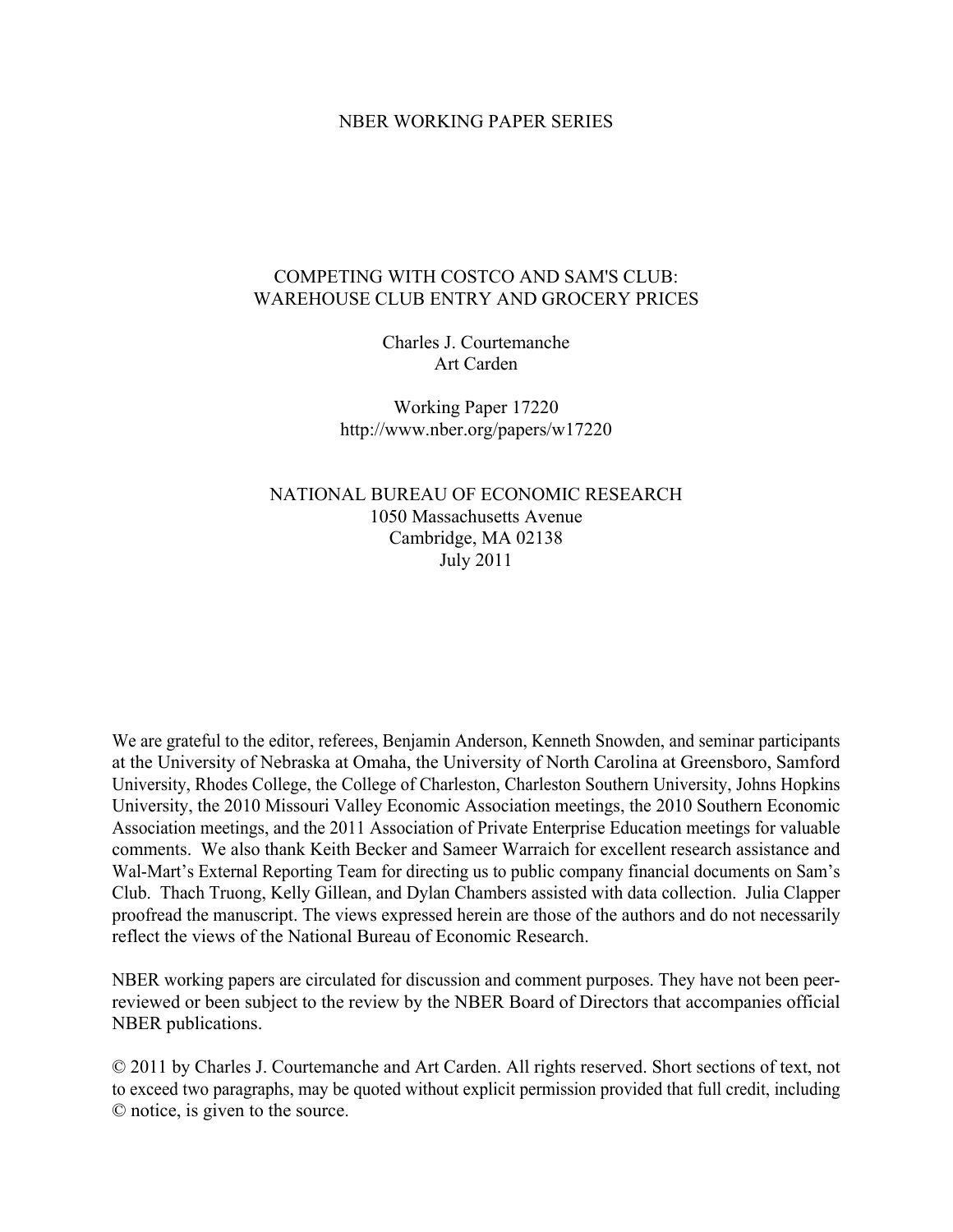Competing with Costco and Sam's Club: Warehouse Club Entry and Grocery Prices Charles J. Courtemanche and Art Carden NBER Working Paper No. 17220 July 2011, Revised January 2013 JEL No. L11,L13,L81,R10

## **ABSTRACT**

Prior research shows grocery stores reduce prices to compete with Walmart Supercenters. This study finds evidence that the competitive effects of two other big box retailers – Costco and Walmart-owned Sam's Club – are quite different. Using city-level panel grocery price data matched with a unique data set on Walmart and warehouse club locations, we find that Costco entry is associated with higher grocery prices at incumbent retailers, and that the effect is strongest in cities with small populations and high grocery store densities. This could be explained by a segmented-market model, or by incumbents competing with Costco along non-price dimensions such as product quality or quality of the shopping experience. We find no evidence that Sam's Club entry affects grocery stores' prices, consistent with Sam's Club's focus on small businesses instead of consumers.

Charles J. Courtemanche Georgia State University Andrew Young School of Policy Studies Department of Economics P.O. Box 3992 Atlanta, GA 30302-3992 and NBER ccourtemanche@gsu.edu

Art Carden Department of Economics and Business Rhodes College 2000 N. Parkway Memphis TN 38112 cardena@rhodes.edu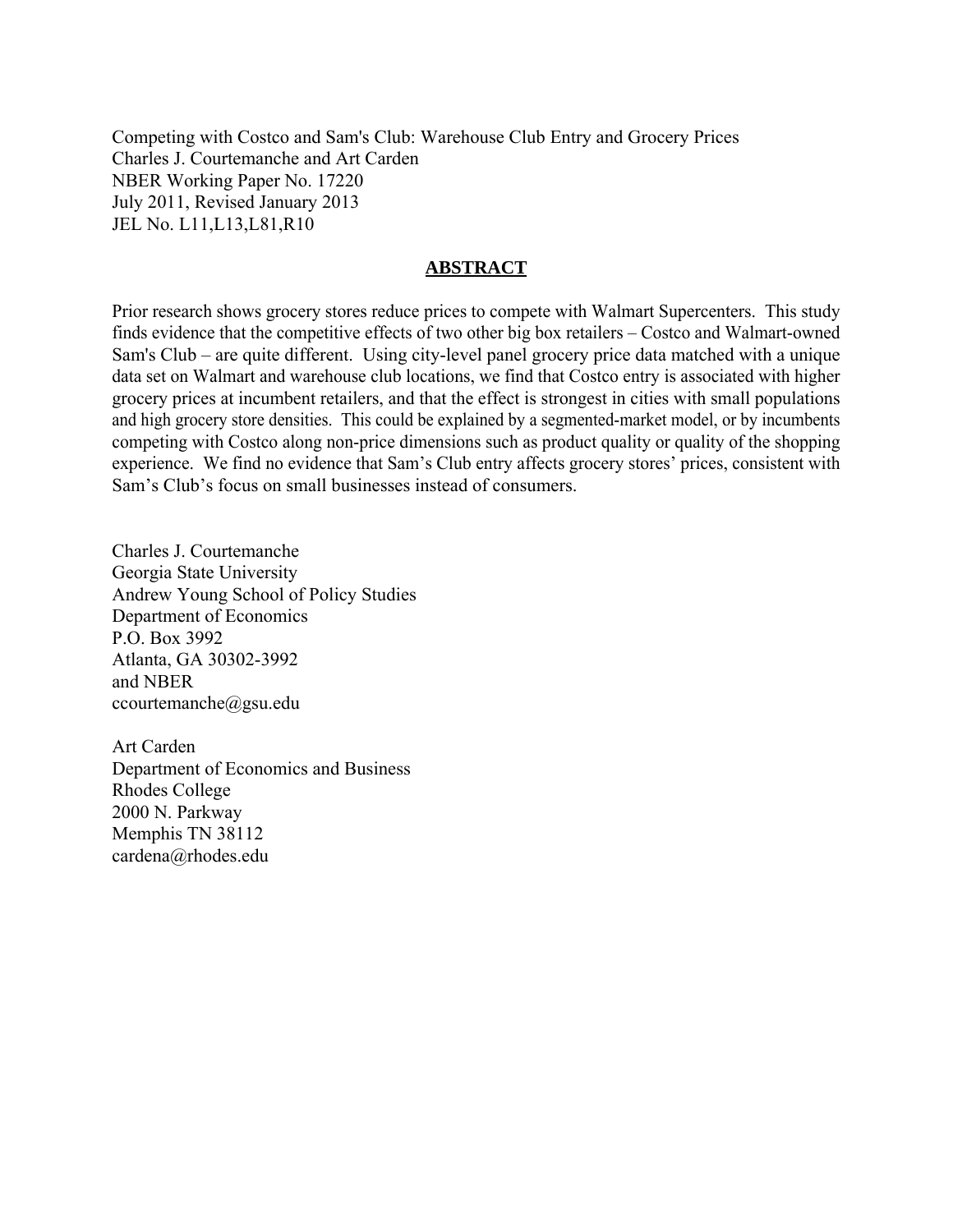## **INTRODUCTION**

 How do incumbent grocers change their prices in response to entry by mass-market merchandisers? This paper presents evidence that incumbent grocers charge higher prices in response to competition from the discount wholesaler Costco. This is consistent with incumbents electing not to compete on price and instead focusing on appealing to less pricesensitive consumers, perhaps by offering higher quality products or a more pleasant shopping experience. The data suggest that Sam's Club, meanwhile, does not affect grocery store prices.

Ellickson (2007:45) points out three major changes in grocery retail during the twentieth century. The first was the rise of the chain store in the early 1900s. The second was the introduction and diffusion of the supermarket in the middle of the century. The third was the "adoption of technology-intensive distribution systems in the 1980s and 1990s" (Ellickson 2007:45). To this we might add a trend that accelerated in the 1990s: expansion by "big box" discounters and wholesalers like Walmart, Costco, and Target into the grocery business. In 2010, *Supermarket News* reported that Wal-Mart Stores, Inc. was North America's largest grocery retailer, Kroger was North America's second-largest, and Costco Wholesale Corp. was North America's third-largest.<sup>1</sup> This has increased variety in the grocery business: citing data from the Food Marketing Institute, Ellickson (2007:522) points out that "the number of products offered per store increased from about  $14,000$  in 1980 to over 30,000 by 2004."<sup>2</sup>

Wal-Mart Stores, Inc. again topped the Fortune 500 in 2010. Costco—categorized by *Fortune* as a "specialty retailer"—was ranked #25. Also in the top 50 were big box retailers Home Depot (#29), Lowe's (#42), and Best Buy (#45), and general merchandisers Target (#30)

<sup>&</sup>lt;sup>1</sup> "SN's Top 75 Retailers for 2010." http://supermarketnews.com/profiles/top75/2010/index.html/, accessed December 30, 2010.

 $2^2$  Carden (2012) surveys the history of mass-market retail in the twentieth century.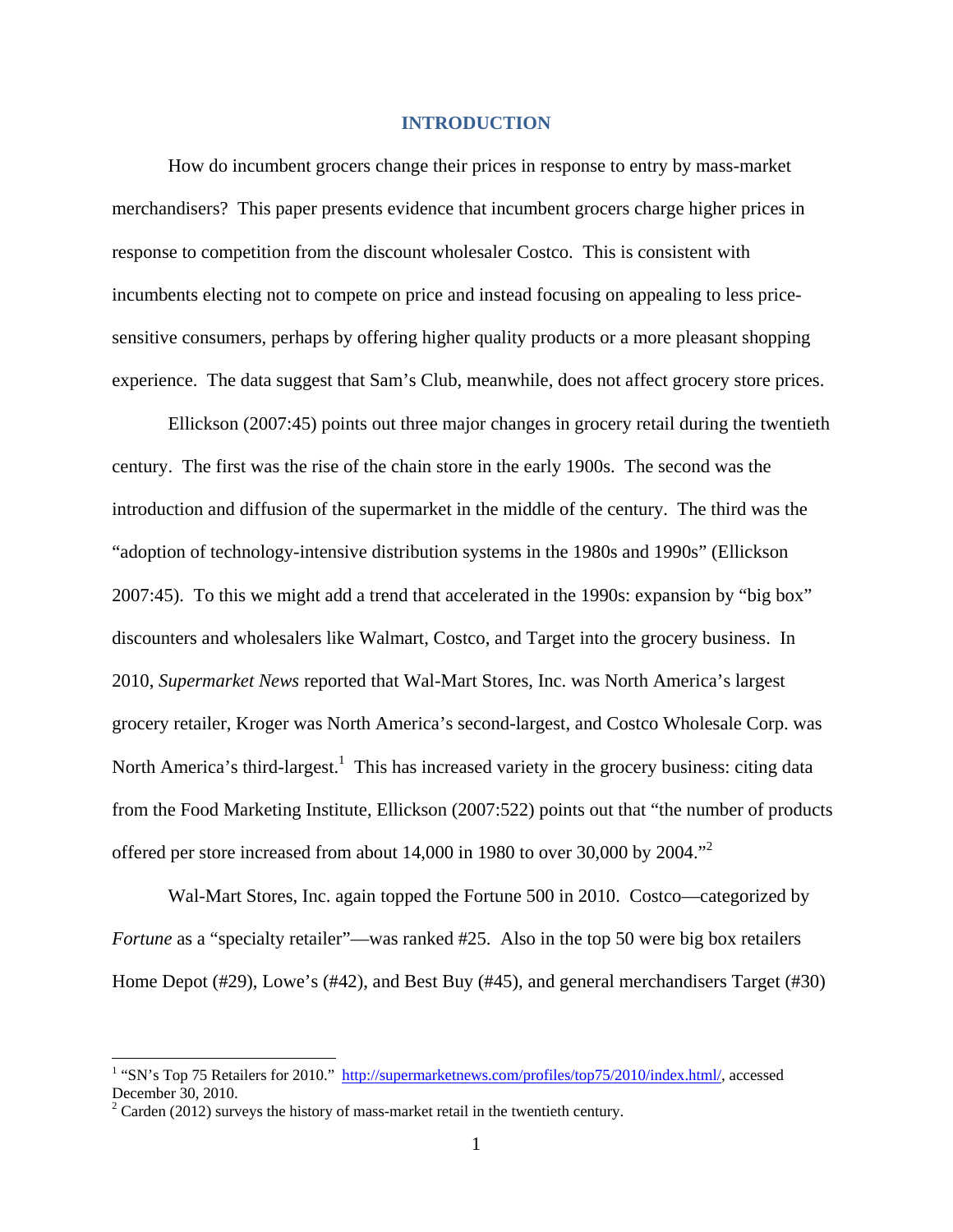and Sears Holdings (#48). 2010 revenues for Wal-Mart Stores, Inc. were higher than 2010 revenue for these other firms combined.<sup>3</sup>

Motivated by this trend toward nontraditional retail outlets, a growing body of research examines the effects of Walmart on a number of outcomes, including prices (Basker 2005b; Basker and Noel 2009; Volpe and Lavoie 2007; Hausman and Leibtag 2007, 2009), labor market outcomes (Basker 2005a; Hicks 2007; Neumark et al. 2008; Dube et al. 2007; Basker 2006), poverty (Goetz and Swaminathan 2006), small business activity (Sobel and Dean 2008), social capital (Goetz and Rupasingha 2006; Carden et al. 2009a), leisure activities (Carden and Courtemanche 2009), traditional values (Carden et al. 2009b), and obesity (Courtemanche and Carden  $2011$ ).<sup>4</sup> However, to our knowledge no previous research has used nationwide data to explore the effects of other big box chains. We provide a first step toward filling this void.

Basker (2005a), Volpe and Lavoie (2007), Hausman and Leibtag (2007, 2009), and Basker and Noel (2009) all present evidence that Walmart discount stores and Supercenters reduce market prices, either directly through their price advantages or indirectly through their influence on competitors. Most relevant to our study is Basker and Noel (2009), who use 2001- 2004 American Chamber of Commerce Researchers Association Cost of Living Index (ACCRA COLI) data to show that entry by a Walmart Supercenter drives down prices among competing grocery stores. For these years they are able to determine the identity of the sampled stores, allowing them to exclude Walmart stores from the price computations and thereby isolate Walmart's effect on competitors. Pooling prices from 24 grocery items, they estimate that an additional Walmart Supercenter in a city reduce prices at incumbent retailers by 1-1.2%, with the largest changes occurring among smaller and lower-end grocers.

<sup>&</sup>lt;sup>3</sup> Fortune 500." http://<u>money.cnn.com/magazines/fortune/fortune500/2010/</u>, accessed December 30, 2010.

<sup>&</sup>lt;sup>4</sup> Comprehensive reviews of the literature on Walmart can be found in Basker (2007), Hicks (2007), Carden et al. (2009a), and Carden and Courtemanche (2009).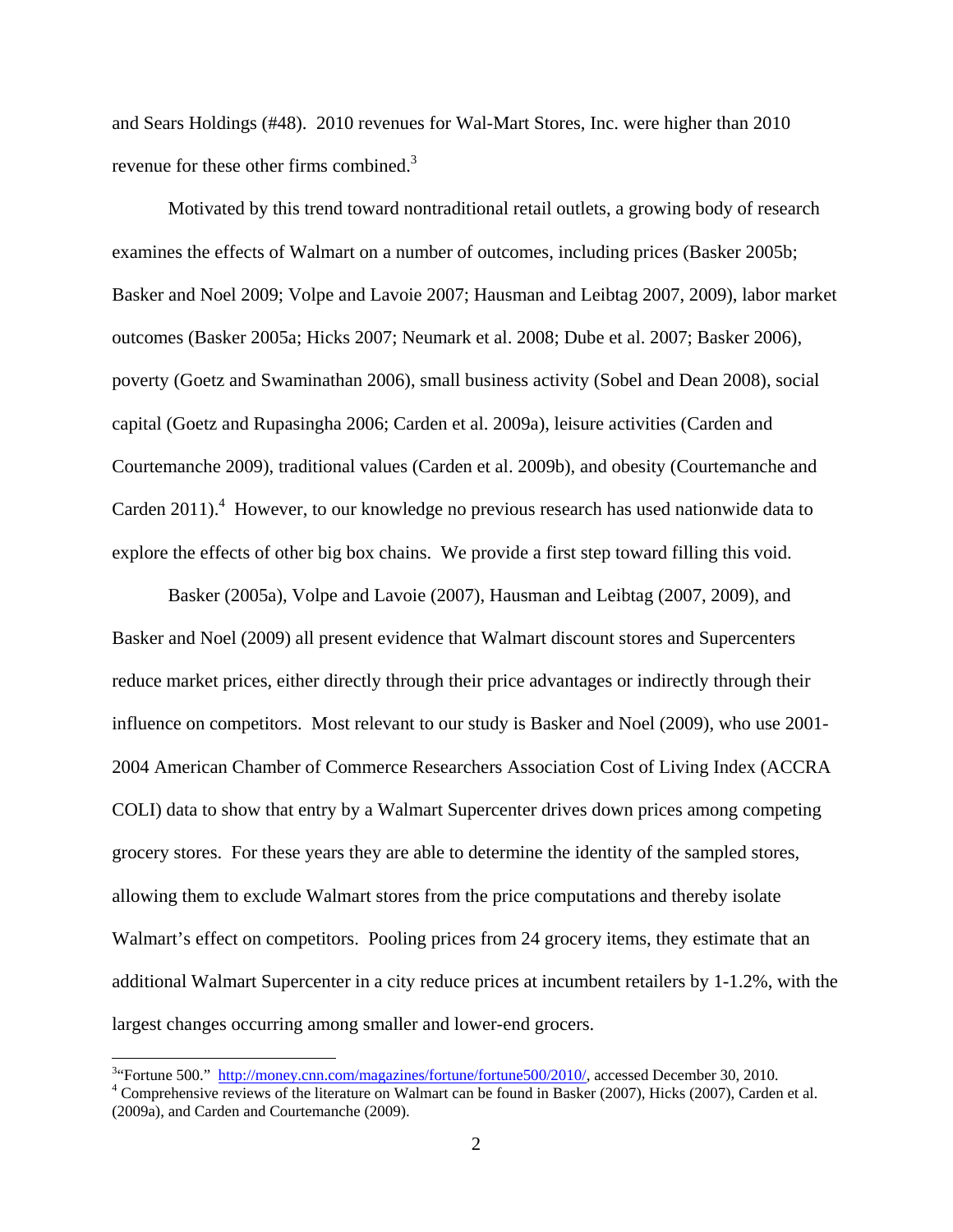The competitive response need not be to reduce prices, however, as segmented-market models with a mix of brand-loyal and price-sensitive consumers have shown that in some cases incumbents can raise prices in response to a low-cost entrant (Frank and Salkever 1992). Moreover, incumbents could also compete on non-price margins like distribution services, assortment, and convenience. For instance, Barber and Tietje (2004) studied entry by a Home Depot and found that one of the incumbent hardware stores raised prices on some of its goods in response.<sup>5</sup> They suggest that "Home Depot's superiority in pricing and assortment attracts a significant market, but smaller retailers can secure niche markets by delivering higher levels of ambiance and information" (Barber and Tietje 2004:98).

Motivated by this theoretical ambiguity, we estimate the effects of Costco and Sam's Club on grocery prices using a unique dataset of warehouse club entry dates and locations matched with city-level panel data on prices of a range of items from the ACCRA COLI.<sup>6</sup> The ACCRA COLI does not sample warehouse clubs, so our estimates capture the competitive effects of Costco and Sam's Club on prices charged by incumbent grocers in a market. Controlling for Walmart Supercenters, product-by-year fixed effects, city fixed effects, and lagged price, a new Costco increases competitors' grocery prices by a statistically significant 1.4% in the short run and 2.7% in the long run, while the impact of a new Sam's Club is small and insignificant. The results also provide further evidence that Walmart Supercenters reduce grocery prices.

We then conduct a falsification test and a wide range of robustness checks in order to increase confidence that the estimates reflect causal effects rather than spurious correlations. We also stratify by product and product type and find that Costco's effect is somewhat larger for the

 $<sup>5</sup>$  This paper is discussed by Betancourt (2004:36ff).</sup>

<sup>&</sup>lt;sup>6</sup> ACCRA is now the Council for Community and Economic Research (www.c2er.org).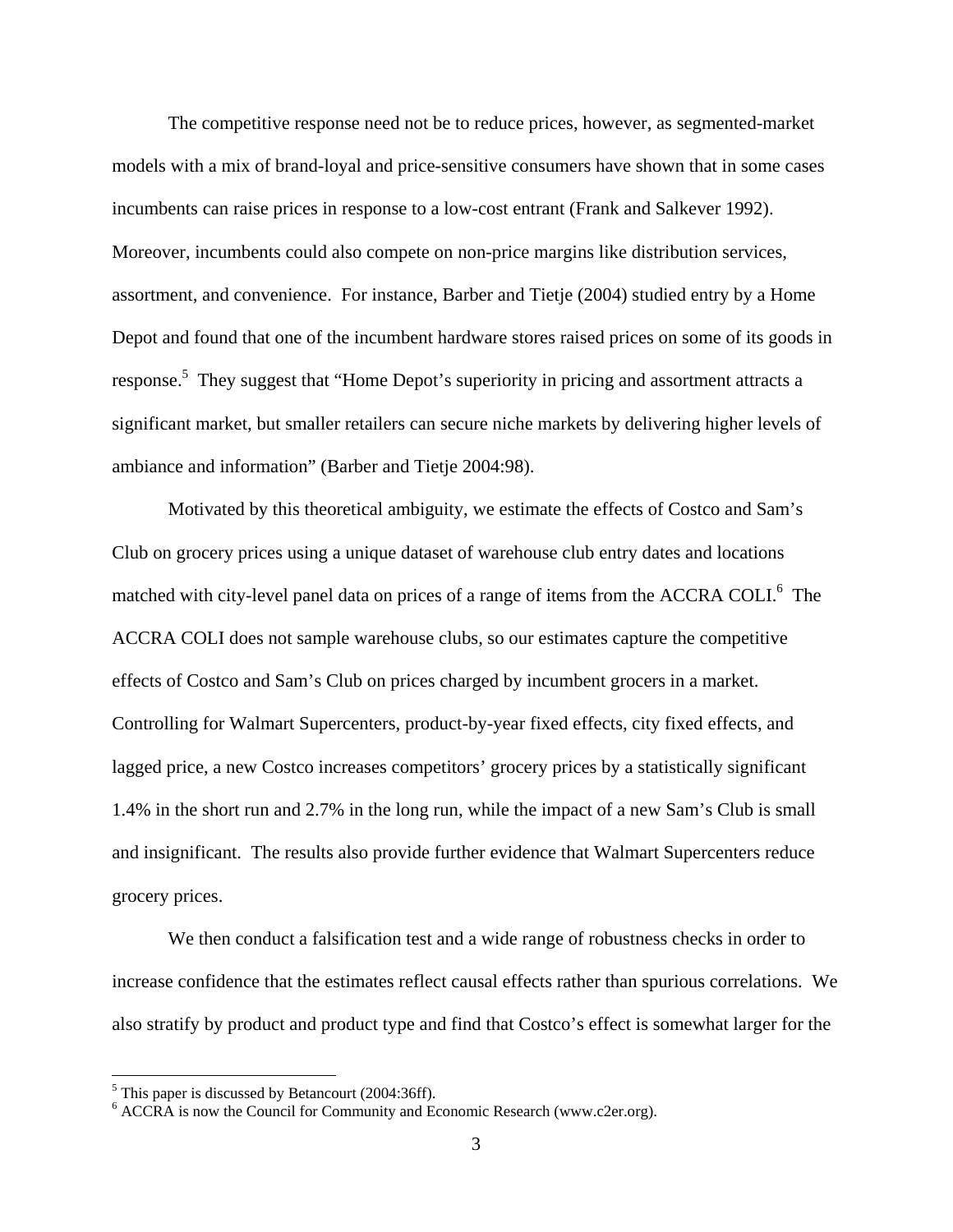goods for which ACCRA's data collection process allows product quality to vary across stores. We interpret this as preliminary evidence that firms' responses to Costco entry include some competition along the quality dimension. Finally, we test for heterogeneity on the basis of market characteristics and show that Costco has the strongest effects in cities with low populations and a large number of grocery stores per capita.

## **THEORY AND BACKGROUND**

### **Retail Price Responses to Competitive Pressure**

An extensive literature explains patterns of entry, exit, and market structure.<sup>7</sup> We focus on incumbent grocers' price responses to entry. At first glance, it seems that market entry would drive down incumbents' prices. Frank and Salkever (1992), however, present a model in which pharmaceutical producers might raise prices in response to competitive entry under certain conditions and explain the tendency of brand name drugs to raise rather than lower prices when faced with generic competition after patent loss.<sup>8</sup> In their segmented-market model, firms sell to two kinds of buyers: loyal buyers (who are responsive only to the prices of the brand-name drug) and cross-price-sensitive buyers (who are responsive to the prices of both the brand-name and generic drugs). They show that brand-name producers might raise their prices in response to generic entry when 1) entry raises demand for brand-name drugs, 2) brand-name drugs have decreasing marginal costs, or 3) entry reduces the elasticity of the reduced-form demand curve for the brand-name drug (Frank and Salkever 1992:169). They focus on the third condition, as it is the most likely in the context of the market for pharmaceuticals. Intuitively, if low-cost generics are likely to steal the cross-price-sensitive consumers regardless of the brand name drug's response, then the brand name drug's pool of potential customers is effectively reduced to

<sup>&</sup>lt;sup>7</sup> See e.g. Bresnahan and Reiss (1991), Ericson and Pakes (1995), and Sutton (1991 [2007], 1998 [2001]).

<sup>&</sup>lt;sup>8</sup> Their model is discussed in detail on pages 168-170.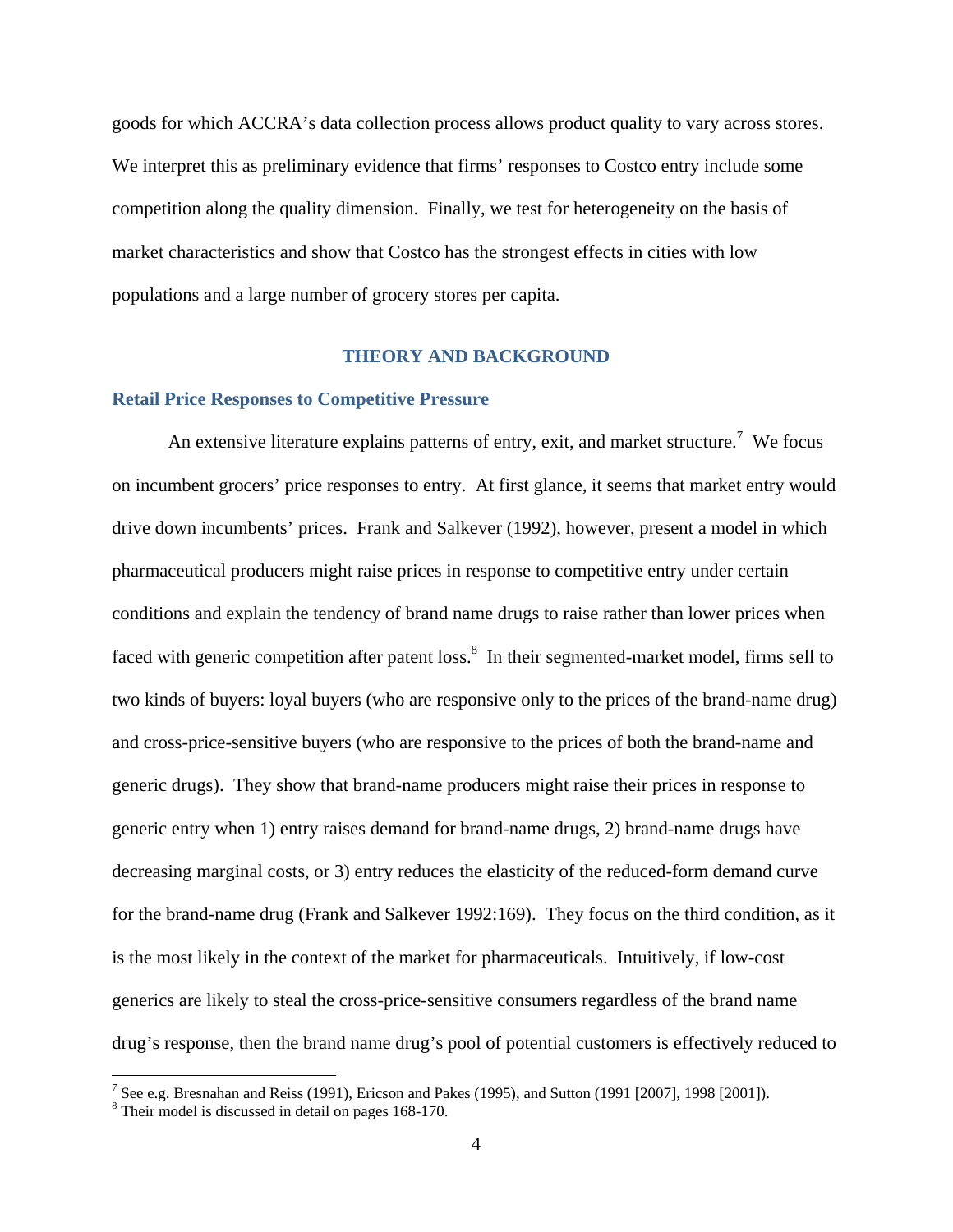the less price-sensitive loyal buyers. In this case, raising prices to extract the most profit possible from the loyal customers makes sense.

 Their model translates readily to the case of competitive entry by a discount mass-market merchandiser in the retail environment. The incumbent grocer takes the place of the brand name drug, while the entering big box store replaces the entering generic drug. Loyal buyers are those who will not shop at the big box grocer regardless of its prices, as their preference for the products, convenience, or shopping experience of the conventional grocery store is too strong. Cross-price-sensitive buyers are those who could be induced to switch to the big box store if the price difference is sufficient. Big box entry could therefore leave incumbents with a market of relatively loyal, low-elasticity customers, leading to a price increasing response.

## **Differential Responses to Costco, Sam's Club, and Walmart Supercenter Entry**

 The above analysis considers only one generic mass-market merchandiser, whereas we are interested in estimating the separate effects of three different stores – Costco, Sam's Club, and Walmart Supercenter – that might each impact the incumbent grocer's reduced-form demand curve differently. Frank and Salkever (1992) offer additional insights that can help us predict these differential effects. As an extension of their model, they ask how the competitive effects differ depending on the share of consumers in the brand-loyal side of the market as opposed to the cross-price-sensitive side. They show that a conjecture made by Grabowski and Vernon (1992) – that increasing the size of the price-sensitive part of the market would make the price response more negative, and vice versa – holds under plausible assumptions. Intuitively, if there is a relatively large number of loyal customers, the strategy of writing off the cross-pricesensitive consumers and focusing on profit maximizing among the loyal customers is more

<sup>&</sup>lt;sup>9</sup> One has to assume that the incumbent grocer has some degree of market power in order for the brand-name drug analogy to directly apply, but this seems like a reasonable assumption in an oligopolistic market such as groceries.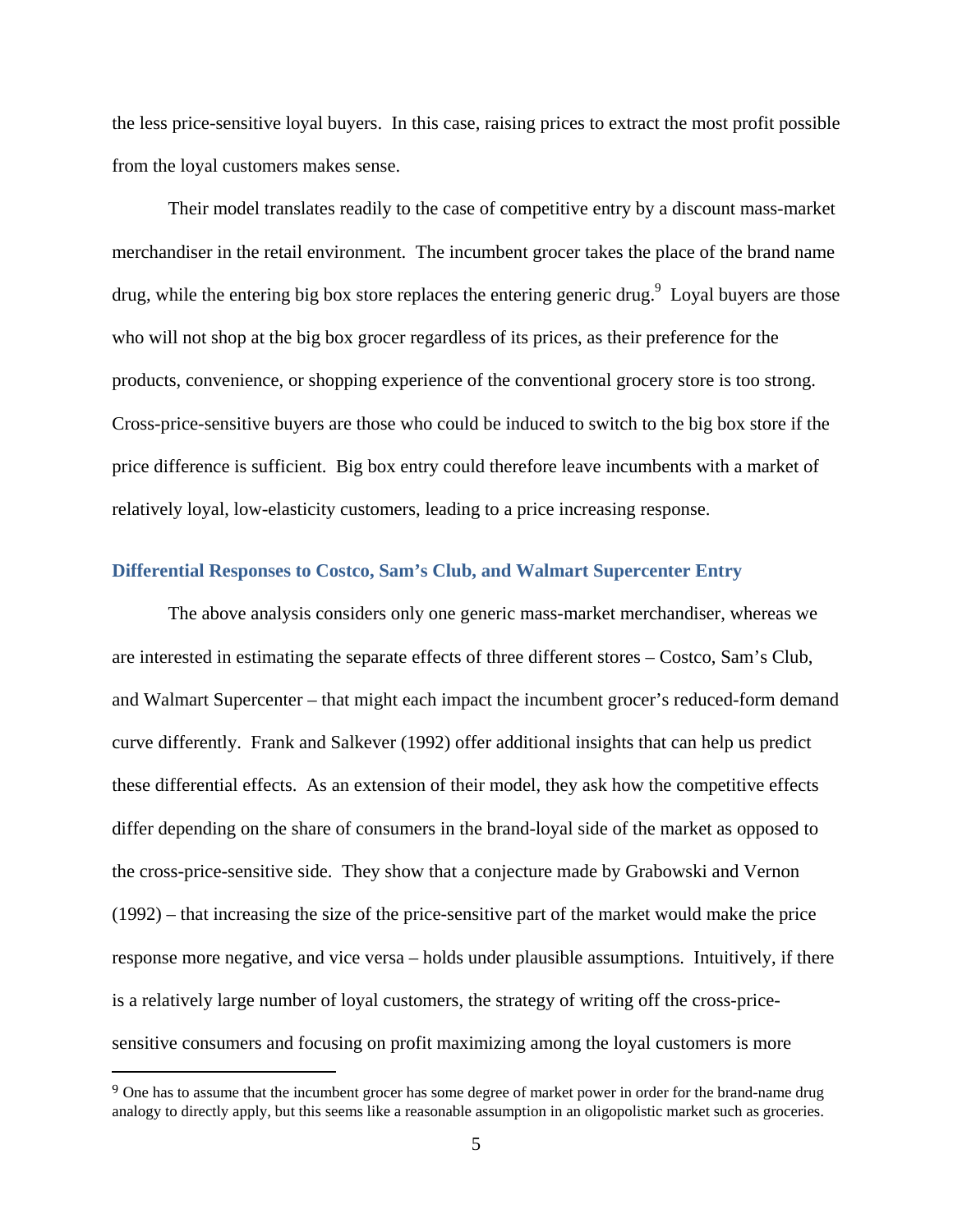profitable. In contrast, if there are very few brand-loyal customers, continuing to sell to at least some cross-price-sensitive individuals becomes necessary to stay in business, so raising prices is not an option.

In our context, the cross-price-sensitive portion of the market is likely larger on the "Walmart versus grocery store" dimension than on the "warehouse club versus grocery store" dimension since warehouse clubs represent a bigger change to the type of product available and the general shopping experience. Compared to grocery stores and Walmart Supercenters, warehouse clubs sell goods in bulk quantities and offer much less variation within each product category, typically carrying a limited selection of name-brand or house-brand goods (e.g. Member's Mark at Sam's Club and Kirkland's at Costco) – perhaps only one brand of spaghetti sauce, for example (Fox et al. 2004:S36).<sup>10</sup> According to Beyman (2012), Sam's Club carries about 4,900 items, and Costco around 4,000; by comparison, the average grocery store carries approximately 50,000 and the average Walmart about 100,000. Moreover, the shopping experience at warehouse clubs is different – members pay a fee for access to goods stacked high and sold in bulk quantities in low-amenity environments. Warehouse clubs are very Spartan in their accommodations. They do not bag consumers' purchases, and a club employee checks all shoppers' carts and receipts upon exit.

Furthermore, differential competitive responses could exist even within the warehouse club category. Sam's Club and Costco differ in their business models: Sam's targets small business customers – as evidenced by their former slogan "We're in Business for Small Business" – while Costco offers low prices on higher-end goods aimed at upper-middle class

 $10$  Bates (1977 [2002]) offers an early discussion of the warehouse club format.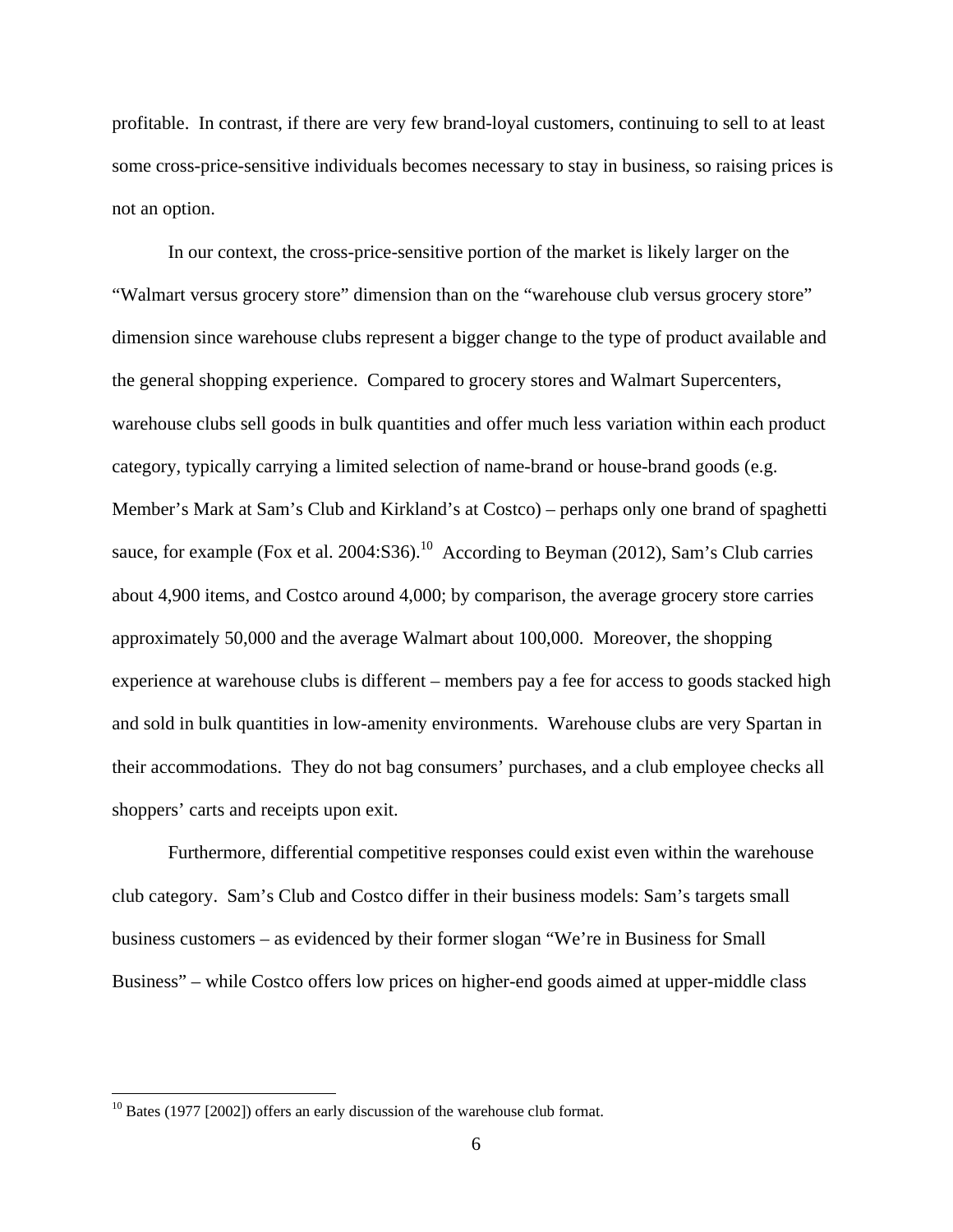families.<sup>11,12</sup> According to their 2009 10k form, Wal-Mart's "focus for Sam's Club is to provide exceptional value on brand-name merchandise at 'members only' prices for both business and personal use" (p. 3). Costco, by contrast, "operate[s] membership warehouses based on the concept that offering our members low prices on a limited selection of nationally branded and selected private-label products in a wide range of merchandise categories will produce high sales volumes and rapid inventory turnover" (Costco 2009 10-K, p. 3). The different focuses are also evident in Walmart's 2009 annual report, which devotes a paragraph to Sam's Club's focus on supplying small businesses.<sup>13</sup> This discussion raises the possibility that Sam's Club is primarily a competitor for small business suppliers, whereas Costco is primarily a competitor for conventional grocers. In this case, grocery stores may change prices in response to Costco entry but not Sam's Club entry.

Costco and Sam's Club also differ in terms of the products sold, which could translate to further differences in competitive responses.<sup>14</sup> Table 1 compares Costco and Sam's Club sales by category for 2009. The categories are not strictly comparable as the two stores use slightly different terminology and slightly different definitions. For Costco, for example, "Food" is the sum of their category "Food" (21%), which is defined as "including dry and institutionally packaged foods," and their category "Fresh Food" (12%), which is defined as "including meat, bakery, deli, and produce." Sam's Club defines their category "Food" as "including dairy, meat,

<sup>&</sup>lt;sup>11</sup> This is according to an author's conversation with an associate at Sam's Club. Vedder and Cox (2006: 119-120) note that Walmart tends to serve shoppers in low-income areas while Costco tends to serve shoppers in higherincome areas.

 $12$  BJ's Wholesale Club, which operates primarily on the east coast, is another important player in the warehouse club market. For reasons discussed in the data section, we do not include BJ's in our empirical analysis and therefore do not discuss it here either.<br><sup>13</sup> http://walmartstores.com/sites/AnnualReport/2009/sams club.html, accessed July 14, 2010.

 $14$  A quick Google search reveals several specific examples. For instance, while both offer pharmacy services, Costco offers more coupons (sometimes by direct mail). Sam's Club offers smaller packages and a "Click-N-Pull" service that allows people to shop online and pick up their purchases. For electronics, Sam's Club offers delivery and installation for a fee while Costco offers television installation and technical support (Conover, 2012).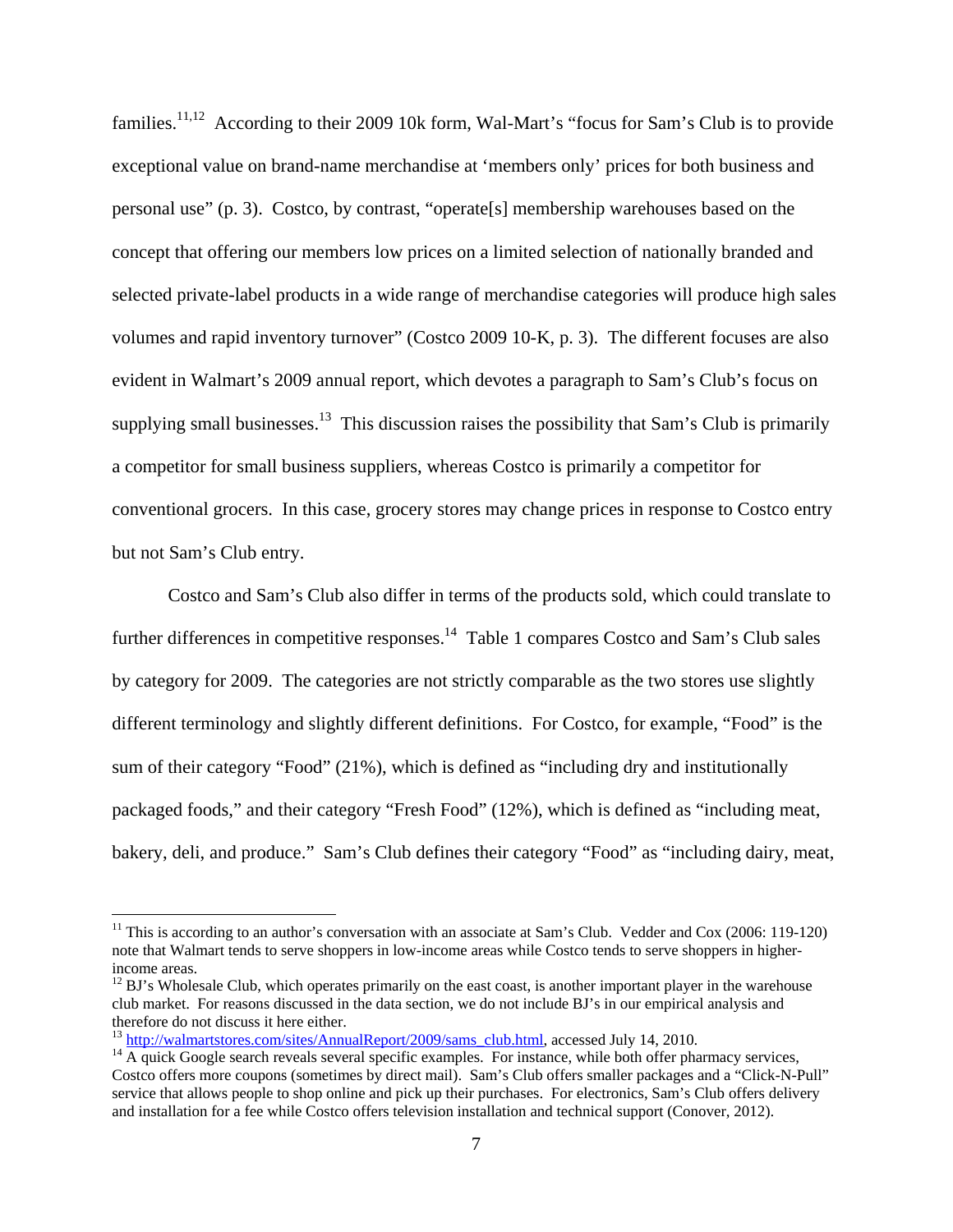bakery, deli, produce, dry, chilled, and frozen packaged foods."15 The data should be interpreted with caution, but they suggest that Sam's Club gets a much greater percentage of its sales from "Sundries," which it defines as "including snack foods, tobacco, alcoholic and nonalcoholic beverages, paper goods, laundry and home care and other consumables" and which Costco defines as "including candy, snack foods, tobacco, alcoholic and nonalcoholic beverages and cleaning and institutional supplies." Hardlines and softlines—called "hardgoods" and "softgoods" for Sam's Club—provide a greater percentage of Costco's sales than Sam's Club's. Costco's hardline goods "includ[e] major appliances, electronics, health and beauty aids, hardware, office supplies, garden and patio, sporting goods, furniture, and automotive supplies" while Sam's Club's hardgoods "includ[e] home improvement, electronics, office supplies, outdoor living, grills, gardening, and furniture." Costco's softlines "includ[e] apparel, domestics, jewelry, housewares, media, home furnishings, cameras, and small appliances" while Sam's Club's "softgoods" includ[e] apparel, jewelry, housewares, mattresses, and small appliances."

## **Competition along Non-Price Dimensions**

 

So far, we have focused exclusively on competitive responses to entry along the price dimension, holding constant all other aspects of the retail offer, such as product quality, convenience, and amenities. However, it is possible that incumbent grocers could respond to Costco, Sam's Club, or Walmart Supercenter entry along one or more of these non-price dimensions, in which case their prices could remain unchanged or rise. Changes in the elasticity

<sup>&</sup>lt;sup>15</sup> The fact that Costco includes a separate category for "fresh food" suggests a different clientele. In an informal conversation between one of the authors and an employee at one of the stores, the associate said that Sam's Club serves small businesses while Costco's target customers are middle-class families. An employee of a store that competes with both Sam's Club and Costco pointed out that store design, convenience, and customer service are important elements of his firm's competitive strategy. Finally, an example is also suggestive. A friend of one of the authors once asked his six-year-old son where he wanted to go for breakfast after church. The child's reply: "Costco."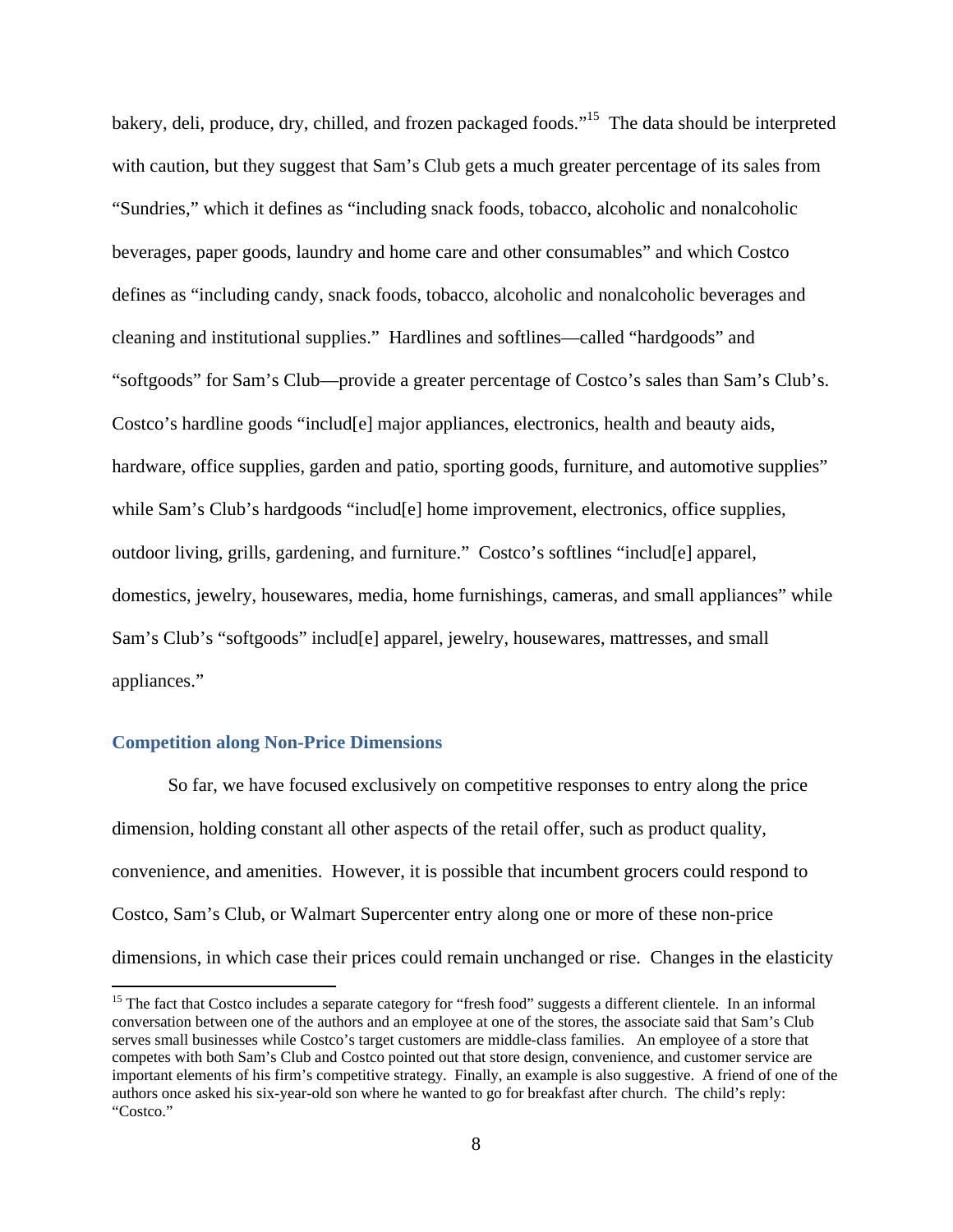of demand for incumbents' goods may come from changes in the composition of the retail offer. Ellickson (2004, 2007) points out that large grocery chains compete on the basis of quality and variety, which require substantial fixed investments in retail services. Retailers serving less cross-price-sensitive consumers may be more likely to increase quality and variety in response to entry by Costco. Discussing Schumpeter (1950) and Kirzner (1973), Boudreaux (1994) analyzes price and quality adjustments in response to changing market conditions and notes that the Schumpeterian entrepreneurial function (upsetting market conditions) and the Kirznerian entrepreneurial function (adjusting production to the underlying pattern of preferences, technology, and resources) are complements, not substitutes.

 In two papers on the structure of grocery retail, Ellickson (2004, 2007) argues that grocery stores compete by offering greater variety, which requires investments in distribution centers that increases quality by raising fixed costs, but not marginal costs (Ellickson 2004:524). Incumbents incur larger fixed costs to build better distribution networks; according to Ellickson (2004, 2007), this explains why larger markets have higher-quality products and greater selection rather than more firms.<sup>16</sup>

In sum, the effects of Costco, Sam's Club, and Walmart Supercenter entry on grocery store prices are theoretically ambiguous. Despite prior empirical evidence from Basker and Noel (2009) that grocers reduce prices to compete with Walmart Supercenters, the competitive effects of Costco and Sam's Club could plausibly be quite different. Motivated by this theoretical ambiguity, we next turn to empirical analysis.

 $16$  Ellickson (2006, 2007) notes that there is still a low-price, low-quality fringe in these markets.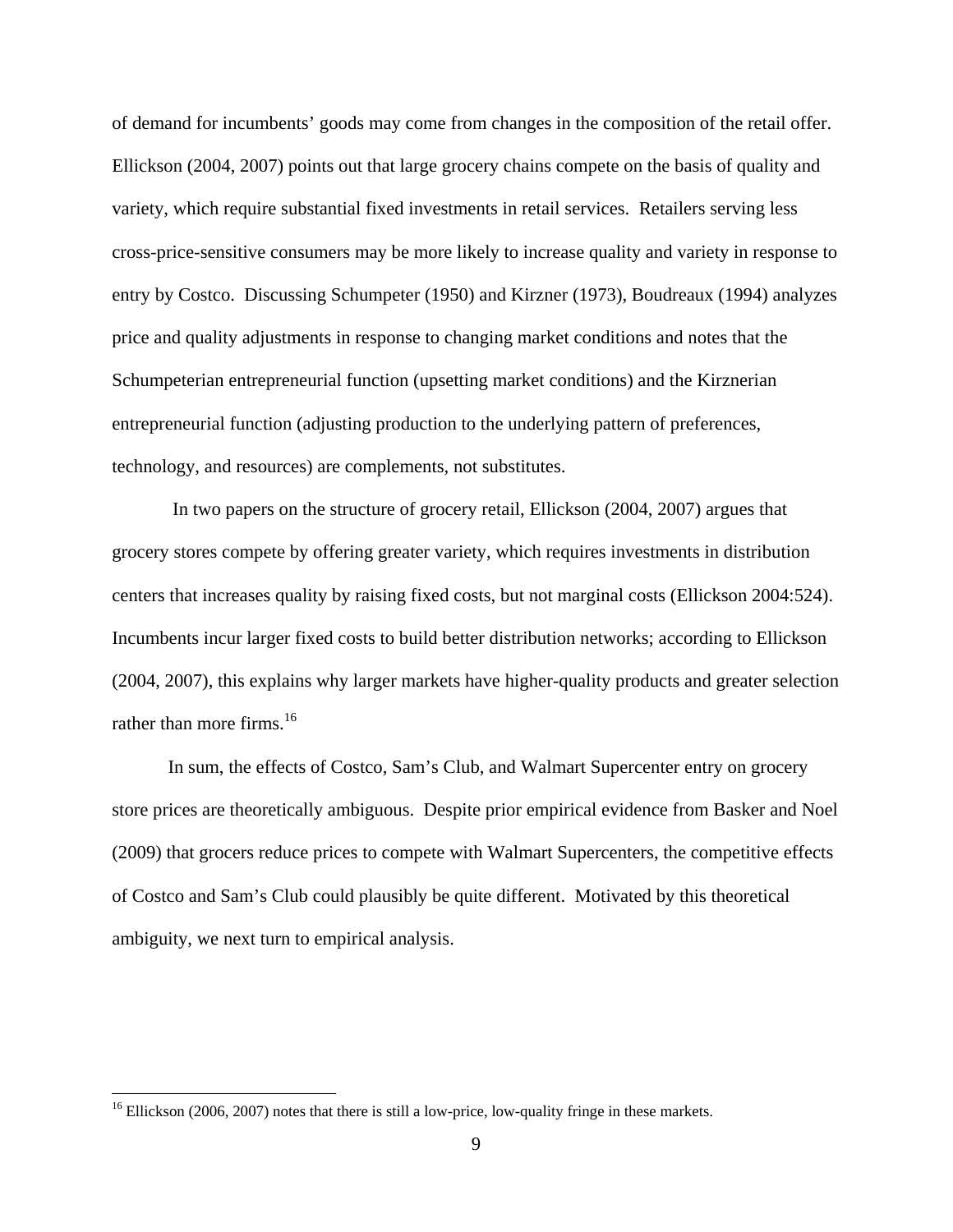#### **DATA**

Following Basker (2005b) and Basker and Noel (2009), we use price data from the Council for Community and Economic Research's (C2ER) ACCRA COLI. Through local chambers of commerce, the ACCRA COLI computes quarterly market prices for a wide range of grocery, energy, transportation, housing, health care, and other items by surveying retailers in between 274 and 334 small geographic areas. For simplicity, we refer to each area as a "city" throughout the rest of the paper, although some are actually multiple cities (i.e. Barre-Montpelier, VT) or entire counties. As a robustness check we later show that the results are not sensitive to dropping the multiple cities and counties from the sample.

We examine the effects of Costco, Sam's Club, and Walmart Supercenter on the prices of the 23 grocery items the ACCRA COLI reported consistently during our sample period. These products, which we describe in Table 2, span a variety of different categories: starches, fruits and vegetables, meats, beverages, additives, and non-food items. We also conduct a falsification exercise that tests for "effects" of these stores on the prices of 9 non-grocery items described in Table 3 that big box retailers do not typically sell.

Whether warehouse clubs and Supercenters are among the stores surveyed in the ACCRA COLI is critical to the interpretation of the results. As noted by Basker and Noel (2009:982), the sampling instructions specifically excluded membership clubs such as Costco and Sam's Club, so any estimated effect of these stores represents a response by competing grocers. The instructions also discouraged the inclusion of Walmart Supercenters, saying that discount retailers should not be sampled "unless upper-income professionals and executives really shop there" (ACCRA 2000:1.3). However, Basker and Noel (2009:982) report that 14% of grocery prices were nonetheless collected at Supercenters. Our estimated effect of Supercenters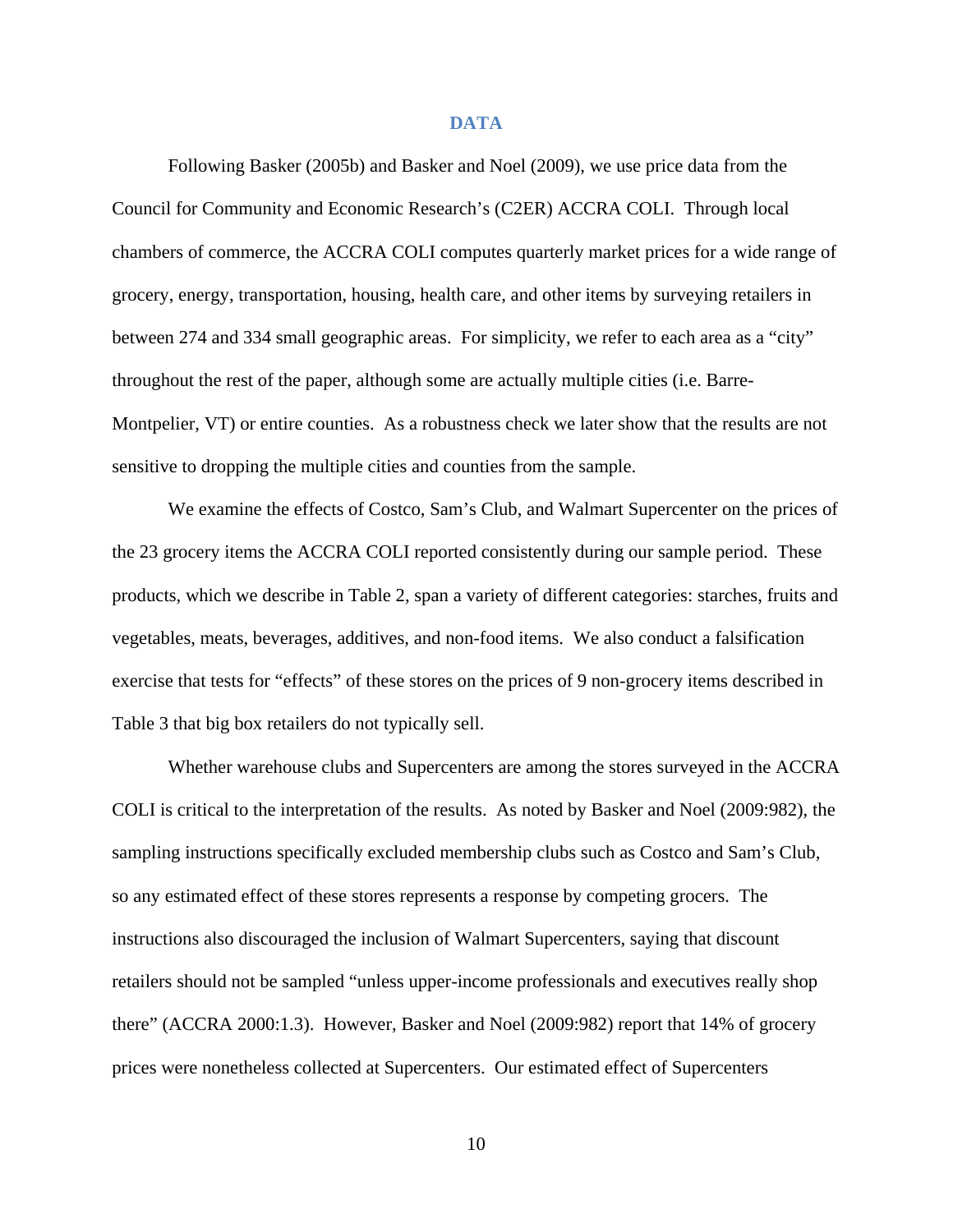therefore represents a weighted average of their price advantage and their effect on competitors. Both because interpretation of the results is less clear for Supercenters and because prior research has already estimated Supercenters' competitive effects, we emphasize the results for Costco and Sam's Club in this paper. Including Supercenters as a control variable is still critical, however, since Sam's Clubs and Walmarts are often located together.

We merge the ACCRA COLI price data with a newly-constructed database of big box retailer and distribution center locations. Costco, Sam's Club, and BJ's Wholesale Club data through May of 2003 were collected by Austan Goolsbee and Chad Syverson and generously shared by Chad Syverson. We updated these warehouse club data through the end of 2008 using the store locators on Costco.com and bjs.com, along with Sam's Club opening dates since 2003 provided by Walmart Stores, Inc. We assembled Costco, Sam's Club, and BJ's Wholesale Club distribution center locations and opening years by first searching Google Maps to find the locations, and then contacting the distribution centers and local chambers of commerce to determine entry years. Though our database therefore contains all three leading warehouse club chains, we do not use the BJ's Wholesale Club information in this paper since only one of the cities in our matched sample experienced BJ's Wholesale Club entry during the sample period. Walmart Supercenter, discount store, distribution center, and food distribution center entry dates and locations through January of 2006 were graciously provided online by Thomas Holmes and used in Holmes (2008).<sup>17</sup> We updated these Walmart data through the end of 2007 using the store locators on Walmart.com along with press releases containing store and distribution center opening dates.

We also include other city- and county-level characteristics as controls in some regressions. City population and land area from 2000 and median household income from 1999

<sup>&</sup>lt;sup>17</sup> See http://www.econ.umn.edu/~holmes/data/WalMart/index.html.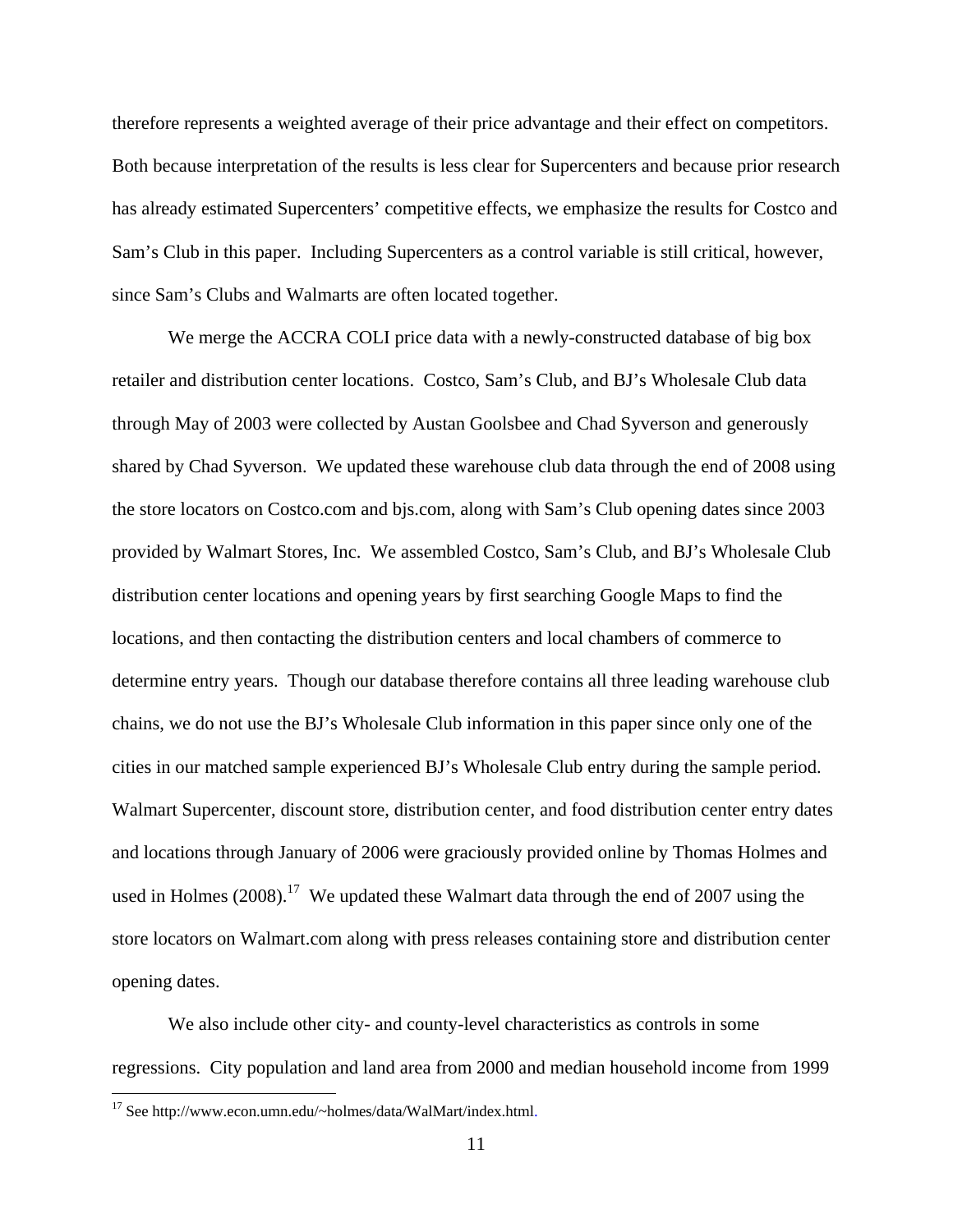come from the U.S. Census Bureau, accessed via Statistical Warehouse. The number of grocery stores and warehouse clubs or supercenters besides our stores of interest in each county (comparable city-level data are not available) are taken from the 1992, 1997, and 2002 Censuses of Retail Trade and imputed for the remaining years through linear interpolations and extrapolations.

 We construct our sample by matching the annual store, distribution center, and control variables to fourth quarter ACCRA prices from 1994 to 2006. We use only one quarter per year as for some stores and distribution centers we know the year but not the month of entry. Given this limitation, the fourth quarter is the most natural choice in order to maximize the probability that new stores in a particular year open before the prices are recorded. As a robustness check we later show the results are similar if we instead match first quarter prices to store locations from the end of the previous year. We exclude years before 1994 because in 1993 Costco merged with Price Club while Walmart acquired PACE Wholesale Club; a large number of Costcos and Sam's Clubs therefore opened in 1993 and 1994 that were not actually new warehouse clubs. The ACCRA COLI cities varied somewhat over time; we include the 289 cities surveyed in over half of the 13 years. Our sample consists of 70,604 product-city-yearlevel observations for the main analysis and 27,657 for the falsification exercise.

Tables 2-4 present the descriptive statistics for the variables used in the empirical analysis. The sample mean grocery item price is \$2.37, with average prices for the individual products ranging from \$0.59 per pound of bananas to \$7.99 per pound of T-bone steak. The average sample city has 0.2 Costcos, 0.7 Sam's Clubs, and 0.7 Walmart Supercenters and a population of about 200,000.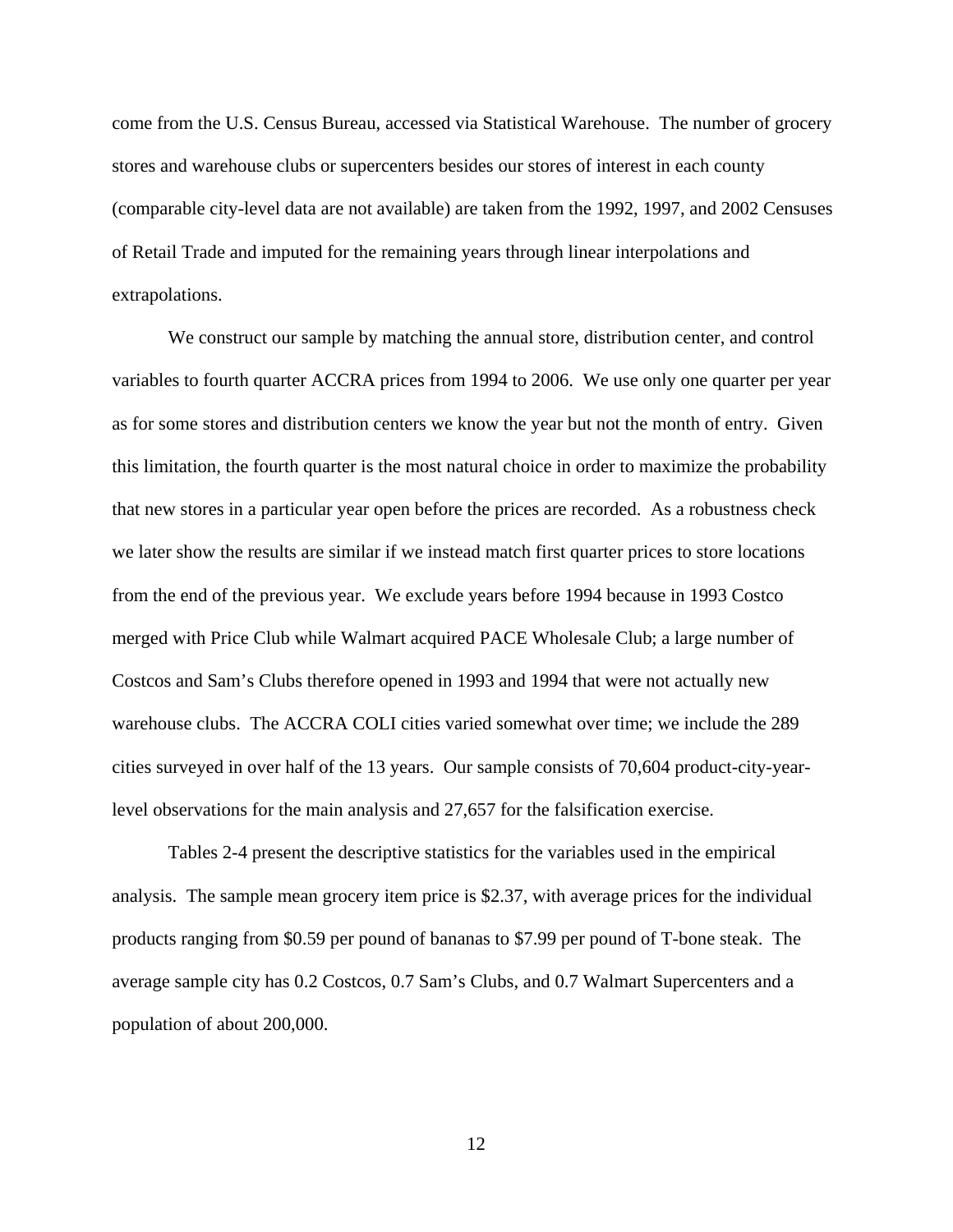## **EMPIRICAL ANALYSIS**

Our empirical analysis proceeds as follows. We begin by estimating the average effects of Costcos, Sam's Clubs, and Supercenters on the price of grocery items. Motivated by approaches used in the literature, we develop a baseline fixed effects model that we validate through a falsification test. We then evaluate the sensitivity of our baseline results through a wide range of robustness checks. Next, we examine the timing of the effect by including leads and lags, the former of which provides an additional test for endogeneity bias. Finally, we explore the possibility of heterogeneity on the bases of product and market characteristics.

#### **Baseline Model and Falsification Test**

Basker and Noel (2009) estimate the effect of Walmart Supercenter entry on competitors' grocery prices using ACCRA COLI data from the third quarters of 2001-2004. Their preferred specification regresses the natural log of price on the number of Walmart Supercenters in the city along with city and product-by-year fixed effects. They also estimate cross-sectional, long difference, and (in their appendix) instrumental variables models, but they favor the fixed effects specification based on its utilization of all available information and its passage of a falsification test. Our baseline model adopts Basker and Noel's (2009) fixed effects approach but adds Costco, Sam's Club, and the annual lag of the log of price. We include lagged price because Basker (2005b) documented the stickiness of price shocks in her earlier analysis of the effect of Walmart on ACCRA COLI prices; presumably Basker and Noel (2009) did not also include lagged price because of the short duration of their panel. Our regression equation is

$$
p_{ict} = \beta_0 + \beta_1 cost \cdot c_{ct} + \beta_2 sams_{ct} + \beta_3 swm_{ct} + \beta_4 p_{ic,t-1} + \sum_c \alpha_c city_c
$$
  
+ 
$$
\sum_{it} \theta_{it} product_i \tau_t + \varepsilon_{ict}.
$$
 (1)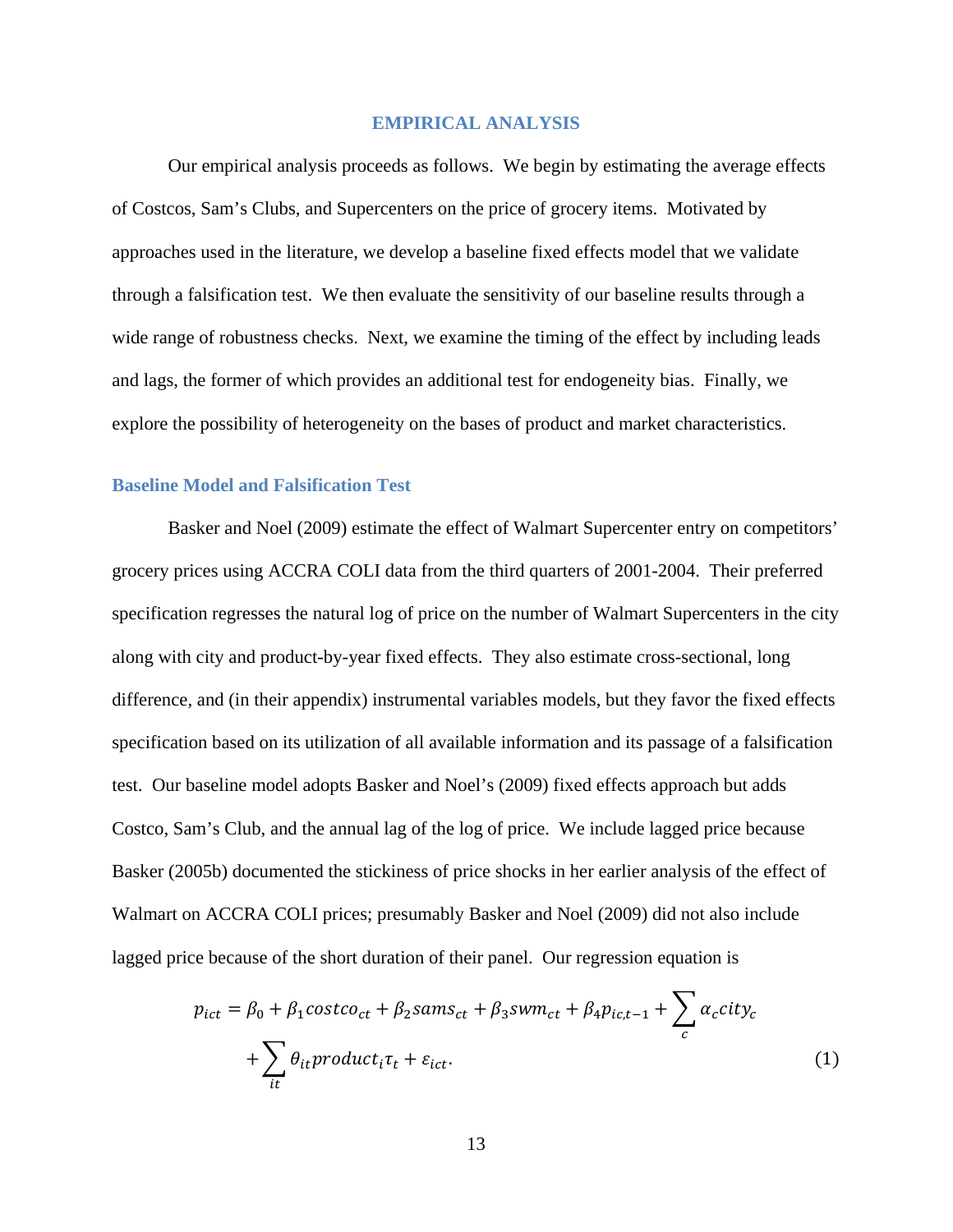where  $p_{ict}$  is the natural log of price (in 2006 dollars) of product *i* in city *c* in year *t*; *costco<sub>ct</sub>*,  $sams_{ct}$ , and  $swm_{ct}$  indicate the number of Costcos, Sam's Clubs, and Walmart Supercenters in city  $c$  in year  $t$ ;  $p_{ic,t-1}$  is the lagged natural log of product price; and the summation terms reflect city fixed effects and product-by-year fixed effects. Standard errors are heteroskedasticity-robust and adjusted for clustering at the city level.<sup>18</sup>

 The dynamic model (4) allows for the estimation of both short- and long-run effects. The short run effects of Costcos, Sam's Clubs, and Supercenters are given by  $\beta_1$ ,  $\beta_2$ , and  $\beta_3$ . Computing long-run effects requires considering that a store that entered prior to the current year impacts contemporaneous price not only through contemporaneous number of stores but also through lagged price. If, for instance, a new Costco enters, the immediate effect on price is  $\beta_1$ , the additional effect the following year is  $\beta_1\beta_4$ , the additional effect the year after is  $\beta_1\beta_4^2$ , then  $\beta_1 \beta_4^3$ , and so on. The total long-run effect of Costco is therefore given by the following geometric series:

$$
\sum_{t=0}^{\infty} \beta_1 \beta_4^t = \frac{\beta_1}{(1 - \beta_4)}
$$
 (2)

The long-run effects of Sam's Club and Walmart Supercenter can also be computed by replacing  $\beta_1$  with  $\beta_2$  and  $\beta_3$ .<sup>19</sup>

The key identifying assumption in regression equation (1) is that changes over time in unobservable city-level characteristics affecting prices are uncorrelated with changes in Costco,

 $18$  OLS coefficient estimators in models with lagged dependent variables can be inconsistent if the errors are serially correlated (Keele and Kelly 2006). We tested for serial correlation by compressing the data into a two-dimensional panel by computing average product prices in each city in each year, running an analogous regression to equation (4), and then performing the Arrelano-Bond test using the Stata module "abar" (Roodman 2004). The test found only weak evidence of first-order autocorrelation (significant at only the 5% level despite the large sample size). When the extent of the autocorrelation is small, the bias is negligible in large samples (Keele and Kelly 2006). We therefore estimate the model using OLS, and later conduct robustness checks to rule out the possibility that serial correlation is driving our conclusions.

<sup>&</sup>lt;sup>19</sup> See Basker (2005b) for further discussion of the derivation of long-run effects in this context.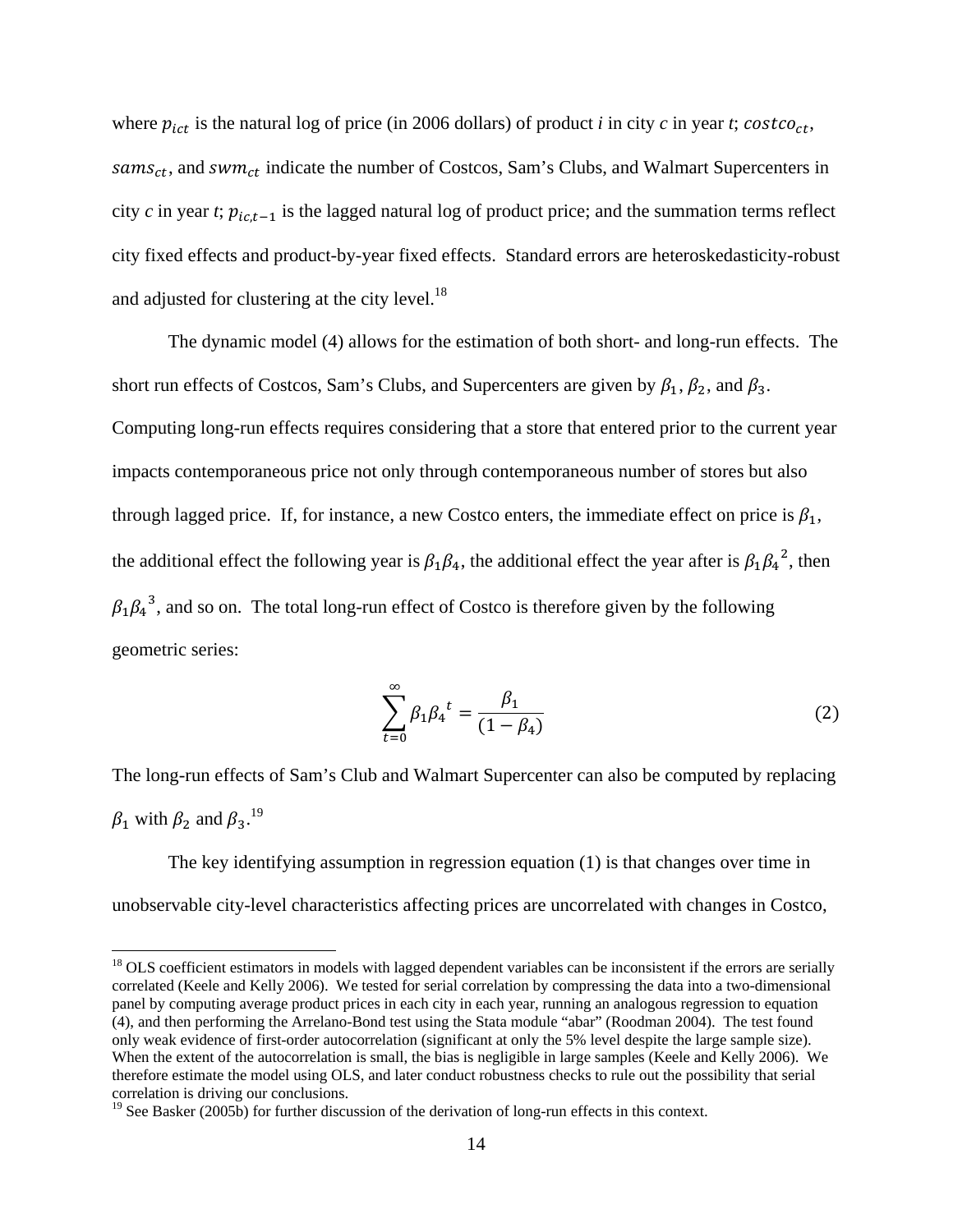Sam's Club, and Supercenter presence. This assumption would be violated if, for instance, a positive demand shock both increases a city's grocery prices and makes it more attractive to big box retailers. Basker and Noel (2009) provide evidence to support the strict exogeneity assumption in fixed effects regressions with Supercenters from 2001-2004, but it is not clear that this generalizes to regressions with three stores and a longer time period.

We therefore conduct a falsification test where we re-estimate equation (1) using nongrocery prices instead of grocery prices as the dependent variable. The non-grocery prices used for this falsification exercise, listed in Table 3, are chosen to satisfy two conditions. First, they *are not* directly affected by Costcos, Sam's Clubs, or Supercenters. Under this assumption, any "effect" of these stores on the non-grocery prices could not be causal, so if one is found this would call into question the ability of the model to reveal causal effects on grocery prices as well. The second condition is that the non-grocery prices are presumably influenced by the same demand shocks as prices that *are* directly affected by Costcos, Sam's Clubs, and Supercenters. Under this assumption, null results for the non-grocery prices would suggest that omitted demand shocks are not biasing the estimated effects of these stores on grocery prices. To illustrate, consider one of our non-grocery prices: the price of a movie ticket. Since warehouse clubs and Walmarts do not contain movie theatres, entry of these stores should not directly impact movie theatre prices, so the first condition is plausible. Since an increase in the demand for movies should drive up both the prices of movie theatre tickets and DVDs, the latter of which are sold at warehouse clubs and Walmarts, the second condition is also reasonable.<sup>20</sup>

<sup>&</sup>lt;sup>20</sup> These two conditions prevent several ACCRA COLI non-grocery prices from being viable candidates for the falsification analysis. The first condition rules out ACCRA's price of a tire rotation since many warehouse clubs have tire and auto centers, as well as the prices of hair salon services and McDonald's quarter pounders since Walmart Supercenters often have hair salons and McDonald's restaurants. The second condition rules out energy and housing prices, since they are likely driven by different demand shocks than items sold at warehouse clubs or Walmarts.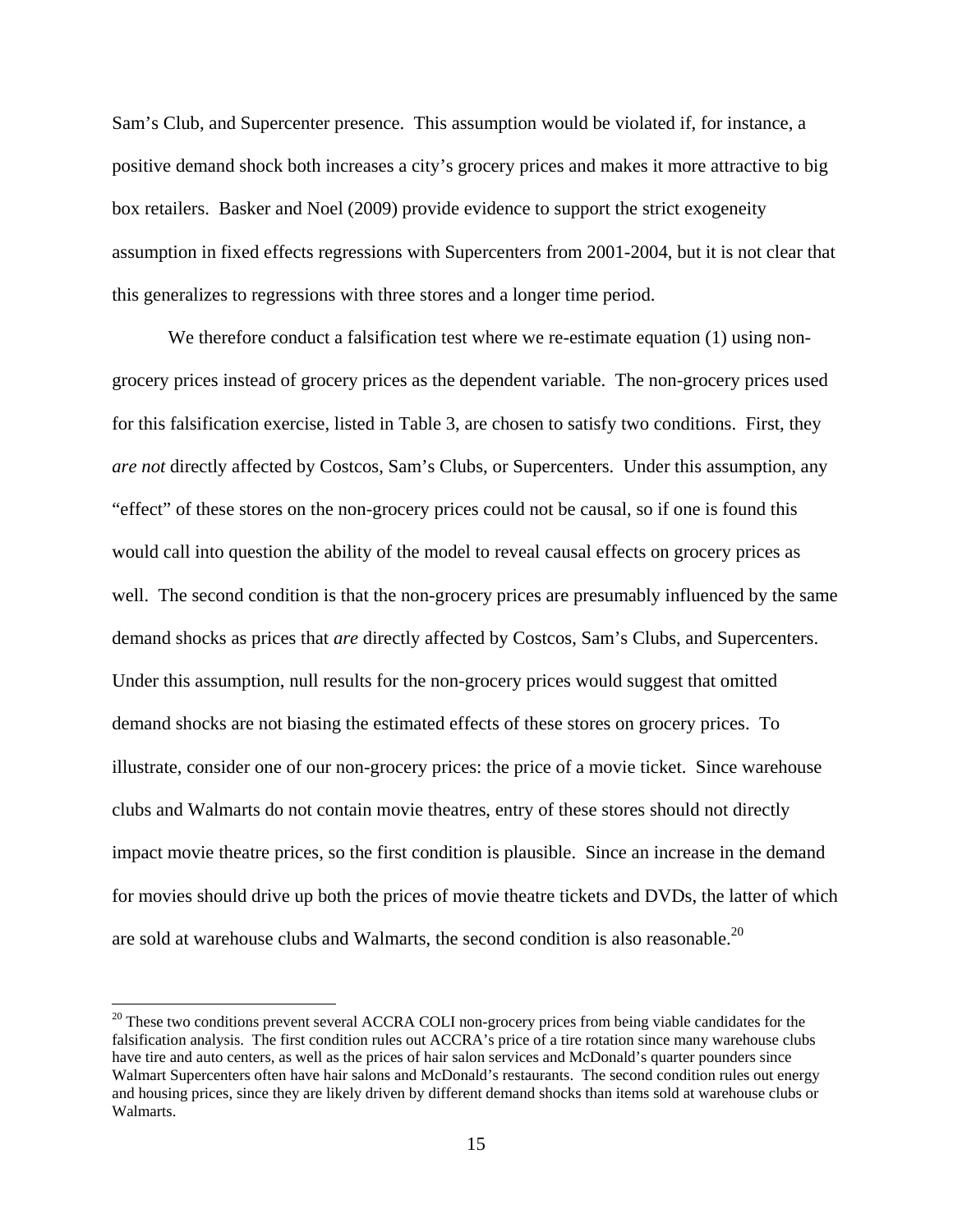Another potential concern with the baseline specification is multicollinearity, as Walmart and Sam's Club often co-locate. If most Sam's Club and Supercenter openings are done together, there might be insufficient variation to precisely identify the impacts of both stores in the same model. Fortunately, this is not the case. 46 new Sam's Clubs opened in our sample cities during the sample period, and only in 11 cases did a Walmart Supercenter also open in the same city in the same year. In 9 cases, the new Sam's Club opened in a city that never had a Walmart Supercenter at any point during the sample. In the remaining 26 cases, the new Sam's Club entered a city that either already had or would later get a Walmart Supercenter. 336 Walmart Supercenters opened during our sample period, 80 of which were in cities that never had a Sam's Club during the sample period. The vast majority of the others (240) had a Sam's Club prior to the Supercenter opening; this commonly occurred when the new Supercenter was a converted discount store. To summarize, identification of the effects of Sam's Clubs and Supercenters comes from a mix of cases where one type of store exists without the other, and when the two enter at different times. Our regression results will suggest that there are sufficient numbers of both to obtain meaningful precision.

We report the results for the baseline regression and falsification test in Tables 5. A new Costco is associated with a statistically significant increase in grocery prices of 1.4% in the short run and 2.7% in the long run. The effect of Sam's Club, however, is small and insignificant. Walmart Supercenters reduce prices by a statistically significant 0.9% in the short run and 1.7% in the long run. Our Supercenter estimates are in line with those obtained by Basker and Noel (2009). We take this as evidence that, even though our ACCRA COLI data do not allow for the exclusion of Walmarts from the stores used to compute market prices, our estimates for Supercenters mostly reflect a competitive effect rather than Walmart's price advantage.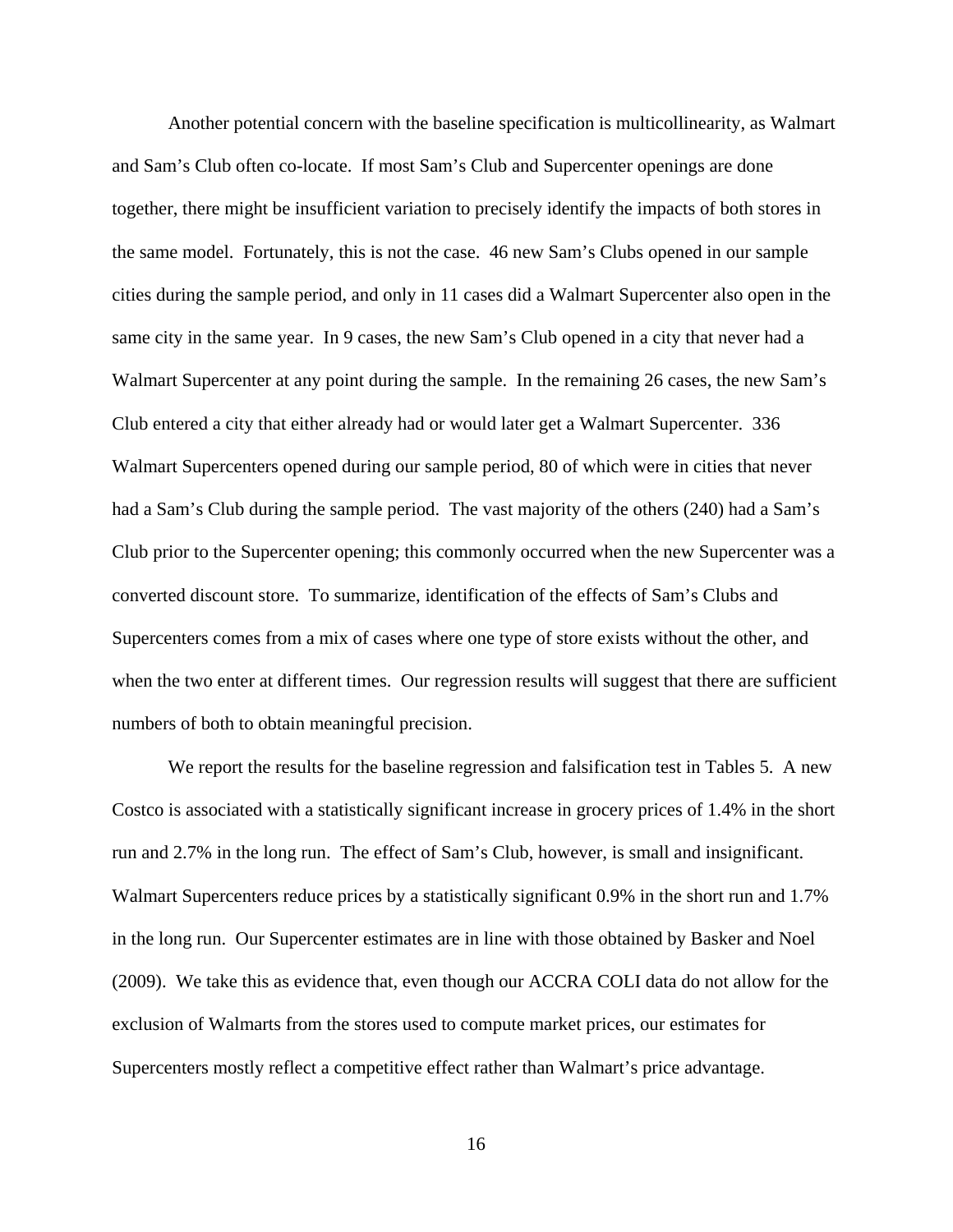Importantly, the falsification test estimates small and insignificant effects of all three stores, providing preliminary evidence to support the baseline model. We next further test the validity of this specification by subjecting it to a number of robustness checks.

## **Robustness Checks**

 

This section evaluates the sensitivity of the results from our preferred regression. Our robustness checks fall into five categories: additional control variables, alternate specifications for the store variables, other methods of sample construction, longer lags of price, and instrumental variables.

The first category re-estimates equation (1) including four different sets of control variables. First, we add interactions of each of the year fixed effects with city population. This addresses potential endogeneity bias from highly populated cities both experiencing differential price shocks and being more (or less) likely to attract big box retailers. Next, we add interactions of the year fixed effects with median city income to capture differential trends in price between high and low income areas. Third, we control for the county-level numbers of grocery stores and warehouse clubs or supercenters (besides our stores of interest) to help verify that our estimates reflect the effects of Costco, Sam's Club, and Walmart rather than overall retail structure.<sup>21</sup> This also addresses the possibility that the effects may be partly due to grocers going out of business when faced with competition from big box retailers. Finally, we consider a more general approach to modeling differential trends by including city-specific time trends, created by interacting each of the city fixed effects with linear year.

 $21$  In unreported regressions, we also added the number of Walmart discount stores to the model. Walmart discount stores do not contain a full grocery section but do sell a limited range of (typically processed) foods, so it is conceivable that they could affect market prices for some grocery items. We found it difficult to jointly identify the effects of discount stores and Walmart Supercenters, as the vast majority of changes in discount store presence in our sample reflected a conversion from a discount store to a Supercenter rather than a new discount store. We therefore do not report the results, though the estimates for Costco and Sam's Club remain similar.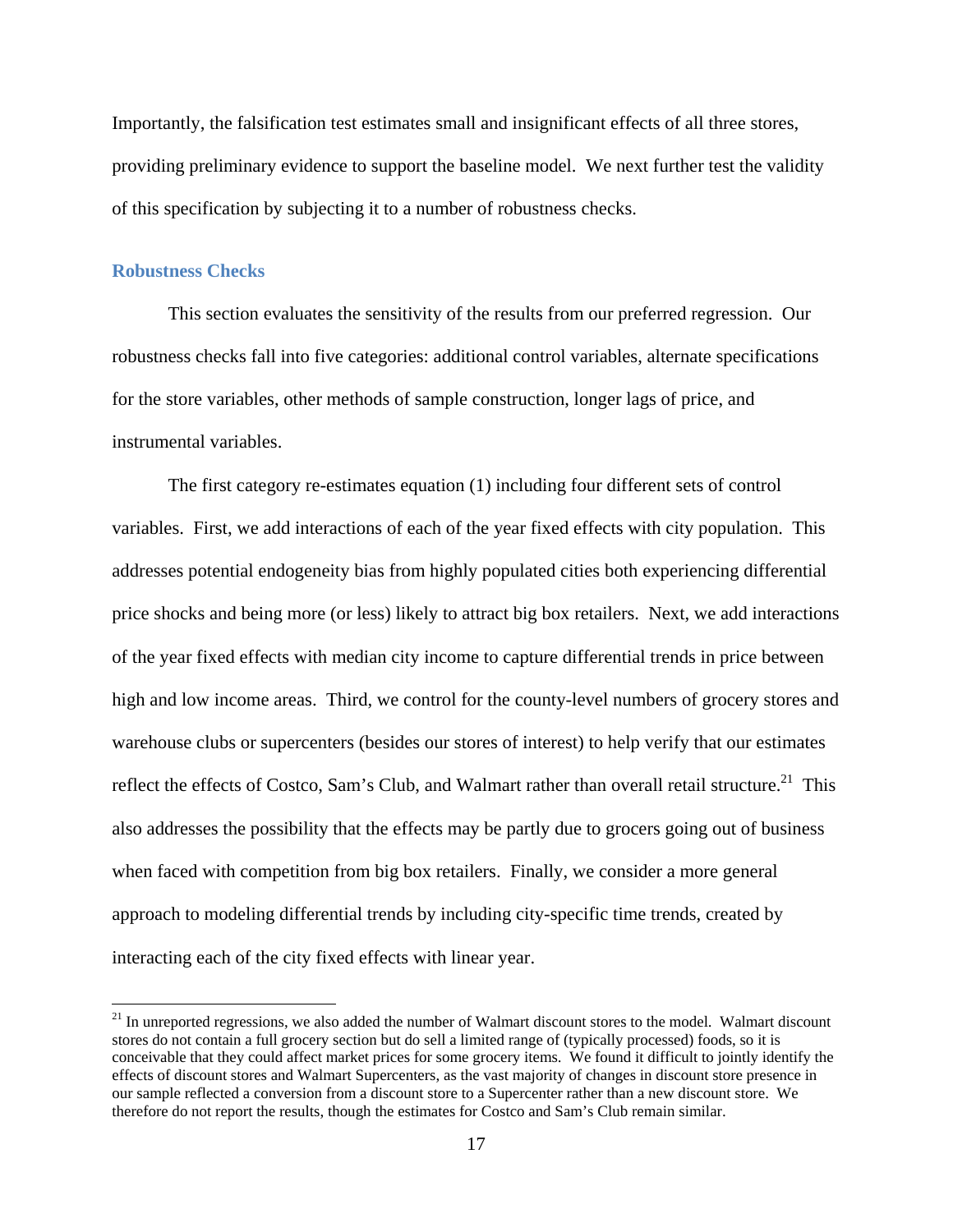In the second category of robustness checks, we utilize various alternative specifications for the Costco, Sam's Club, and Supercenter variables. These include the number of stores per 100,000 residents or 100 square miles in the city, binary variables reflecting the presence of at least one store in the city, and the number of stores in the county rather than the city. The first three reflect other measures used in the Walmart literature, while the fourth could potentially alter the results to the extent that big box retailers in outlying parts of a county draw customers away from grocery stores within the city limits.

 The third category considers different sample construction rules. Recall that cities move in and out of the ACCRA COLI sample over time, and that we use an unbalanced panel of the cities included in over half of the sample years. We first restrict the sample to those cities present in every year. The next two robustness checks drop the multiple cities and counties from the sample and use the first quarter of the following year (1995-2007) rather than the fourth quarter of the current year (1994-2006). We then consider a more drastic change to the sample: instead of pooling the products, we compress the available information into one observation per city per year by computing both simple and weighted (by the shares given in the ACCRA COLI) average prices for the basket of grocery items.

 The first three robustness checks of the fourth category replace the lagged grocery price variable with longer lags of 2, 3, and 4 years. This addresses the concerns that serial correlation in the error term or measurement error in the price data may bias the coefficient estimator for lagged price, and that some of the bias could spill over into the coefficient estimators for the store variables. The correlation between unobservables that affect contemporaneous and lagged price should weaken with longer lags, so confirming that the results are not sensitive to lag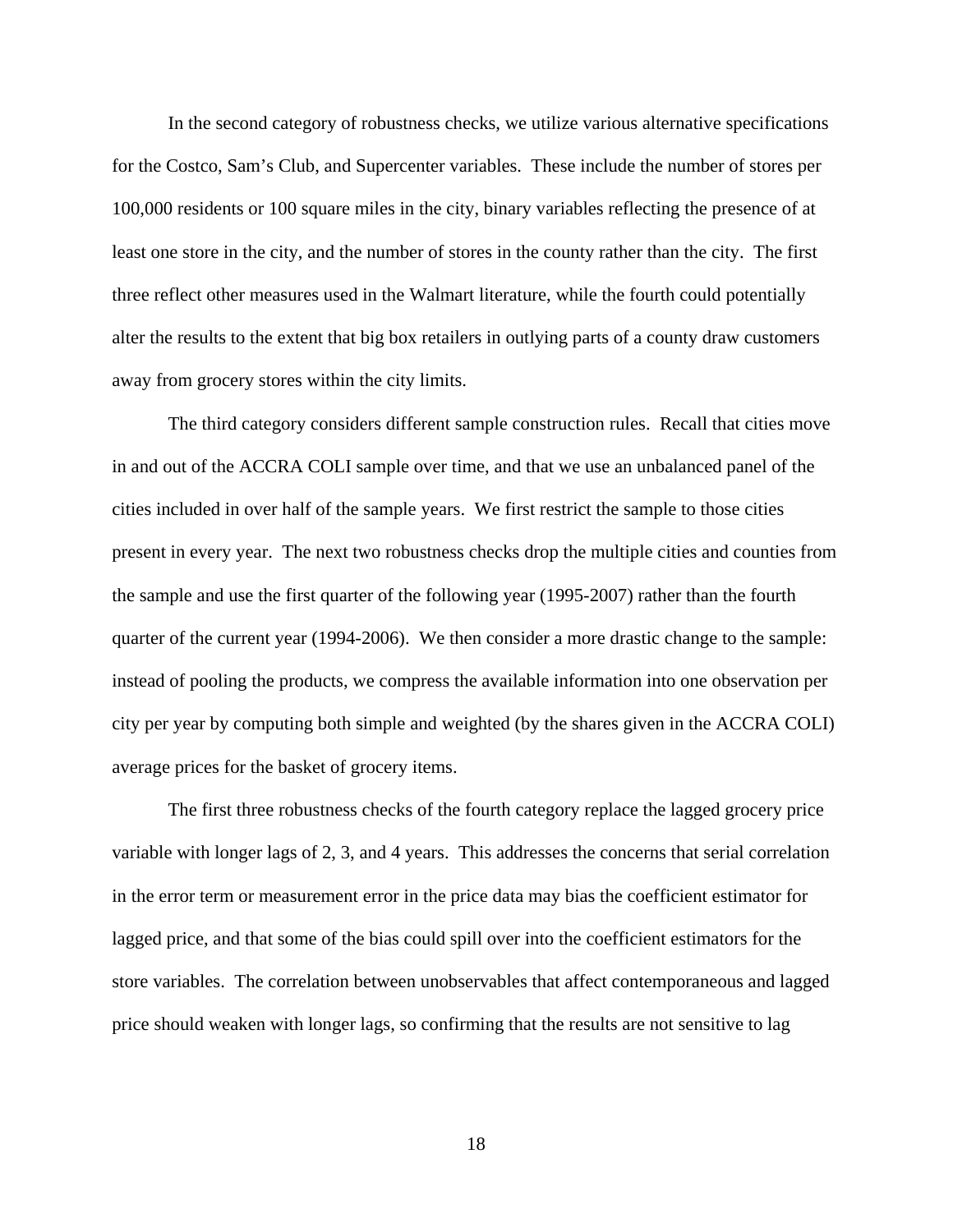length helps to alleviate this concern. We also run a regression that drops lagged price completely.

 Our final category of robustness checks considers an entirely different identification strategy. Instead of attempting to control for the sources of endogeneity bias through city fixed effects, we attempt to purge the bias by using distance from the nearest Costco, Sam's Club, and Walmart food distribution centers (and their squares) as instruments for the three endogenous variables. Distance to the nearest distribution center affects operating costs and therefore provides a source of variation in a city's store presence that is potentially uncorrelated with demand-side characteristics influencing price levels. A concern with this approach, however, is that distribution center and store presence may be jointly determined – a corporation may decide to open a series of stores in a potentially profitable area along with a distribution center to service those stores. Another limitation is that there is not enough variation over time in cities' distances from distribution centers for the IV estimates to be meaningfully precise in models with city fixed effects; we therefore do not include fixed effects in the reported IV regressions. Because of these limitations, we prefer to use the IV analysis as a supplemental robustness check rather than as our main approach. We also estimate the IV model adding population, population density, and median income as controls in an attempt to compensate somewhat for the lack of city fixed effects.

 To save space, we do not report the full set of results from the 20 robustness checks in this paper but instead show them in Table A1 of the appendix. The findings regarding signs and significance from the baseline regression – that Costcos significantly increase grocery prices, Supercenters significantly decrease them, and Sam's Clubs have no statistically detectable effect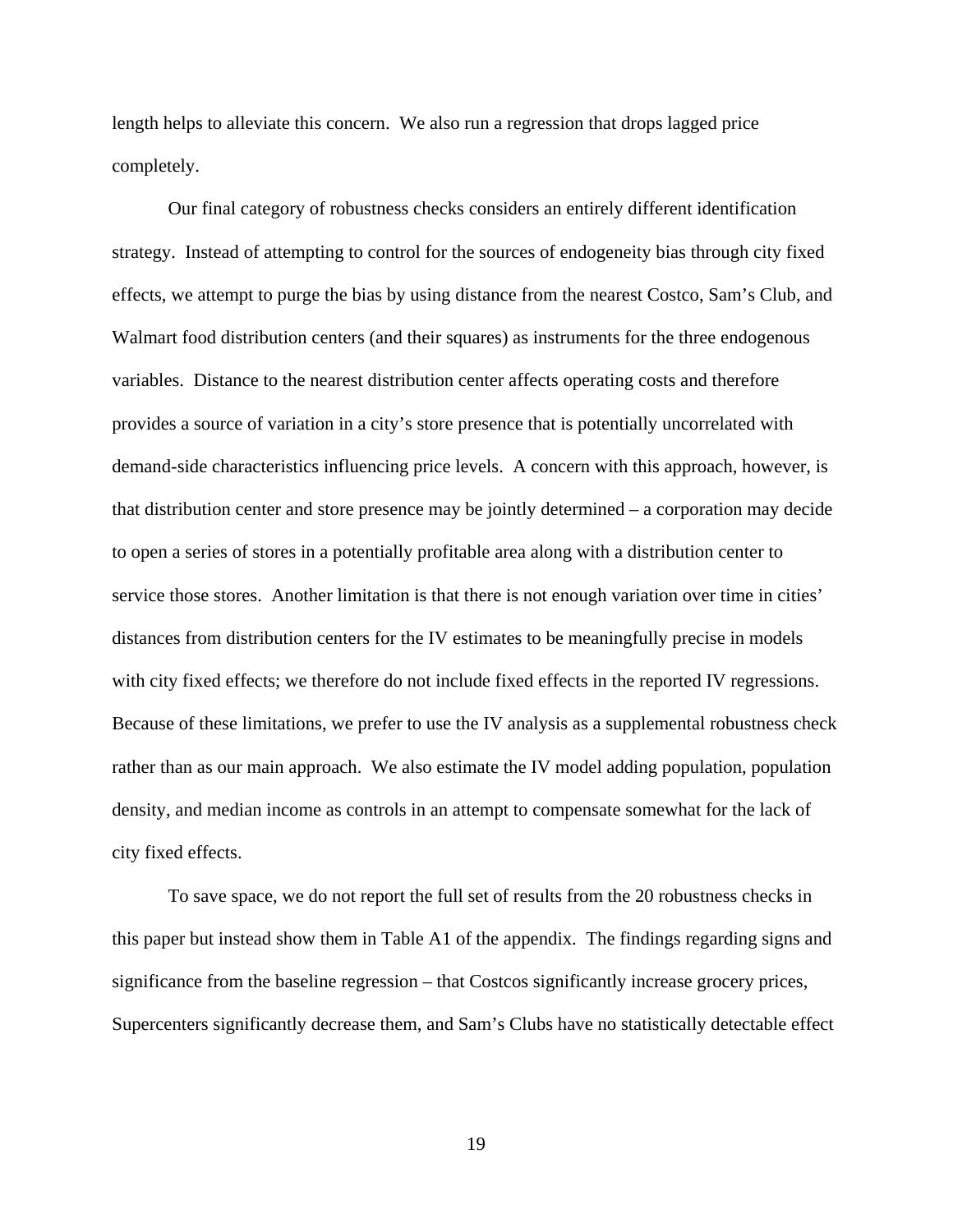$-$  hold up well.<sup>22</sup> Moreover, the magnitudes of the estimates are generally stable across the different specifications (excluding the ones with alternate store variables, in which case the magnitudes are not comparable because of the differences in scale). For instance, the long-run effect of Costco on ln(price) is between 0.023 to 0.029 in all regressions with additional controls, alternate sample construction, or longer lags of price. It is a larger (though imprecisely estimated) 0.071 to 0.08 in the IV regressions. $^{23}$ 

## **Timing**

 

 We next examine timing by adding leads and lags of the three stores. A finding that lagged Costco, Sam's Club, and Supercenter presence impact grocery prices conditional on current presence of these stores and lagged grocery prices would provide evidence that the timing of the effect is less smooth than the relationship given by equation (5). If the leads of Costco, Sam's Club, and Supercenters impact grocery prices and cause the estimated effects of contemporaneous stores to change, this would suggest the associations estimated in the preceding sections do not reflect causal effects – price levels are likely determining store entry instead of the other way around.

 Table 6 presents results from regressions including one, two, or three year lags of each of the three stores, while Table 7 includes one, two, or three year leads. In unreported regressions we verified the conclusions reached are similar with longer lags or leads or with lags and leads included together. We find no evidence that the results from the preceding sections either misspecify the timing of the effect or reflect reverse causality. The lags for Costco, Sam's Club, and

 $^{22}$  There are only two cases in which signs or significance levels differ from those in the baseline regression. First, in the regression with binary store variables, the effect of Costco is still positive but not quite statistically significant. Second, in the regression with county-level store variables, the effect of Sam's Club is positive and significant –

however, if we add county-specific linear time trends the effect again becomes small and insignificant.<br><sup>23</sup> The IV estimators do not perform as well as the baseline fixed effects estimators in the falsification test, so w consider the fixed effects results more reliable.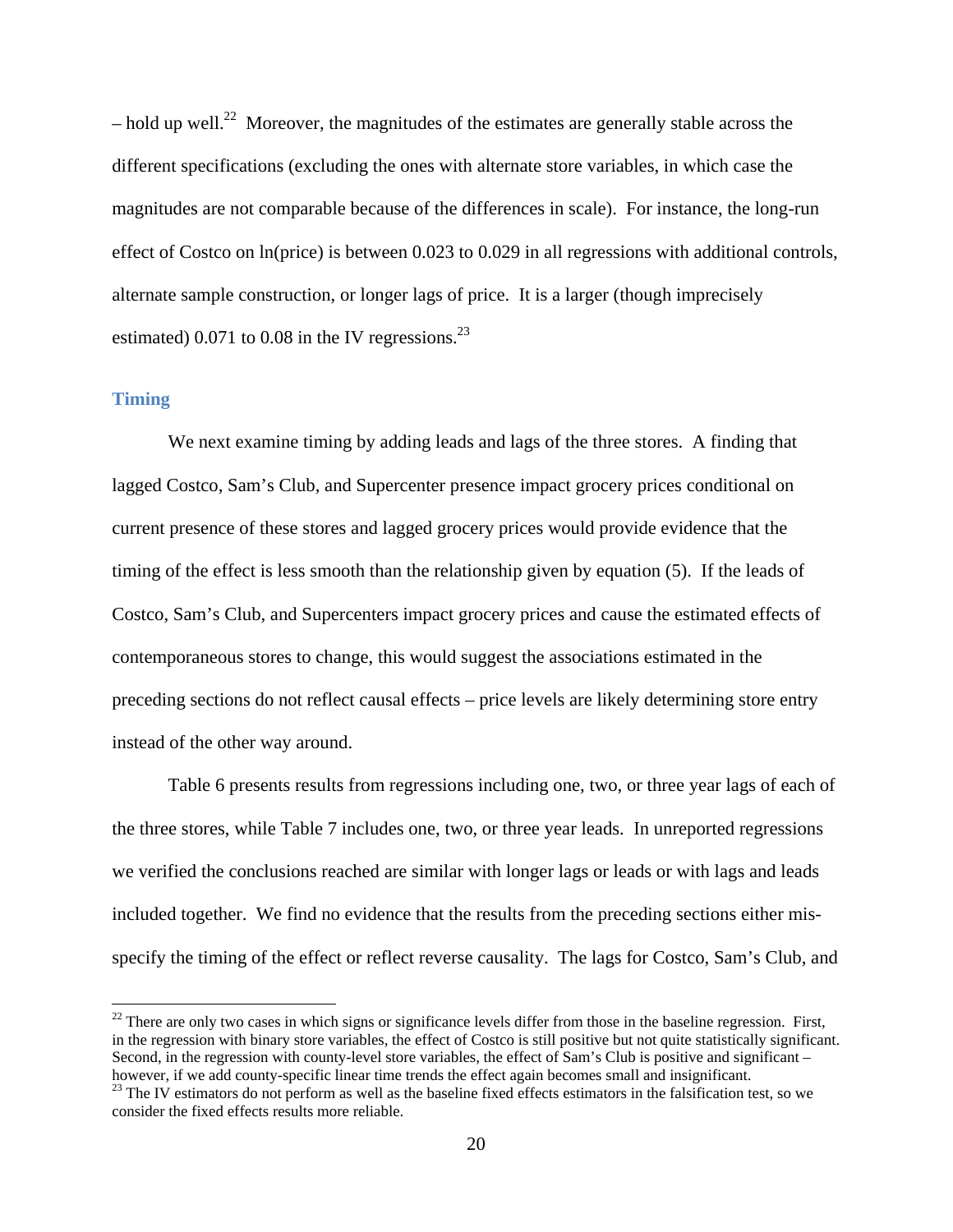Supercenters are statistically insignificant in all cases and including them has little effect on the coefficient estimates for contemporaneous stores. The leads of Costco presence are insignificant and make virtually no difference in the estimate for current Costco presence. The leads for Sam's Clubs are significant in two regressions, but in all cases the conclusion of a small and statistically insignificant association between contemporaneous Sam's Clubs and grocery prices persists. Future Supercenters are weakly significant in one of the three regressions and insignificant in the other two, while in all three the estimated effect of current Supercenters remains similar.

#### **Heterogeneity by Product**

 All regressions to this point have assumed the impacts of Costcos, Sam's Clubs, and Supercenters are the same across different products and markets. We relax this assumption in the final two sections of the empirical analysis, by examining first whether the effects are different for different product types and then whether they depend on the size and retail landscape of the market.

We stratify by product type by splitting the sample into six categories of grocery items: starches, fruits/vegetables, meats, drinks, food additives, and non-food items, as classified in Table 2. We also consider a broader classification, dividing the sample into only two groups: products for which the ACCRA COLI specifies the brand to be sampled (cereal, peas, peaches, sausage, tuna, coffee, soft drink, shortening, parmesan cheese, margarine, tissue, and dishwasher detergent) and those for which it does not (bread, lettuce, bananas, potatoes, corn, steak, beef, chicken, eggs, milk, and sugar). This categorization could potentially help explain the finding that competitors compete with Costco by raising prices instead of lowering them: if grocery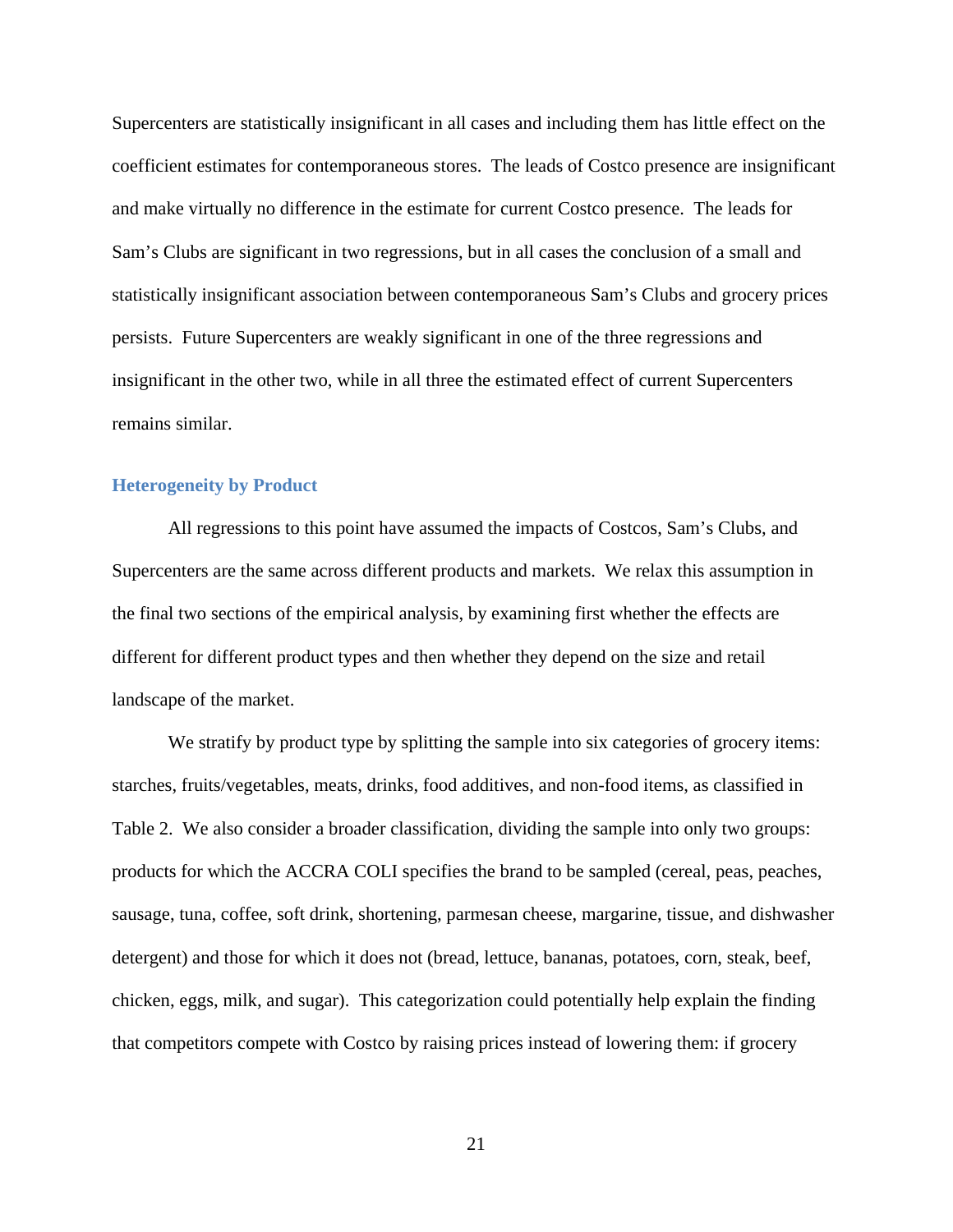stores respond to Costco entry by offering higher quality products, the price increase should be stronger among products for which the brand is not specified and therefore quality is not fixed.

Table 8 presents the results.  $24$  In all eight categories, Costco increases prices, Supercenters decrease prices, and Sam's Club has no statistically detectable effect. There are, however, some important differences in the magnitudes. Costco's effect is strongest for fruits/vegetables, meats, and drinks, while Supercenters' effects are strongest for starches and fruits/vegetables. Costco increases the prices of both items where the brand is specified and those where the brand is not specified. Costco's effect on items with unspecified brands is larger, consistent with some competition alone the quality dimension, but the difference is statistically insignificant (p-value of  $0.32$ ).<sup>25</sup>

#### **Heterogeneity by Market Characteristics**

 

 We close our analysis by examining if the effects of new Costcos, Sam's Clubs, and Supercenters differ depending on the city's population or the number of grocery stores in the county per  $100,000$  residents.<sup>26</sup> Heterogeneity by population is possible since additional warehouse clubs or Supercenters might exert less competitive pressure in large cities where they represent a smaller shock to the market. Heterogeneity by grocery store density could work in either direction. On one hand, grocery stores in underserved areas may not need to make significant changes after warehouse clubs or Supercenters enter in order to continue earning comfortable margins. In this case, the competitive effect would strengthen with grocery store

 $24$  Table A2 in the appendix presents regression results for each of the products separately.

<sup>&</sup>lt;sup>25</sup> The difference between Sam's Club's effects on brand-specified and non-brand-specified items is also insignificant (p-value of 0.79), while this difference is significant at the 10% level for Supercenters.

<sup>&</sup>lt;sup>26</sup> We also considered tested for another possible source of heterogeneity -- the number of Costcos, Sam's Clubs, and Walmart Supercenters already in the market – by re-estimating our baseline regression (1) adding the squares of the three stores. Table A3 in the appendix uses these estimates to predict the effects of the first, second, third, and fourth stores to enter the average city. Costcos have a relatively constant effect across the distribution, while the price reductions from Supercenters become slightly weaker with each store.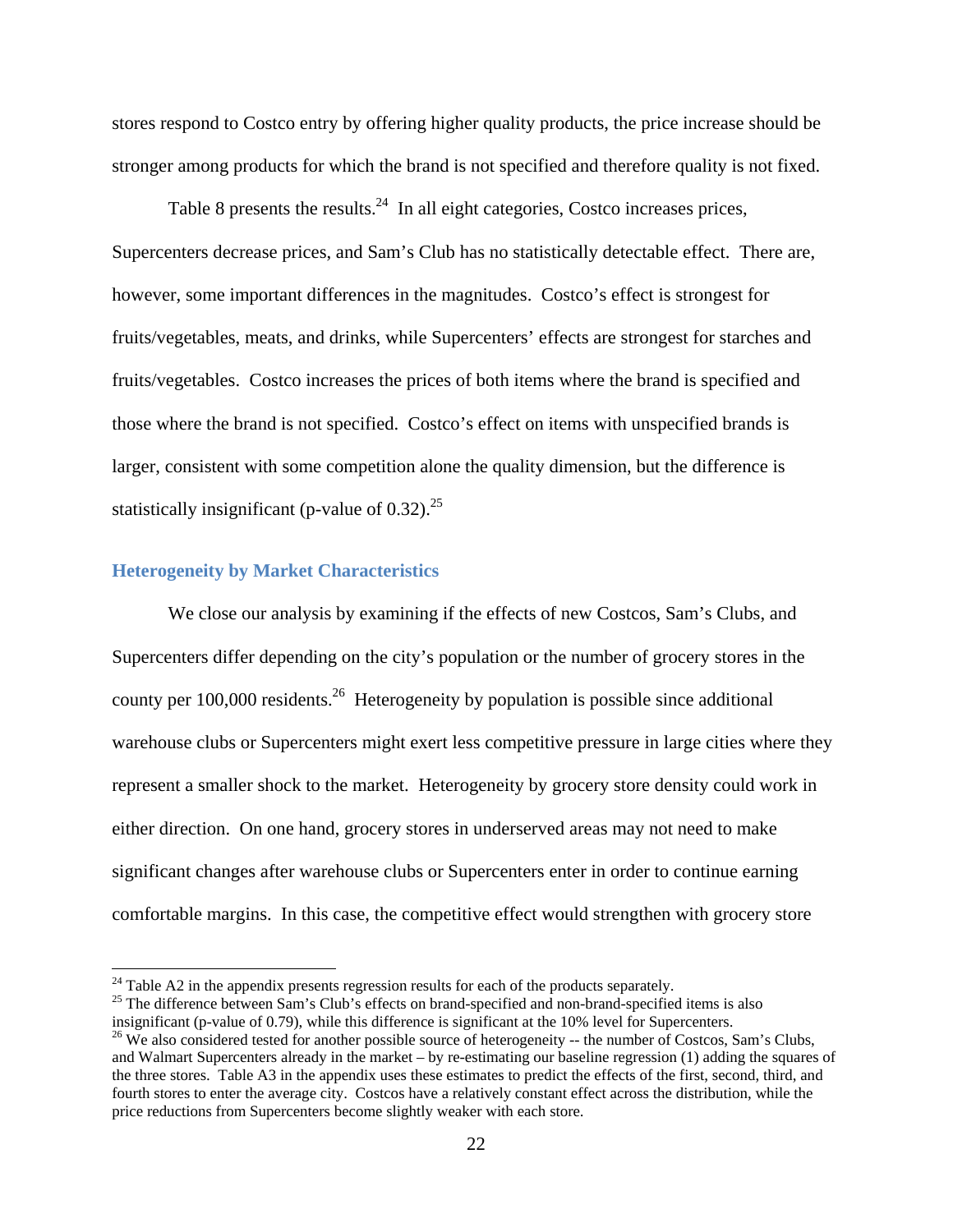density. Alternatively, in fiercely competitive markets grocers may already be doing everything they can to differentiate products and target particular types of consumers, in which case the competitive effect would weaken with grocery store density.

 We test for heterogeneity on the basis of population by adding interactions of each store with city population to equation (1) and obtaining new estimates. Based on these estimates, we plot in Figure 1 the long-run marginal effects of Costcos, Sam's Clubs, and Supercenters on prices across the population distribution (up to approximately the  $95<sup>th</sup>$  percentile of 1,000,000). (In Figures A1-A3 of the appendix, we present more detailed graphs that also include short-run effects and 95% confidence intervals.) Figure 1 shows that Costco increases competitors' prices most sharply in less populated areas. In the smallest cities Costco increases prices by about 2.8% in the long run. This effect gradually diminishes as population increases, eventually reaching about 0.5% in the largest cities. The impact of Sam's Club appears to become more positive as city population increases, but it is not statistically different from zero at any point in the distribution. Competitors in the smallest cities reduce prices by 2.5% in the long run in response to Supercenter entry. The reduction diminishes as city population rises, eventually reaching 0.4%.

 We examine heterogeneity on the basis of grocery store density by adding grocery stores per 100,000 residents as well as its interaction with each of the three store variables to regression equation (1). We display the estimated long-run marginal effects (up to the  $95<sup>th</sup>$  percentile of 130 grocery stores per 100,000 residents) in Figure 2. (Figures A4-A6 in the appendix also show the short-run effects and 95% confidence intervals.) Figure 2 shows that grocers increase prices more dramatically when Costco enters markets that are already saturated with grocery stores. The long-run effect is less than 1% if the grocery store density is very low, and rises to about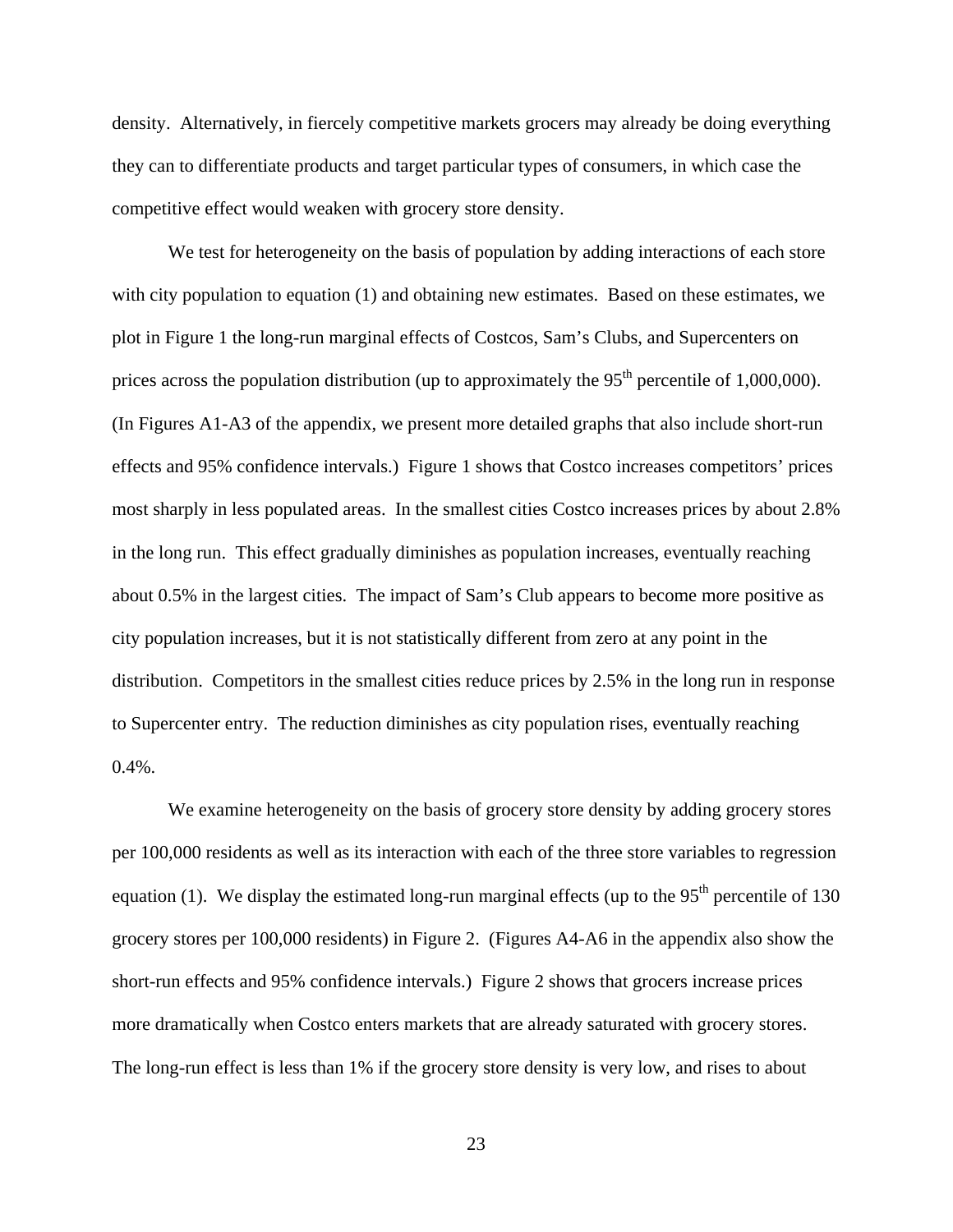3.3% if the grocery store density is very high. The impact of Sam's Club also increases with grocery store density but is never significant. Supercenters' competitive effects strengthen in more saturated markets, as they lead to price reductions ranging from under 1% in cities with the lowest grocery store densities to 2.7% in those with the highest.

#### **CONCLUSION**

Research by Basker and Noel (2009) has shown that competing grocers lower prices when faced with competition from Walmart Supercenters. We provide evidence of very different responses to competition from warehouse clubs. Using a panel of cities from the ACCRA COLI and a dynamic fixed effects model, we find that Costco entry actually results in higher prices among incumbent grocers, while competition from Sam's Club has no statistically detectable effect. We conducted a variety of tests to increase our confidence that these relationships are causal, including a falsification test with non-grocery items; the addition of control variables, city-specific time trends, and leads of store presence; and the consideration of an instrumental variables strategy. We also examined heterogeneity on the bases of product type, order of store entry, and market population and grocery store density. Costco's effect is strongest for items for which the brand is not specified, and in sparsely populated cities with competitive grocery markets.

Our results are consistent with the segmented-market theoretical framework offered by Frank and Salkever (1992), work by Ellickson (2004, 2007) showing that firms compete on the basis of quality, and Barber and Tietje's (2004) argument that "big box" competitors might cause traditional retailers to raise prices. They also illustrate how firms' entrepreneurial and managerial decisions are multi-dimensional. Grocery stores may elect not to compete with deepdiscount membership warehouses on the price dimension, instead focusing on the less price-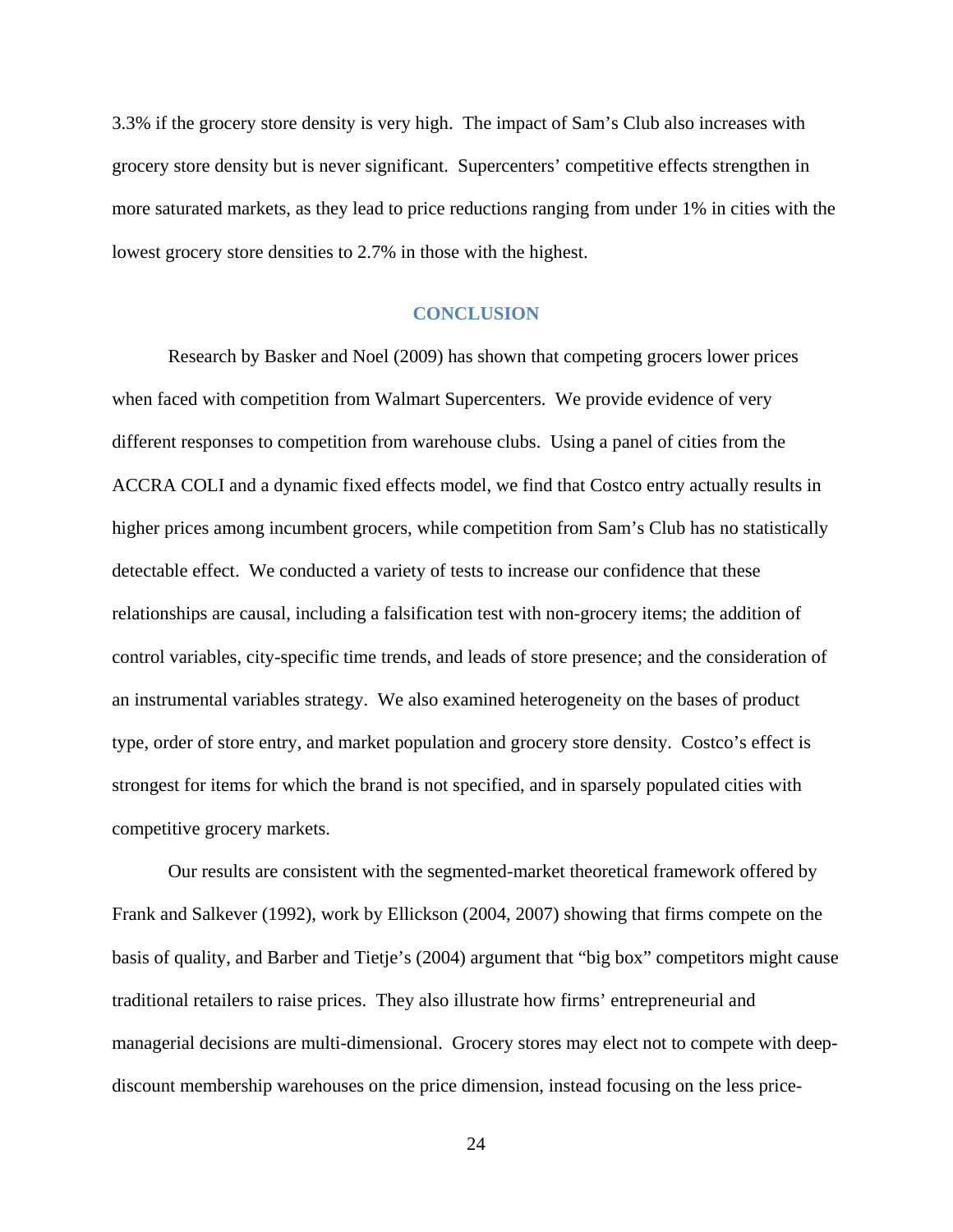sensitive consumers or providing a higher quality shopping experience, higher-end products, or greater convenience.

More broadly, our work shows that not all big box chains are created equal. The big box retail literature has focused almost exclusively on Walmart, examining its effects on a wide range of outcomes including prices, labor market outcomes, small business activity, time use, obesity, and social and cultural indicators. Our finding that Costco and Sam's Club have very different effects on competitors' prices than Walmart Supercenters point to the need for future research to look beyond Walmart when examining how the proliferation of big box retailers in recent decades has impacted communities.

 Our results also have implications for antitrust policy. When considering grocery store mergers, the Federal Trade Commission (FTC) often defines the market in which supermarkets compete to include only other supermarkets, ignoring cross-format substitution by consumers. As one (reasonably representative) example, when reviewing the 1999 Kroger-Fred Meyer merger the FTC justified this definition by claiming that,

Supermarkets compete primarily with other supermarkets that provide one-stop shopping for food and grocery products. Supermarkets primarily base their food and grocery prices on the prices of food and grocery products sold at nearby supermarkets. Supermarkets do not regularly price-check food and grocery products sold at other types of stores and do not significantly change their food and grocery prices in response to prices at other types of stores. Most consumers shopping for food and grocery products at supermarkets are not likely to shop elsewhere in response to a small price increase by supermarkets (Clark, 1).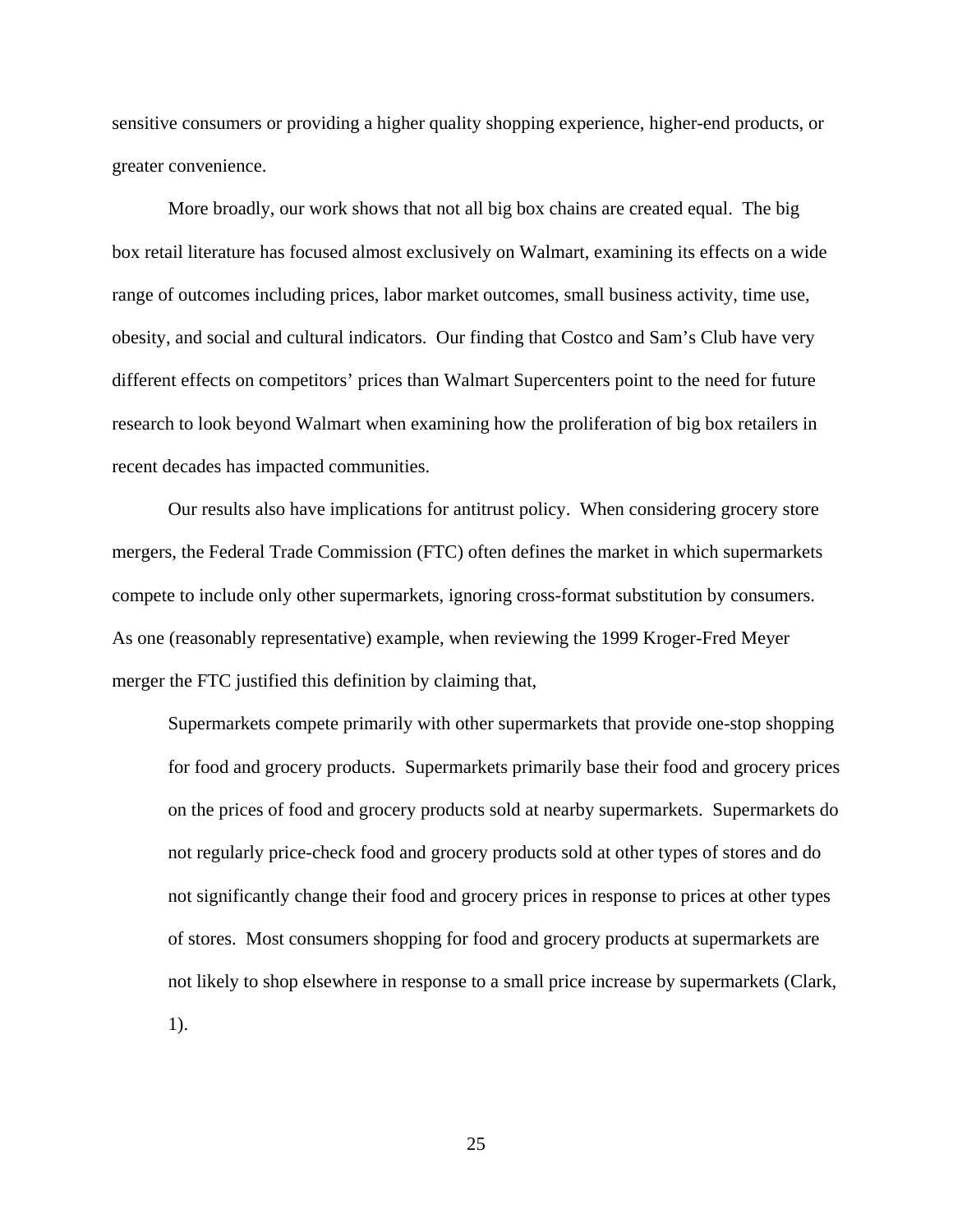Our paper, together with Basker and Noel (2009), provides suggestive evidence of demand spillovers that contradicts these claims and could help to inform market definitions in future merger cases.

 Finally, our results have implications for the measurement of price levels. Hausman and Leibtag (2009) note that the Consumer Price Index (CPI) does not account for prices at big box grocers. Therefore, if grocery stores raise prices when Costco enters a market, conventional price indices would suggest that the area's cost of living actually *increases*, as they would capture the small positive competitive response but not Costco's deep discounts. On a national level, then, standard measures would suggest that Costco causes inflation. This reinforces Hausman and Leibtag's (2009) argument that the CPI should be modified to account for the changing retail landscape.

#### **REFERENCES**

- American Chamber of Commerce Research Association (2000). ACCRA Cost of Living Index Manual.
- Barber, Clifford and Brian Tietje (2004). "A Distribution Services Approach for Developing Effective Competitive Strategies Against 'Big Box' Retailers," *Journal of Retailing and Consumer Services*, 11: 98-107.
- Basker, Emek (2005a). "Job Creation or Destruction? Labor-Market Effects of Wal-Mart Expansion," *Review of Economics and Statistics*, 87: 174-183.
- Basker, Emek (2005b). "Selling a Cheaper Mousetrap: Wal-Mart's Effect on Retail Prices," *Journal of Urban Economics*, 58: 203-229.
- Basker, Emek (2006). "When Good Instruments Go Bad: A Reply to Neumark, Zhang, and Ciccarella," University of Missouri Department of Economics Working Paper 07-06.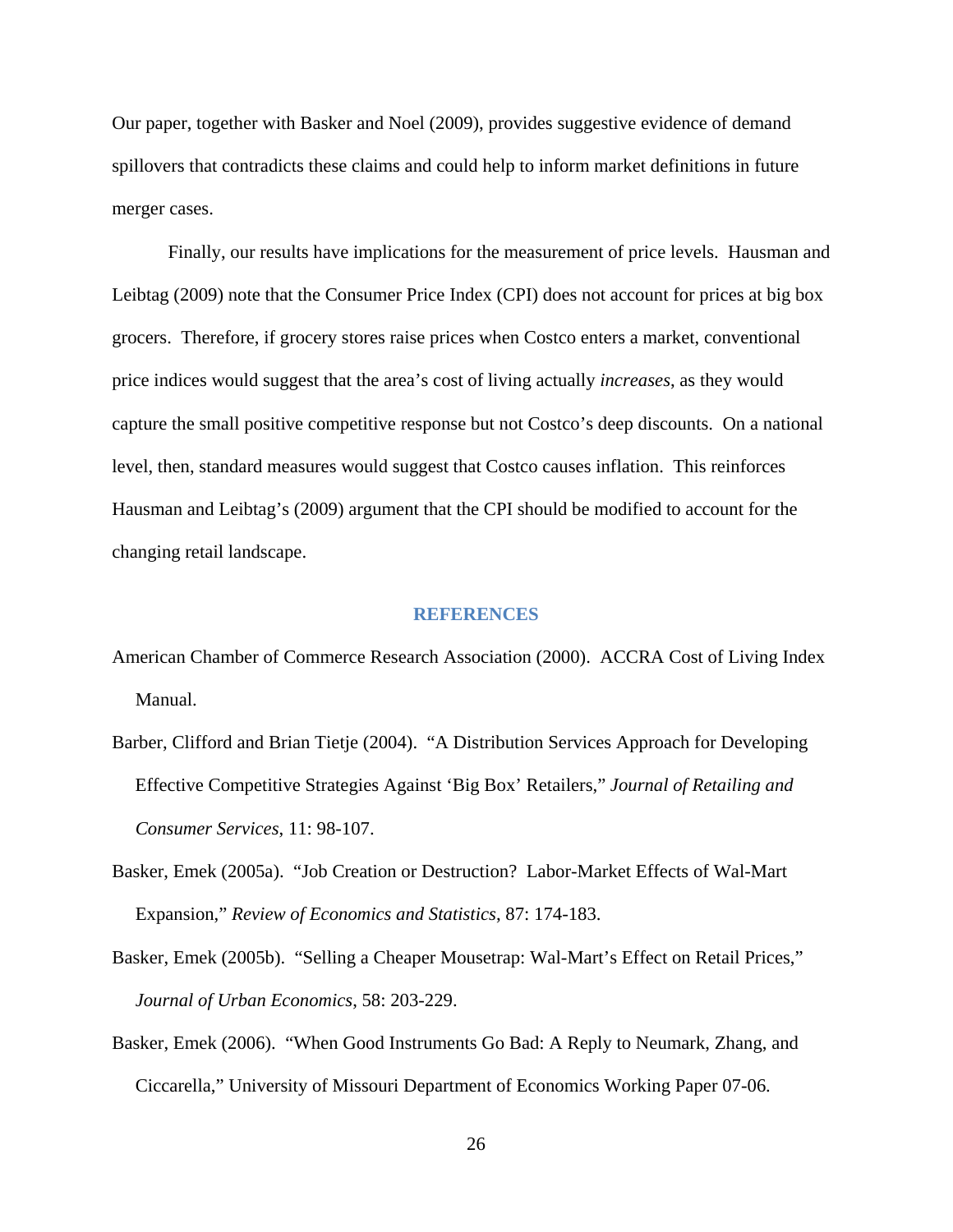- Basker, Emek and Michael Noel (2009). "The Evolving Food Chain: Competitive Effects of Wal-Mart's Entry into the Supermarket Industry," *Journal of Economics and Management Strategy*, 18: 977-1009.
- Bates, Albert (1977). "Warehouse Retailing: A Revolutionary Force in Distribution?" *California Management Review*, 20: 74-80. Reprinted in Anne Findlay and Leigh Sparks, eds. (2002), *Retailing: Critical Concepts, v. III: Retail Practices and Operations*. London: Routledge, pp. 3-13.
- Betancourt, Roger (2004). *The Economics of Retailing and Distribution*. Northampton, MA: Edward Elgar Publishing, Inc.
- Beyman, Michael (2012). "Does it Pay to Be a Warehouse Club Member?" Online: http://www.cnbc.com/id/47029484/Does\_It\_Pay\_To\_Be\_A\_Warehouse\_Club\_Member, accessed December 20, 2012.
- Boudreaux, Donald (1994). "Schumpeter and Kirzner on Competition and Equilibrium," in Peter Boettke and David Prychitko, eds. *The Market Process: Essays in Contemporary Austrian Economics*. Edward Elgar.
- Bresnahan, Timothy F. and Peter C. Reiss (1991). "Entry and Competition in Concentrated Markets," *Journal of Political Economy*, 99(5): 977-1009.
- Carden, Art (2012). "Retail Innovations in American Economic History: The Rise of Mass-Market Merchandisers." Independent Institute Working Paper 78. Forthcoming in Randall Parker and Robert Whaples, eds. *The Handbook of Major Events in Economic History*. London: Routledge.
- Carden, Art and Charles Courtemanche (2009). "Wal-Mart, Leisure, and Culture," *Contemporary Economic Policy*, 27: 450-461.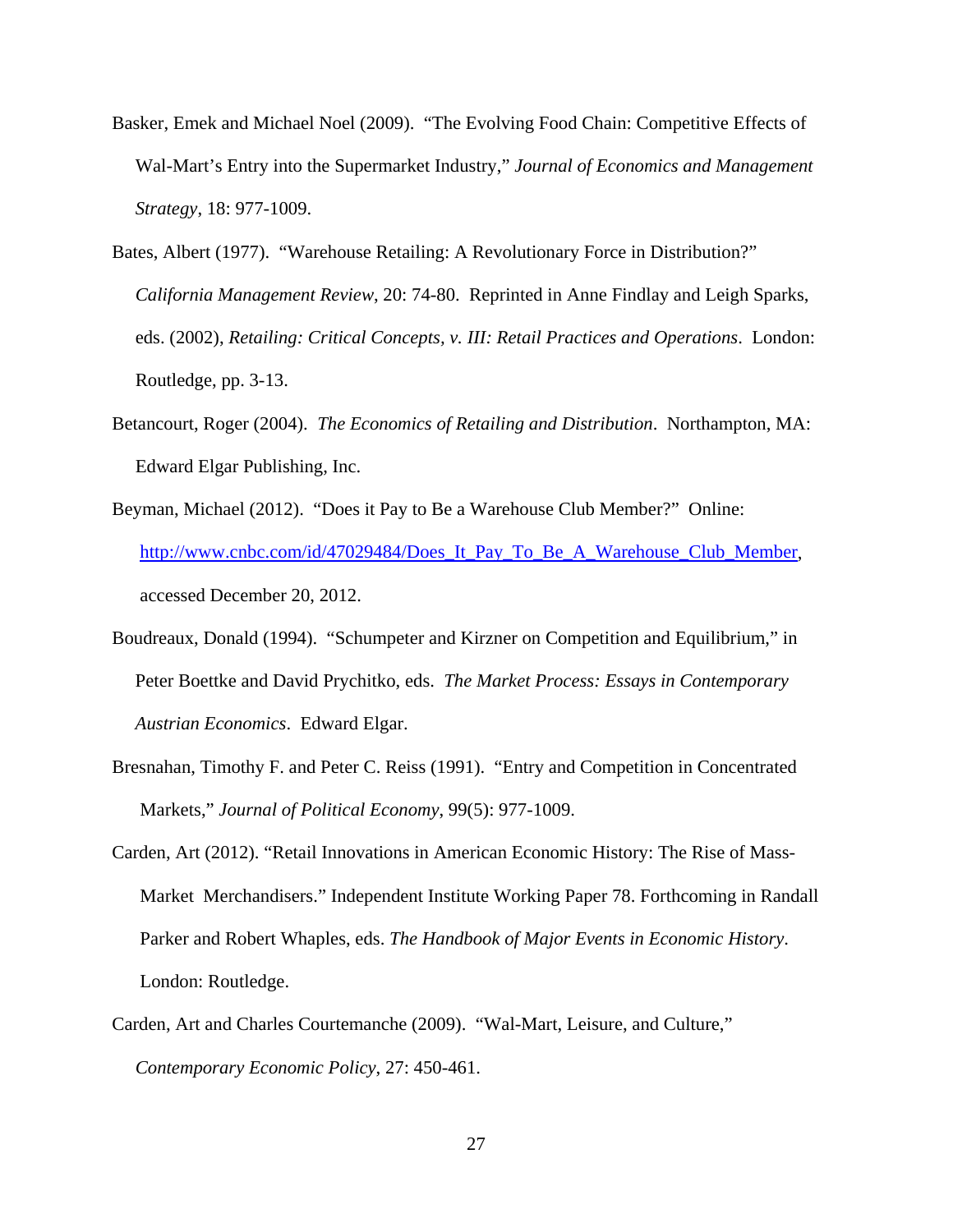- Carden, Art, Charles Courtemanche and Jeremy Meiners (2009a). "Does Wal-Mart Reduce Social Capital?" *Public Choice*, 138: 109-136.
- Carden, Art, Charles Courtemanche, and Jeremy Meiners (2009b). "Painting the Town Red? Wal-Mart and Values," *Business and Politics*, 11: Article 5.
- Clark, Donald (2000). "United States of America Before Federal Trade Commission, In the Matter of The Kroger Co., a Corporation, and Freg Meyer, Inc., a Corporation," Available http://ftc.gov/os/2000/01/krogermeyercmp.htm.
- Conover, Raechel (2012). "The Great Debate: Sam's Club or Costco?" Shine from Yahoo! September 24, 2012. Online: http://shine.yahoo.com/work-money/great-debate-sams-clubcostco-122000438.html, accessed December 20, 2012.
- Courtemanche, Charles and Art Carden (2011). "Supersizing Supercenters? The Impact of Walmart Supercenters on Body Mass Index and Obesity," *Journal of Urban Economics*, 69(2): 165-181.
- Dube, Arindrajit., T. William Lester and Barry Eidlin (2007). "Firm Entry and Wages: Impact of Wal-Mart Growth on Earnings throughout the Retail Sector," Institute of Industrial Relations Working Paper No. iirwps-126-05.
- Ellickson, Paul (2006). "Quality Competition in Retailing: A Structural Analysis," *International Journal of Industrial Organization*, 24(3): 521-540.
- Ellickson, Paul (2007). "Does Sutton Apply to Supermarkets?" *RAND Journal of Economics*, 38(1): 43-59.
- Ericson, Richard and Ariel Pakes (1995). "Markov-Perfect Industry Dynamics: A Framework for Empirical Work," *Review of Economic Studies* 62(1): 53-82.

Fox, Edward, Alan Montgomery and Leonard Lodish (2004). "Consumer Shopping and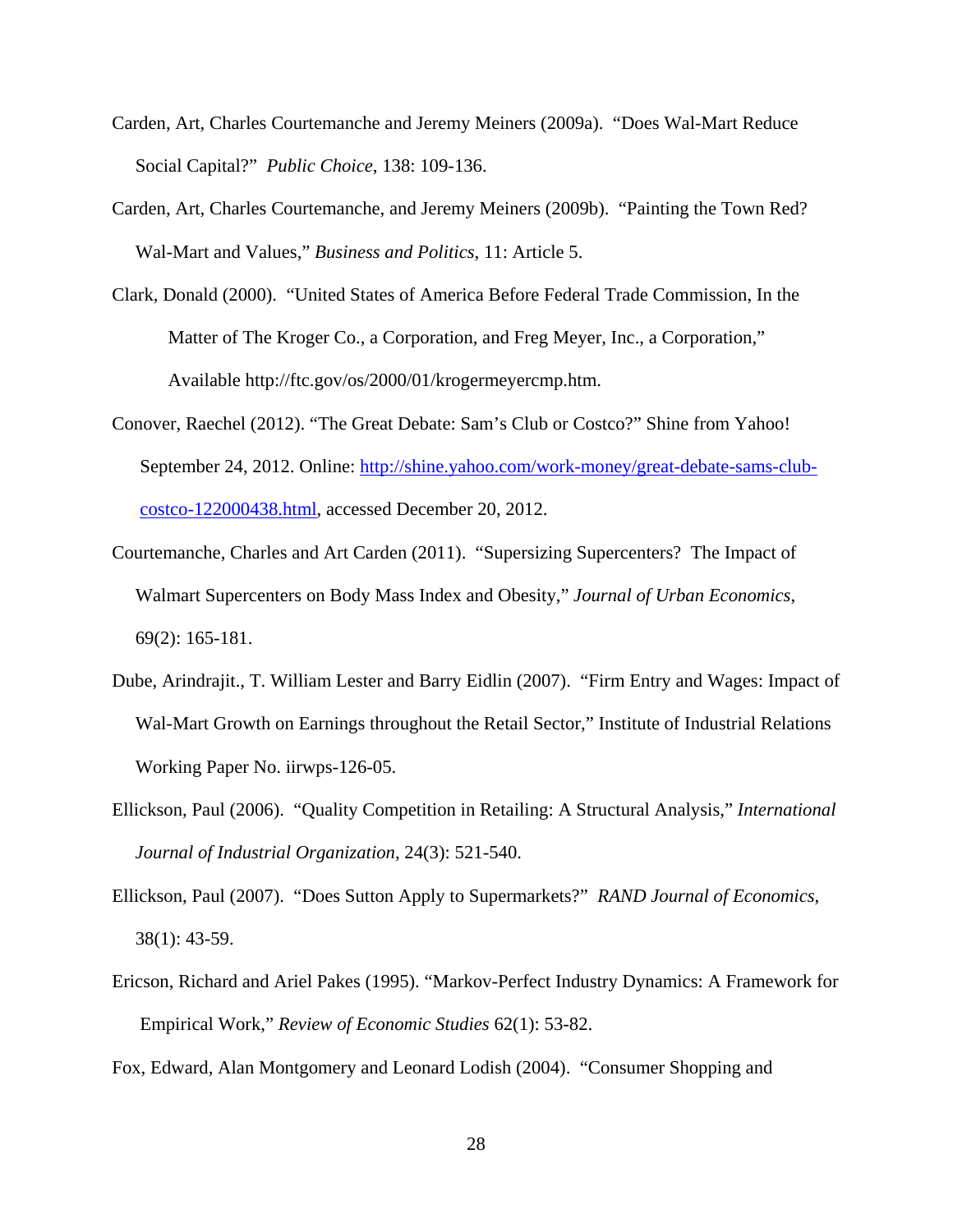Spending Across Retail Formats," *Journal of Business*, 77: S25-S60.

- Frank, Richard G. and David S. Salkever (1992). "Pricing, Patent Loss and the Market for Pharmaceuticals." *Southern Economic Journal* 59(2):165-179.
- Goetz, Stephan and Anil Rupasingha (2006). "Wal-Mart and Social Capital," *American Journal of Agricultural Economics*, 88: 1304-1310
- Goetz, Stephan and Hema Swaminathan (2006). "Wal-Mart and County-Wide Poverty," *Social Science Quarterly*, 87: 211-226.
- Grabowski, Henry and John Vernon (1992). "Brand Loyalty, Entry, and Price Competition in Pharmaceuticals after the 1984 Drug Act," *Journal of Law and Economics*, 35: 331-350.
- Hicks, Michael (2007). "Job Turnover and Wages in the Retail Sector: The Influence of Walmart," *Journal of Private Enterprise*, 22: 137-159.
- Harper, David (2003). *Foundations of Entrepreneurship and Economic Development*. London: Routledge.
- Hausman, Jerry and Ephraim Leibtag (2007). "Consumer Benefits from Increased Competition in Shopping Outlets: Measuring the Effect of Wal-Mart," *Journal of Applied Econometrics*, 22: 1157-1177.
- Hausman, Jerry and Ephraim Leibtag (2009). "CPI Bias from Supercenters: Does the BLS Know that Wal-Mart Exists?" In W. Erwin Diewert and John S. Greenlees, and Charles R.
- Holmes, Thomas (2008). "The Diffusion of Wal-Mart and Economies of Density," National Bureau of Economic Research Working Paper w13783.
- Hollander, Stanley (1960). "The Wheel of Retailing." *Journal of Marketing*, 25: 37-42.
- Keele, Luke and Nathan Kelly (2006). "Dynamic Models for Dynamic Theories: The Ins and Outs of Lagged Dependent Variable Models." *Political Analysis*, 14: 186-205.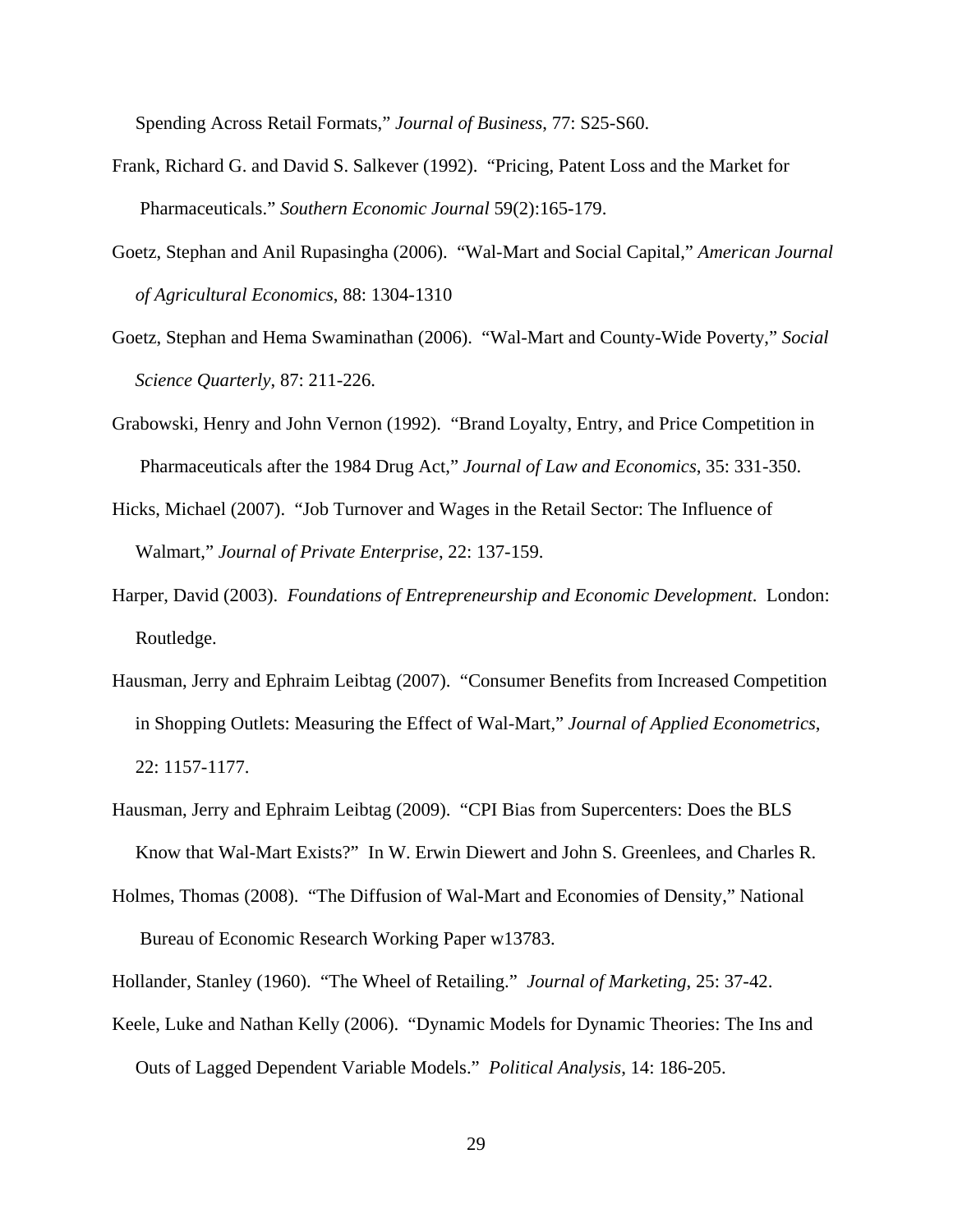- Kirzner, Israel (1973). *Competition and Entrepreneurship*. Chicago: University of Chicago Press.
- Klein, Peter (2010). *The Capitalist and the Entrepreneur: Essays on Organizations and Markets*. Auburn, AL: Ludwig von Mises Institute.
- Matsa, David A. (2011). "Competition and Product Quality in the Supermarket Industry," *Quarterly Journal of Economics*, 126: 1539-1591.
- Neumark, David, Junfu Zhang, and Stephen Ciccarella (2008). "The Effects of Wal-Mart on Local Labor Markets," *Journal of Urban Economics*, 63: 405-430.
- Roodman, David (2004). "ABAR: Stata Module to Perform Arellano-Bond Test for Autocorrelation." Boston College Department of Economics Statistical Software Components, Number S437501.
- Schumpeter, Joseph (1950). *Capitalism, Socialism, and Democracy*. New York: Harper & Row.
- Sobel, Russell and Andrea Dean (2008). "Has Wal-Mart Buried Mom and Pop? The Impact of Wal-Mart on Self Employment and Small Establishments in the United States," *Economic Inquiry*, 46: 676-695.
- Sutton, John (1991) [2007]. *Sunk Costs and Market Structure: Price Competition, Advertising, and the Evolution of Concentration*. Cambridge, MA: MIT Press.
- Sutton, John (1998) [2001]. *Technology and Market Structure: Theory and History*. Cambridge, MA: MIT Press.
- Vedder, R. and W. Cox (2006). *The Wal-Mart Revolution: How Big Box Stores Benefit Consumers, Workers, and the Economy*. Washington, DC: The AEI Press.
- Volpe III, Richard and Nathalie Lavoie (2007). "The Impact of Wal-Mart Supercenters on Grocery Prices in New England," *Review of Agricultural Economics*, 30: 4-26.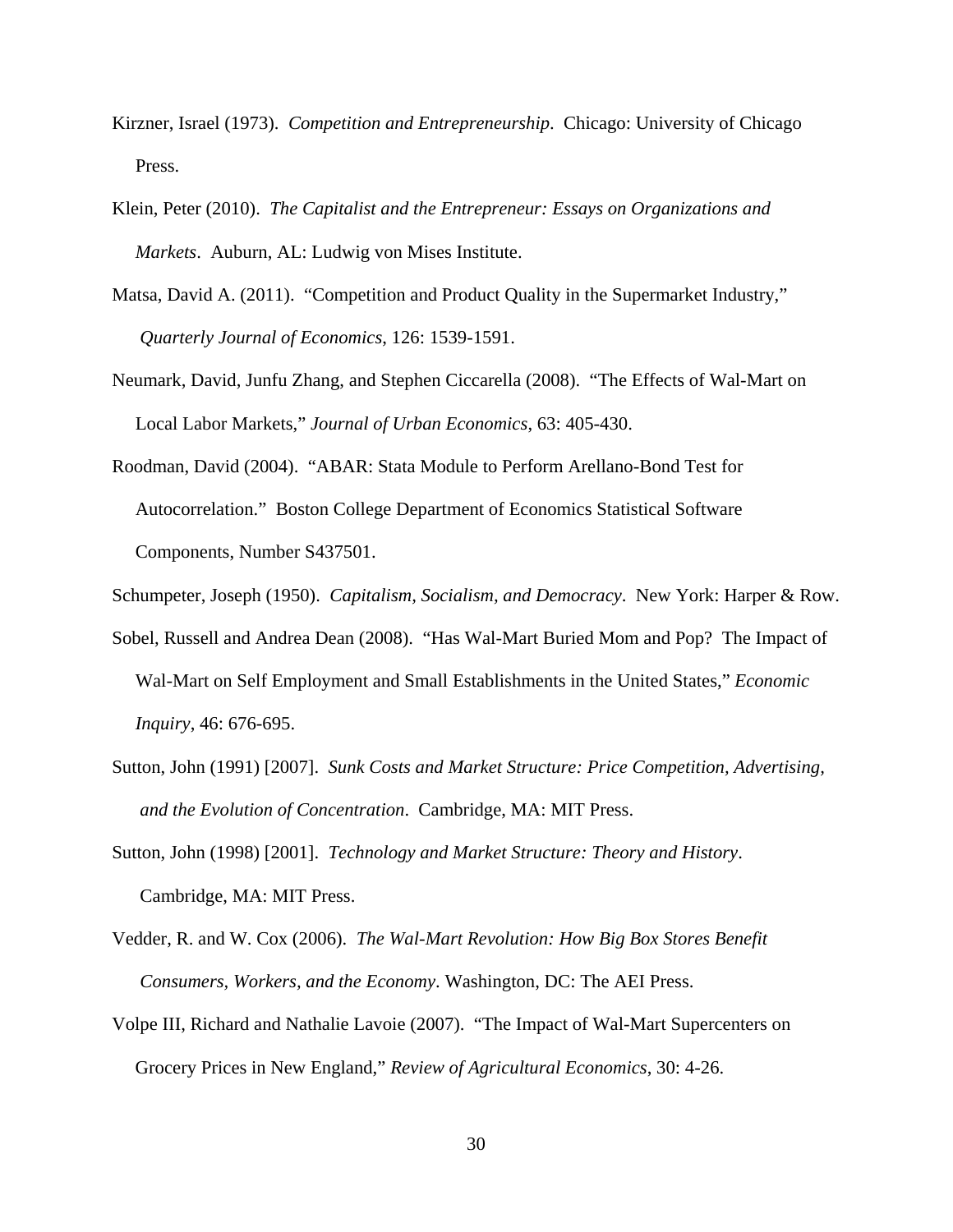# **Table 1 – Costco and Sam's Club Sales By Category, 2009**

|                    | Costco | Sam's Club |
|--------------------|--------|------------|
| Sundries           | 23%    | 37%        |
| <b>Hardlines</b>   | 19%    | 16%        |
| Softlines          | 10%    | 5%         |
| Food               | 33%    | 30%        |
| Services/Anciliary | 15%    | 12%        |

Sources: Wal-Mart Stores 2009 10-K, p. 10; Costco 2009 Annual Report, p. 9. Notes: Reports offer slightly different definitions of categories and use slightly different terminology. Costco food sales is the sum of "food" and "fresh food" percentages.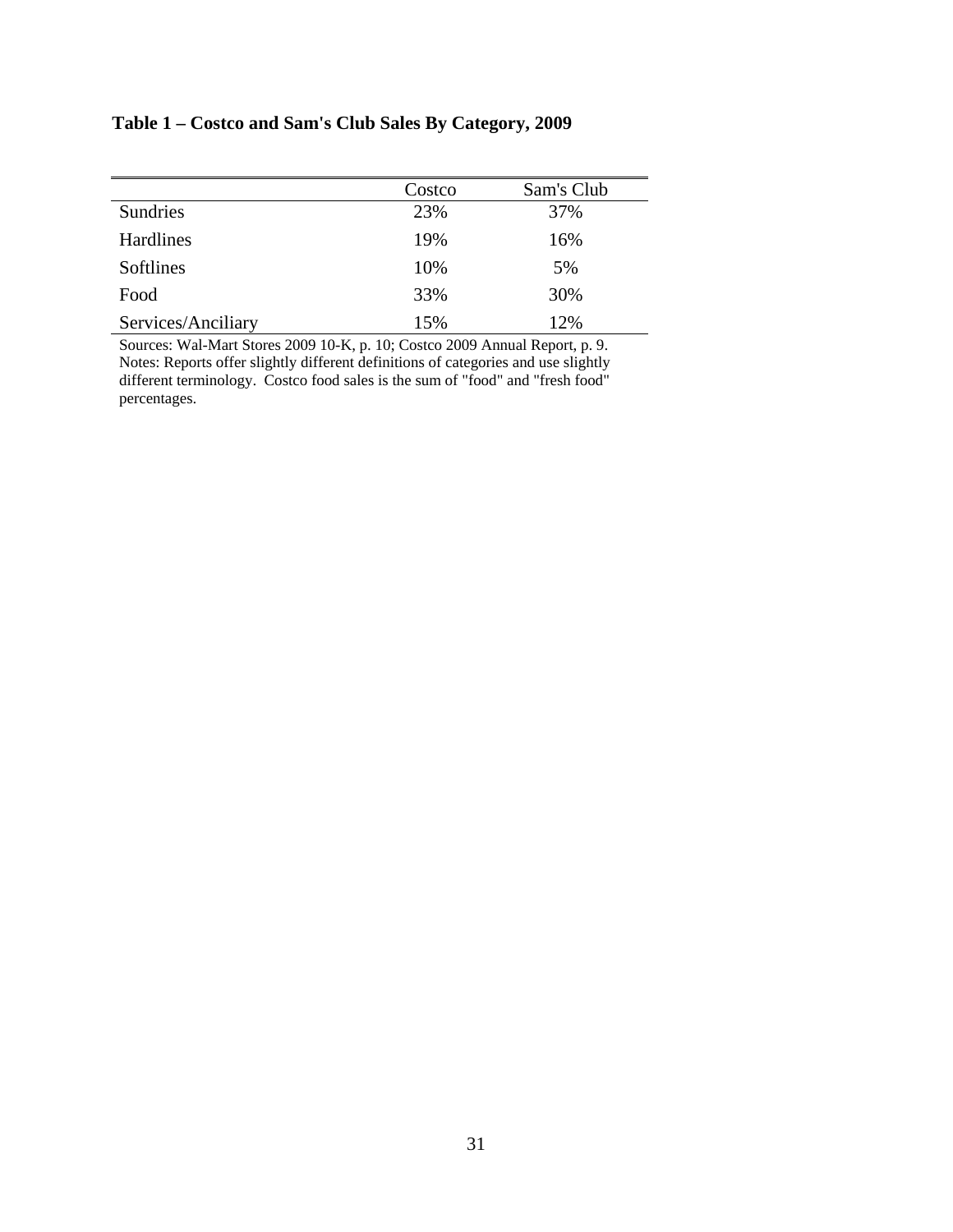| Category         | Variable          | Description                                                 | Mean (Std. Dev.) |
|------------------|-------------------|-------------------------------------------------------------|------------------|
| All Items Pooled |                   |                                                             | 2.371 (1.748)    |
| <b>Starches</b>  | <b>Bread</b>      | Per oz, white bread                                         | 1.130(0.230)     |
|                  | Cereal            | 18 oz box of corn flakes; Kellogg's or Post                 | 3.162(0.540)     |
|                  | Lettuce           | Head of iceberg                                             | 1.283(0.222)     |
|                  | <b>Bananas</b>    | Per lb                                                      | 0.593(0.111)     |
| Fruits and       | Potatoes          | 10 lb sack                                                  | 3.386 (0.910)    |
| Vegetables       | Peas              | 15 oz can, sweet; Del Monte or Green Giant                  | 0.858(0.148)     |
|                  | Peaches           | 29 oz halves or slices; Hunts, Del Monte, or<br>Libby's     | 1.957(0.220)     |
|                  | Corn              | 16 oz whole kernel frozen                                   | 1.326(0.238)     |
|                  | <b>Steak</b>      | Per lb, t-bone                                              | 7.986 (1.284)    |
|                  | Beef              | Per lb, ground                                              | 2.060(0.475)     |
|                  | Chicken           | Per lb, whole uncut                                         | 1.164(0.204)     |
| Meats            | Sausage           | 1 lb. package; Jimmy Dean or Owen                           | 3.829 (0.697)    |
|                  | Eggs              | Dozen large, grade A or AA                                  | 1.196(0.305)     |
|                  | Tuna              | 6 oz chunk of light tuna; Starkist or Chicken of<br>the Sea | 0.859(0.166)     |
|                  | Coffee            | 11.5 oz can; Maxwell House, Hills Brothers, or<br>Folgers   | 3.588 (0.840)    |
| <b>Beverages</b> | <b>Soft Drink</b> | 2 liter bottle; Coca Cola                                   | 1.437(0.214)     |
|                  | Milk              | Half-gallon, whole                                          | 2.068(0.259)     |
|                  | Sugar             | 4 lb cane or beat                                           | 1.940(0.253)     |
| <b>Additives</b> | Shortening        | 3 lb can; Crisco                                            | 3.691(0.426)     |
|                  | Parmesan          | 8 oz canister of grated parmesan cheese; Kraft              | 4.346(0.675)     |
|                  | Margarine         | 1 lb sticks, Blue Bonnet or Parkay                          | 0.913(0.207)     |
|                  | <b>Tissue</b>     | Box of 175; Kleenex                                         | 1.607(0.225)     |
| Non-Foods        | Detergent         | 75 oz dishwashing powder; Cascade                           | 4.161 (0.808)    |

**Table 2 – Grocery Item Prices (in 2006 dollars)**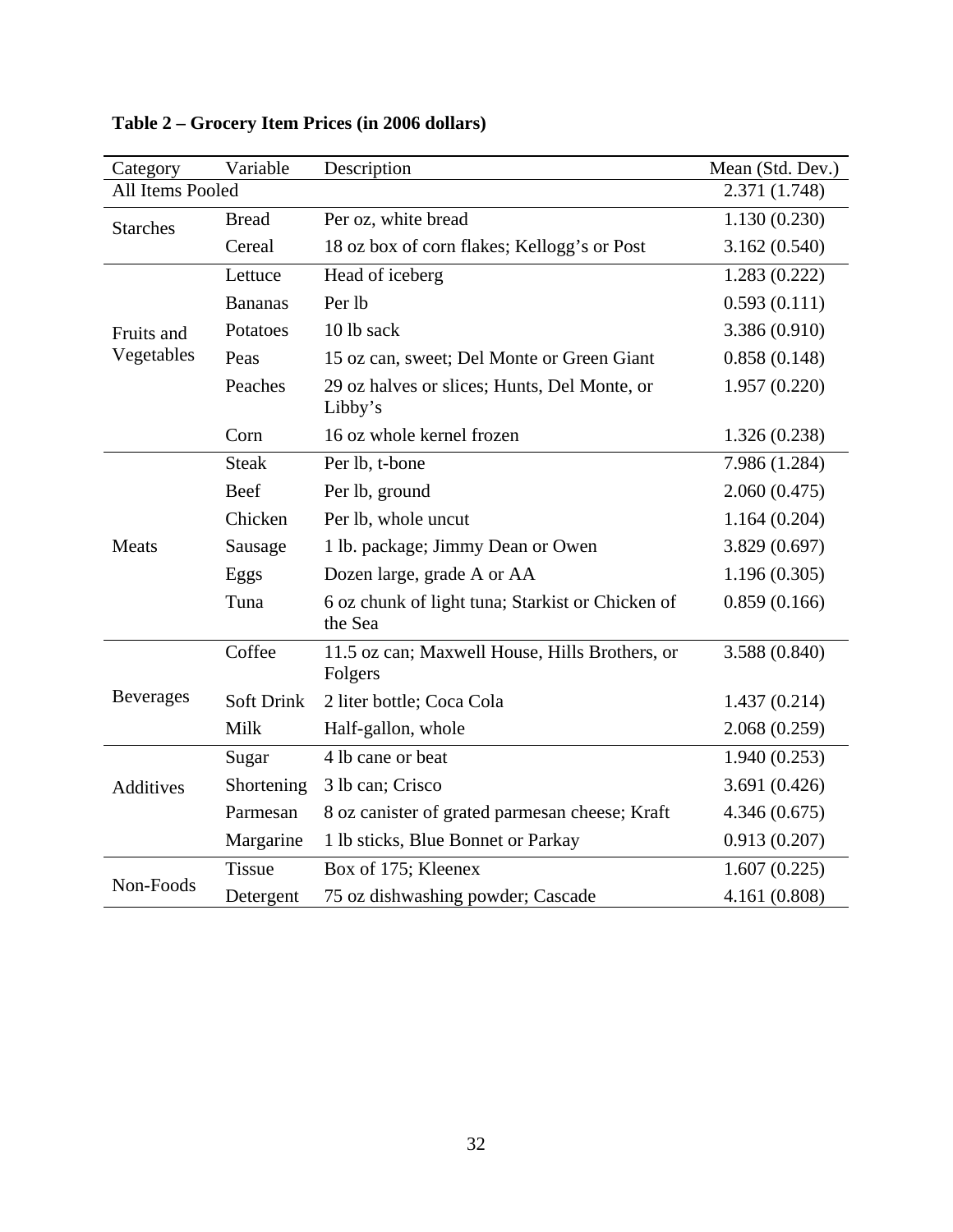| Variable         | Description                                                                          | Mean (Std. Dev.) |
|------------------|--------------------------------------------------------------------------------------|------------------|
| All Items Pooled |                                                                                      | 15.693 (14.720)  |
| Phone            | Private residential line, basic monthly rate, fees and taxes                         | 26.573 (4.742)   |
| Haircut          | Men's barber shop haircut, no styling                                                | 11.880 (2.029)   |
| Dry Cleaning     | Man's two-piece suit                                                                 | 9.402(1.362)     |
| Washer           | Home service call, clothes washing machine; minimum<br>labor charge, excluding parts | 51.256 (8.957)   |
| Newspaper        | Daily and Sunday home delivery, large-city newspaper,<br>monthly rate                | 16.191 (3.712)   |
| Movie            | First-run, indoor, evening, no discount                                              | 8.110 (0.870)    |
| Bowling          | Price per line (game), Saturday evening non-league rate                              | 3.324(0.667)     |
| Pizza            | 11-12 inch thin crust cheese pizza; Pizza Hut or Pizza Inn                           | 11.433 (1.010)   |
| Chicken          | Thigh and drumstick; Kentucky Fried Chicken or Church's                              | 3.072 (0.348)    |

**Table 3 – Non-Grocery Item Prices (in 2006 dollars)**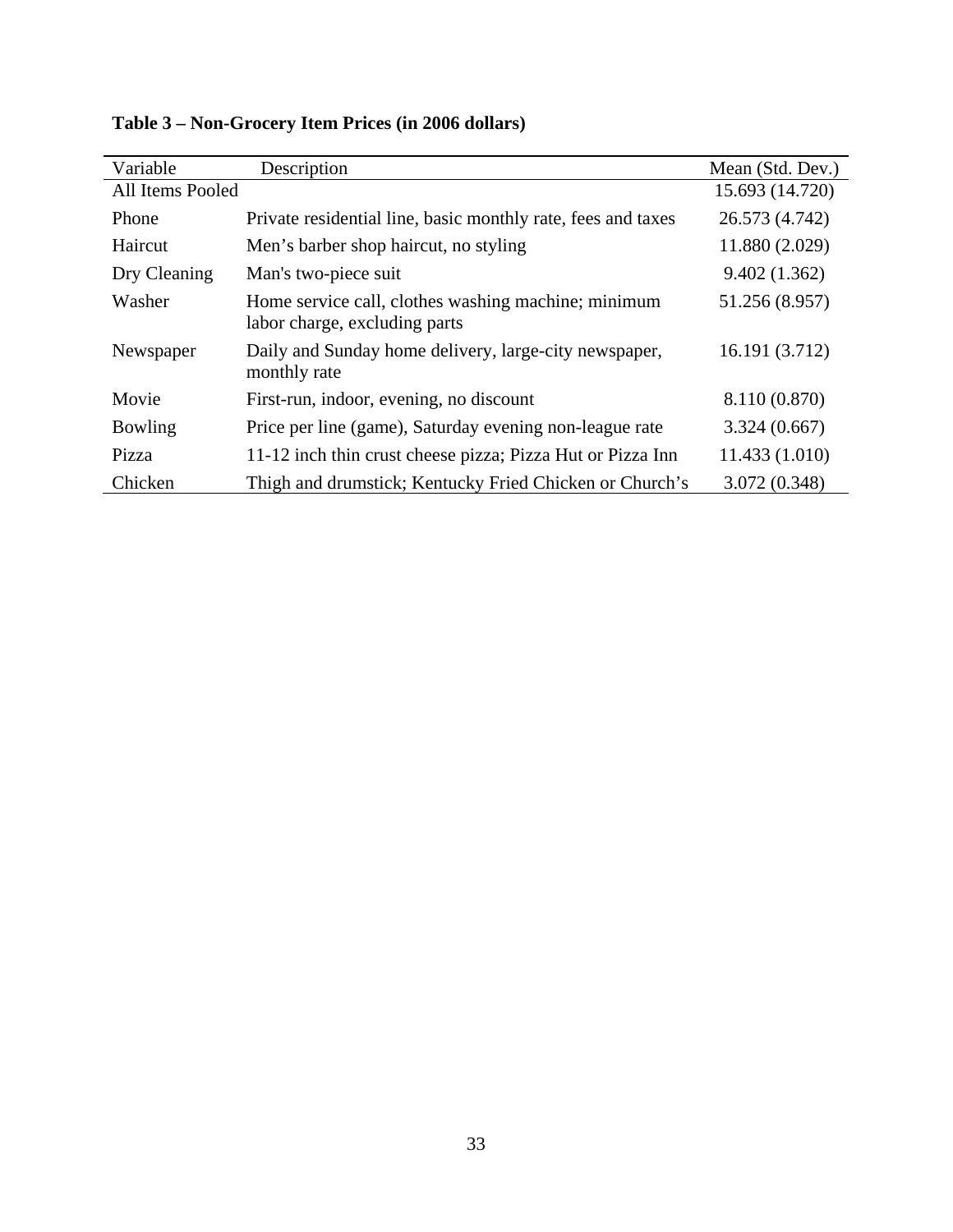| Variable                        | Description                                                                                                                             | Mean (Std. Dev.)  |
|---------------------------------|-----------------------------------------------------------------------------------------------------------------------------------------|-------------------|
| Costcos                         | Number of Costcos in the city                                                                                                           | 0.183(0.509)      |
|                                 | Costcos per 100,000 residents in the city                                                                                               | 0.127(0.557)      |
|                                 | Costcos per 100 square miles in the city                                                                                                | 0.355(1.598)      |
|                                 | Binary variable for any Costcos in the city                                                                                             | 0.143(0.350)      |
|                                 | Number of Costcos in the county                                                                                                         | 0.367(1.344)      |
| Sam's Clubs                     | Number of Sam's Clubs in the city                                                                                                       | 0.706(0.965)      |
|                                 | Sam's Clubs in the per 100,000 residents in the city                                                                                    | 0.608(0.884)      |
|                                 | Sam's Clubs per 100 square miles in the city                                                                                            | 1.254(2.035)      |
|                                 | Binary variable for any Sam's Clubs in the city                                                                                         | 0.529(0.499)      |
|                                 | Number of Sam's Clubs in the county                                                                                                     | 0.932(1.333)      |
| Supercenters                    | Number of Walmart Supercenters in the city                                                                                              | 0.730(1.119)      |
|                                 | Supercenters per 100,000 residents in the city                                                                                          | 1.041(1.835)      |
|                                 | Supercenters per 100 square miles in the city                                                                                           | 1.790(3.194)      |
|                                 | Binary variable for any Supercenters in the city                                                                                        | 0.447(0.497)      |
|                                 | Number of Supercenters in the county                                                                                                    | 1.073(1.845)      |
| <b>Discount Stores</b>          | Number of Walmart discount stores in the city                                                                                           | 0.923(1.200)      |
| Costco DC                       | Miles to nearest Costco distribution center                                                                                             | 499.817 (334.292) |
| Sam's DC                        | Miles to nearest Sam's Club distribution center                                                                                         | 260.890 (184.949) |
| Supercenter DC                  | Miles to nearest Walmart food distribution center                                                                                       | 297.910 (319.851) |
| Population                      | City population (units of 100,000)                                                                                                      | 2.253(6.335)      |
| Land                            | City land area (units of 100 square miles)                                                                                              | 104.505 (192.651) |
| Income                          | City median household income (units of 10,000)                                                                                          | 3.469(0.672)      |
| <b>Grocery Stores</b>           | Number of grocery stores in the county                                                                                                  | 77.152 (173.277)  |
| Warehouse<br>clubs/supercenters | Number of warehouse clubs or supercenters in the<br>county (after subtracting Costcos, Sam's Clubs, and<br><b>Walmart Supercenters)</b> | 0.943(1.970)      |

**Table 4 – Store, Distribution Center, and Control Variables**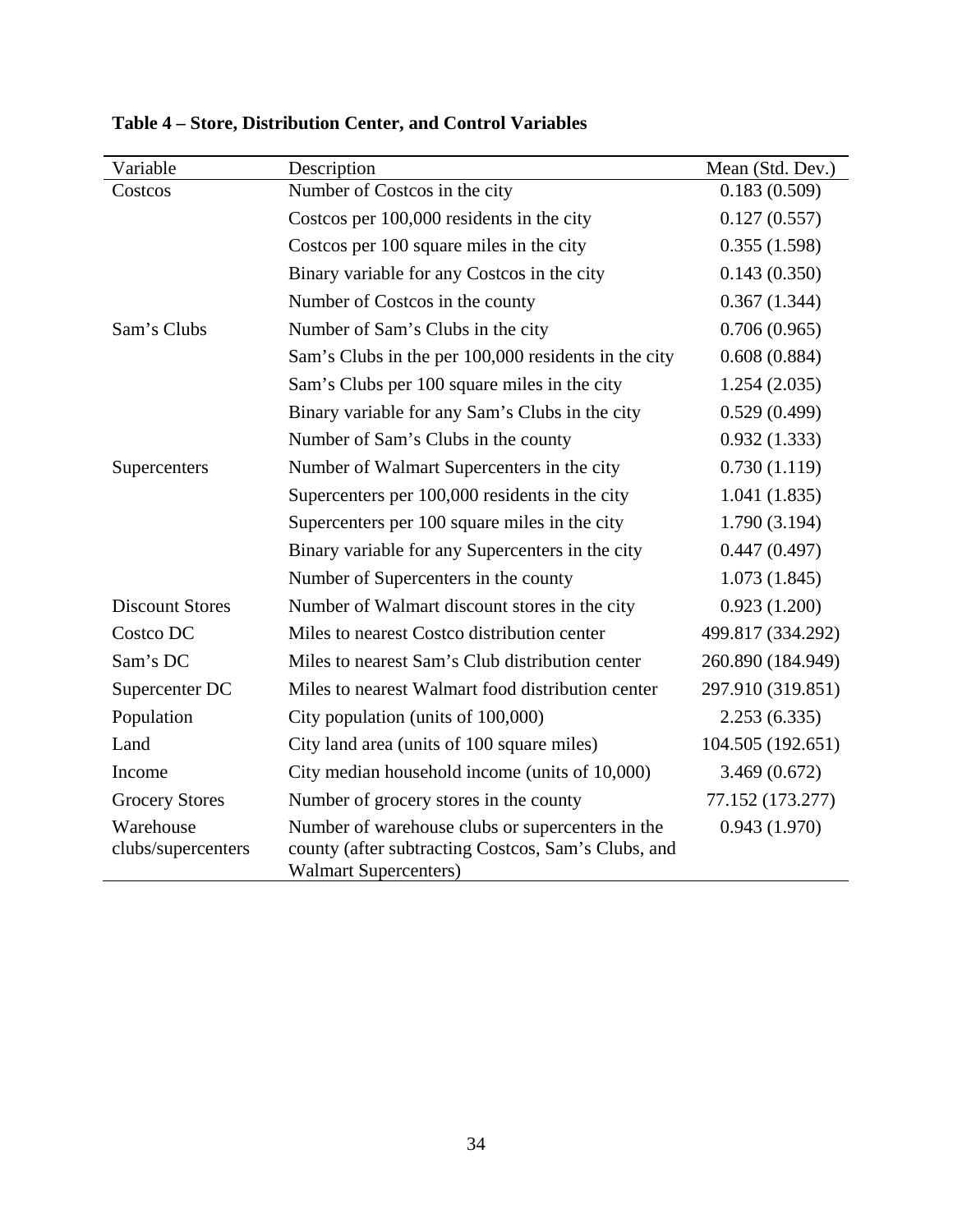|                     |                         | <b>Effect on Grocery Prices</b> | <b>Effect on Non-Grocery</b> |
|---------------------|-------------------------|---------------------------------|------------------------------|
|                     |                         |                                 | Prices                       |
| Costcos             | <b>Short-Run Effect</b> | $0.014(0.004)$ ***              | 0.002(0.003)                 |
|                     | Long-Run Effect         | $0.027(0.008)$ ***              | 0.007(0.007)                 |
| Sam's Clubs         | <b>Short-Run Effect</b> | 0.003(0.004)                    | $-0.0007(0.003)$             |
|                     | Long-Run Effect         | 0.006(0.007)                    | $-0.002(0.007)$              |
| Supercenters        | <b>Short-Run Effect</b> | $-0.009(0.001)$ ***             | $-0.0008(0.001)$             |
|                     | Long-Run Effect         | $-0.017(0.003)$ ***             | $-0.002(0.003)$              |
| Lagged Price        |                         | $0.472(0.009)$ ***              | $0.649(0.010)$ ***           |
| <b>Observations</b> |                         | 70604                           | 27657                        |

# **Table 5 – Baseline Results and Falsification Test**

Notes: Standard errors, which are heteroskedasticity-robust and clustered by city, are in parentheses. \*\*\* indicates statistically significant at the 1% level; \*\* 5% level; \* 10% level. The "short-run effects" are the coefficient estimates for the store variables; the "long-run effects" are the coefficient estimates for the store variables divided by one minus the coefficient estimate for lagged price. All regressions include product\*year and city fixed effects.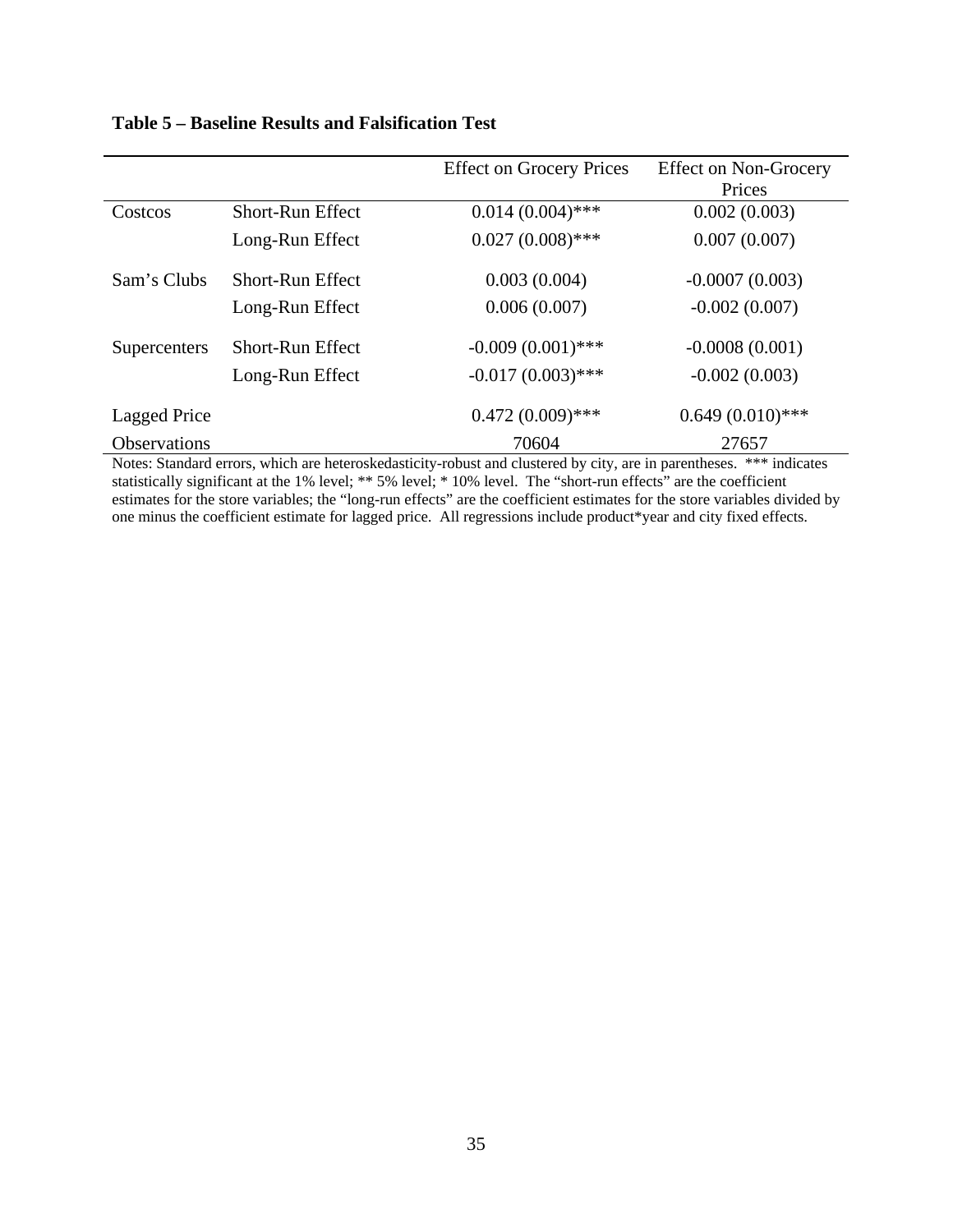# **Table 6 – Lags**

|                     |                              | One Year Lag        | Two Year Lag        | Three Year Lag      |
|---------------------|------------------------------|---------------------|---------------------|---------------------|
| Costcos             | <b>Coefficient Estimate</b>  | $0.014(0.007)$ **   | $0.013(0.006)$ **   | $0.013(0.006)$ **   |
|                     | Coefficient Estimate for Lag | $-0.0001(0.006)$    | 0.004(0.005)        | $-0.003(0.006)$     |
| Sam's Clubs         | Coefficient Estimate         | $-0.003(0.005)$     | $-0.004(0.005)$     | $-0.003(0.005)$     |
|                     | Coefficient Estimate for Lag | 0.008(0.006)        | 0.008(0.005)        | 0.006(0.005)        |
| Supercenters        | Coefficient Estimate         | $-0.011(0.003)$ *** | $-0.010(0.002)$ *** | $-0.009(0.002)$ *** |
|                     | Coefficient Estimate for Lag | 0.002(0.003)        | $-0.0003(0.002)$    | $-0.00004(0.002)$   |
| Lagged Price        |                              | $0.467(0.009)$ ***  | $0.460(0.010)$ ***  | $0.456(0.010)$ ***  |
| <b>Observations</b> |                              | 65662               | 60487               | 55038               |

See notes for Table 5.

#### **Table 7 – Leads**

|                                     |                                      | One Year Lead       | Two Year Lead       | Three Year Lead     |
|-------------------------------------|--------------------------------------|---------------------|---------------------|---------------------|
| Costcos                             | <b>Coefficient Estimate</b>          | $0.012(0.006)*$     | $0.015(0.005)$ ***  | $0.017(0.005)$ ***  |
|                                     | <b>Coefficient Estimate for Lead</b> | 0.004(0.005)        | $-0.0006(0.004)$    | 0.0002(0.004)       |
| Sam's Clubs                         | <b>Coefficient Estimate</b>          | $-0.0006(0.006)$    | 0.0007(0.004)       | 0.003(0.005)        |
|                                     | Coefficient Estimate for Lead        | 0.005(0.005)        | $0.008(0.004)$ **   | $0.008(0.004)$ **   |
| Supercenters                        | <b>Coefficient Estimate</b>          | $-0.006(0.002)$ *** | $-0.008(0.002)$ *** | $-0.011(0.002)$ *** |
|                                     | <b>Coefficient Estimate for Lead</b> | $-0.003(0.002)*$    | $-0.002(0.002)$     | $-0.001(0.001)$     |
| <b>Lagged Price</b>                 |                                      | $0.472(0.009)$ ***  | $0.471(0.009)$ ***  | $0.481(0.009)$ ***  |
| Observations                        |                                      | 70674               | 65798               | 60646               |
| $\alpha$ . $\alpha$ m ii $\epsilon$ |                                      |                     |                     |                     |

See notes for Table 5.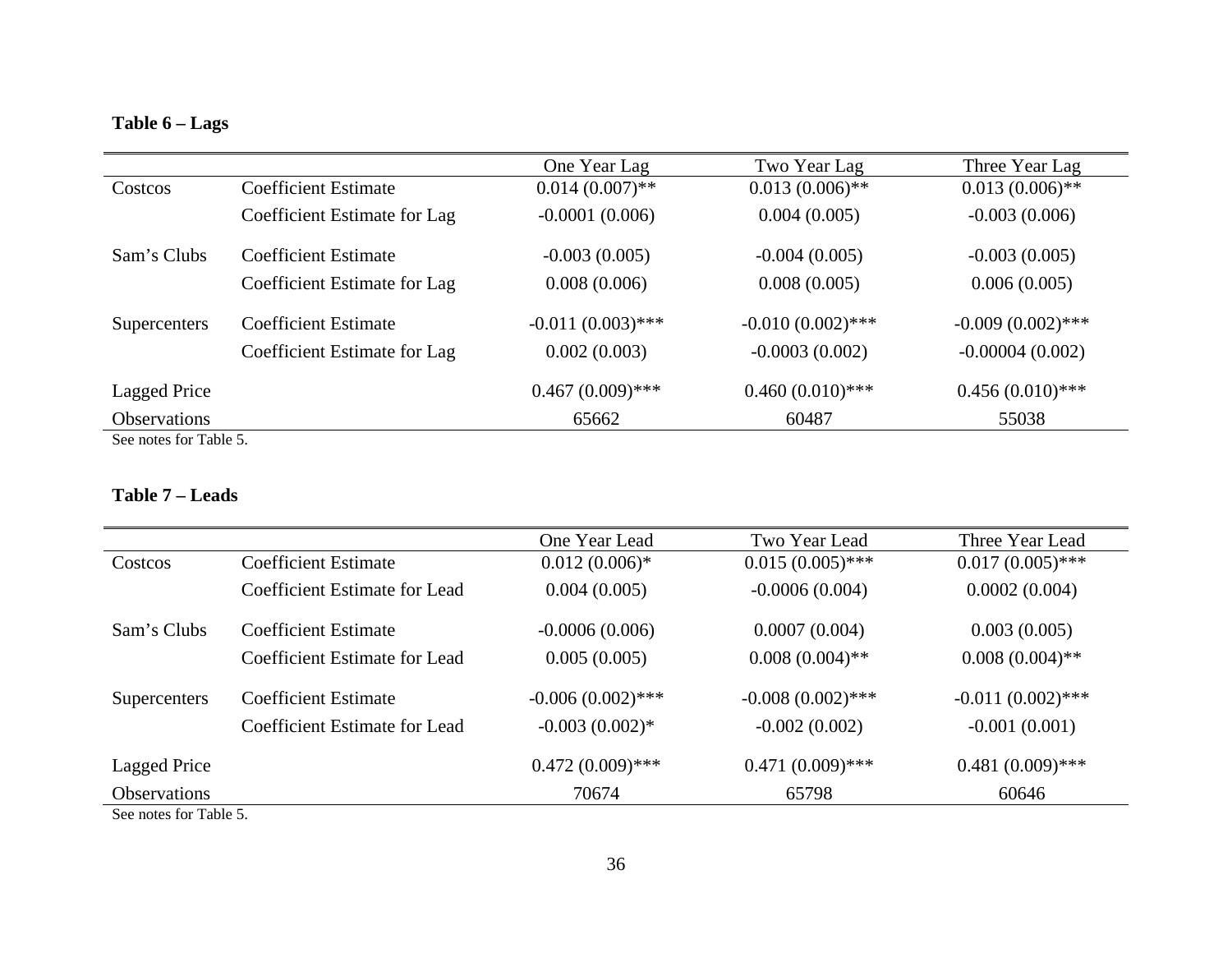# **Table 8 – Product Categories**

|                               | <b>Costcos</b> |            | Sam's Clubs |          | Supercenters |             |
|-------------------------------|----------------|------------|-------------|----------|--------------|-------------|
|                               | Short-Run      | Long-Run   | Short-Run   | Long-Run | Short-Run    | Long-Run    |
| Starches $(n=6146)$           | 0.011          | 0.018      | 0.010       | 0.016    | $-0.017***$  | $-0.027***$ |
| Fruits/Vegetables $(n=18438)$ | $0.021***$     | $0.037***$ | 0.007       | 0.012    | $-0.013***$  | $-0.022***$ |
| Meats $(n=18433)$             | $0.016***$     | $0.028***$ | 0.004       | 0.007    | $-0.009***$  | $-0.015***$ |
| Drinks $(n=9219)$             | $0.017***$     | $0.034***$ | 0.002       | 0.004    | $-0.006***$  | $-0.011***$ |
| Additives $(n=12292)$         | $0.010*$       | $0.017*$   | $-0.0007$   | $-0.001$ | $-0.007$ *** | $-0.012***$ |
| Non-Food Items $(n=6146)$     | 0.008          | 0.010      | 0.004       | 0.006    | $-0.008$ *** | $-0.011***$ |
| Brand Specified (n=36871)     | $0.013***$     | $0.023***$ | 0.004       | 0.007    | $-0.008$ *** | $-0.015***$ |
| Brand Not Specified (n=33803) | $0.017***$     | $0.031***$ | 0.003       | 0.006    | $-0.011***$  | $-0.019***$ |

All regressions include product x year fixed effects, city fixed effects, and lagged price. Standard errors are suppressed to save space; they are available upon request. See other notes for Table 5.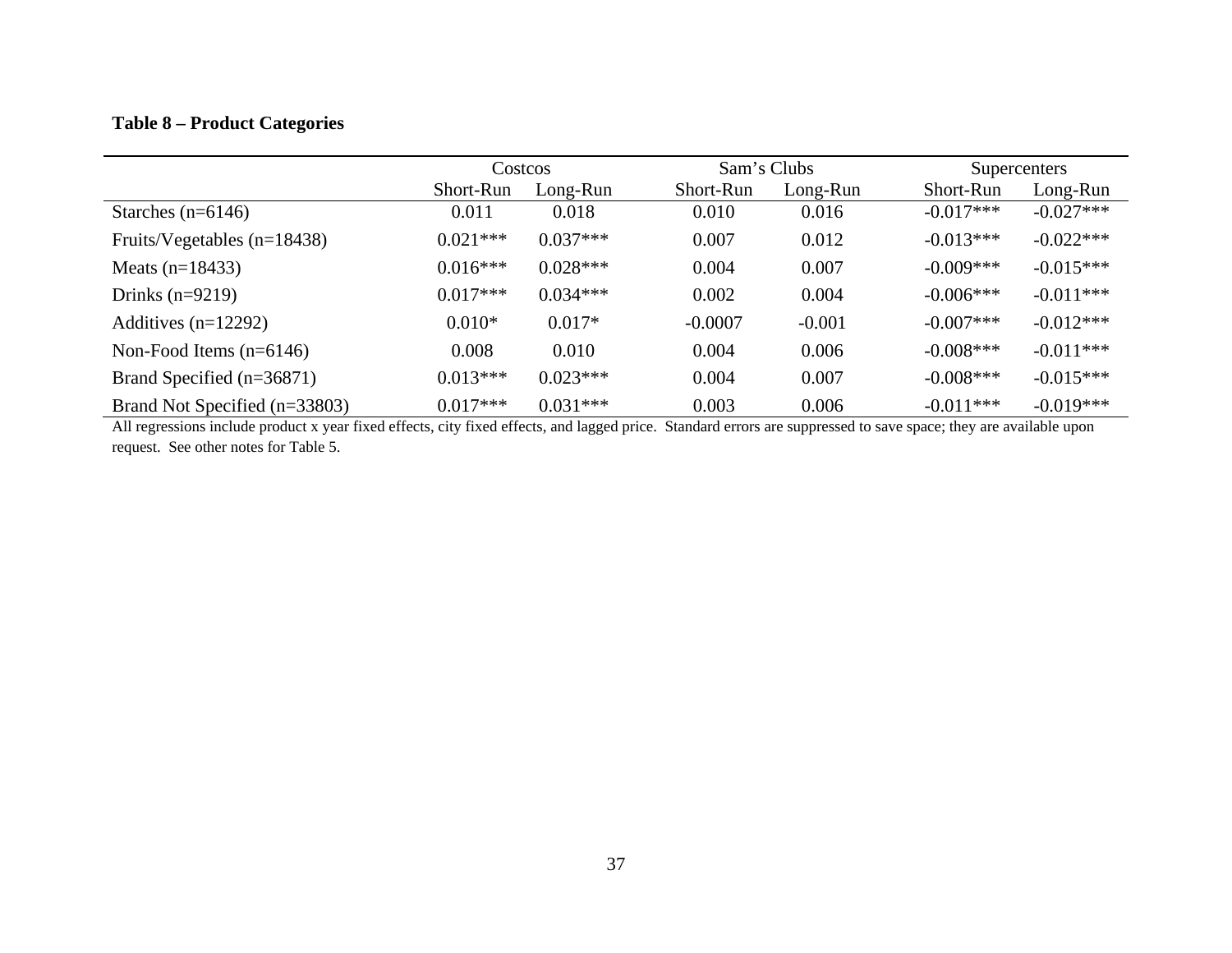

**Figure 1 – Long-Run Marginal Effects of Costcos, Sam's Clubs, and Walmart Supercenters on ln(Price) by Population** 

Coefficient estimates (standard errors): Lagged price 0.471 (0.009), Costcos 0.015 (0.007), Costcos\*population -0.0018 (0.0015), Costcos\*population<sup>2</sup> 0.00006 (0.00004), Sam's 0.001 (0.006), Sam's\*population 0.002 (0.002), Sam's\*population2 -0.0001 (0.0001), Supercenters -0.013 (0.002), Supercenters\*population 0.0015 (0.0007), Supercenters\*population<sup>2</sup> -0.00006 (0.00004).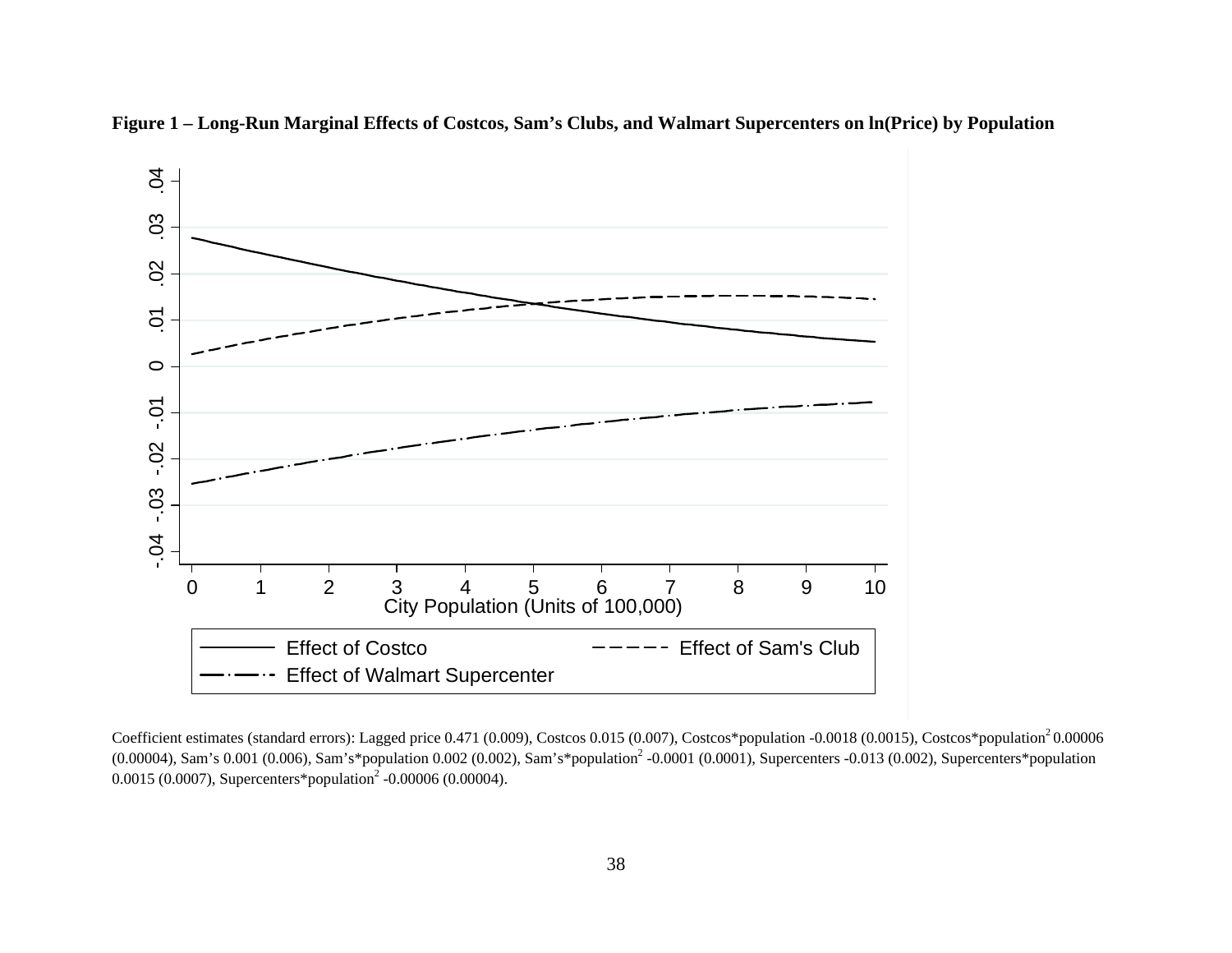

**Figure 2 – Long-Run Marginal Effects of Costcos, Sam's Clubs, and Walmart Supercenters on ln(Price) by Grocery Store Density** 

Coefficient estimates (standard errors): Lagged price 0.471 (0.009), Costcos 0.004 (0.008), Costcos\*stores 0.0002 (0.0002), Costcos\*stores<sup>2</sup> -8.27e-7 (6.70e-7), Sam's -0.003 (0.006), Sam's\*stores 0.0002 (0.0001), Sam's\*stores<sup>2</sup> -3.70e-7 (6.88e-7), Supercenters -0.005 (0.003), Supercenters\*stores -0.0001 (0.00007), Supercenters\*stores<sup>2</sup> -4.70e-7 (2.61e-7).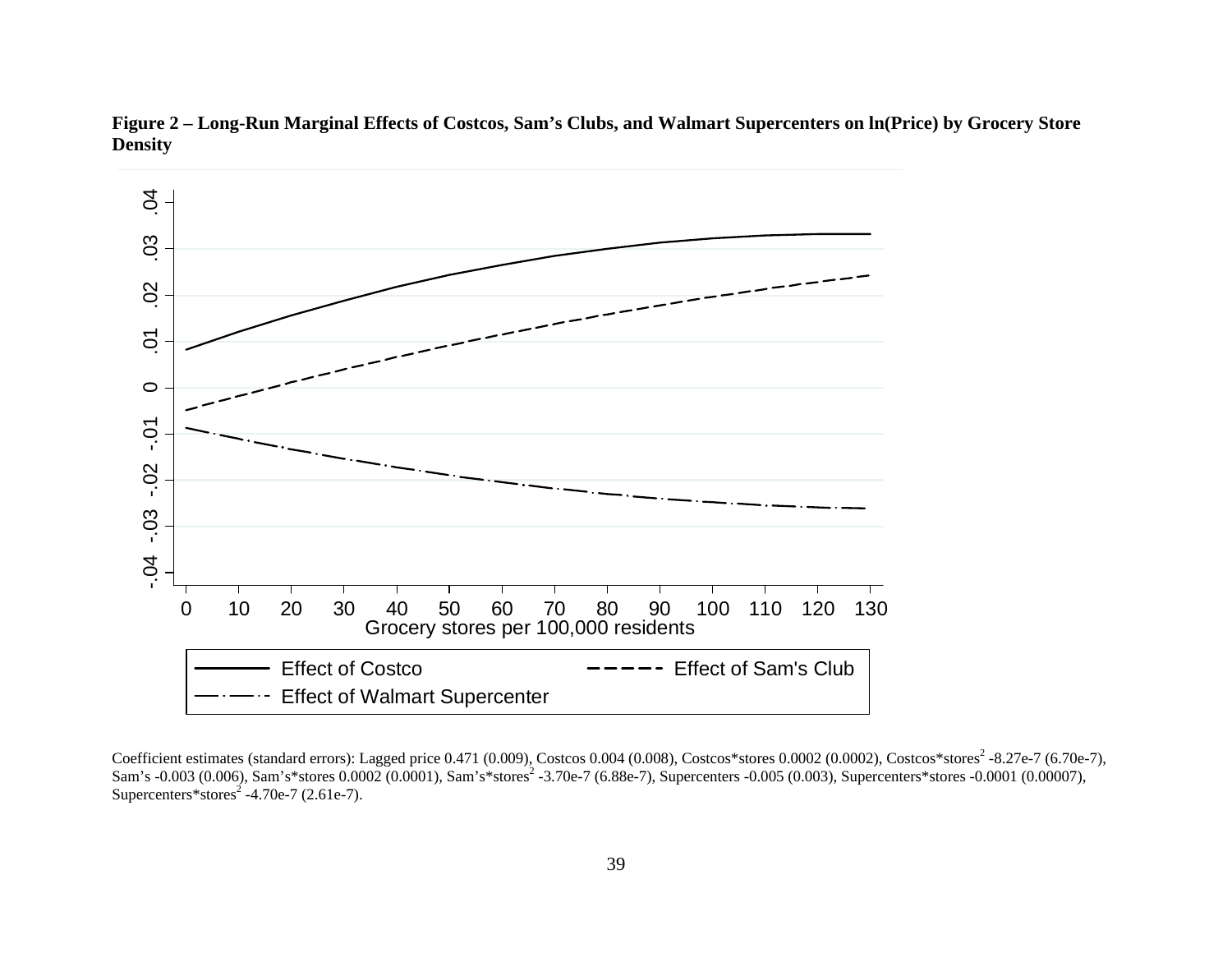|                           |                                   | Costcos    |            |            | Sam's Clubs |              | Supercenters |  |
|---------------------------|-----------------------------------|------------|------------|------------|-------------|--------------|--------------|--|
|                           |                                   | Short-Run  | Long-Run   | Short-Run  | Long-Run    | Short-Run    | Long-Run     |  |
| Panel A:                  | Population*year                   | $0.012***$ | $0.023***$ | 0.003      | 0.006       | $-0.009***$  | $-0.017***$  |  |
| Add                       | Income*year                       | $0.012***$ | $0.023***$ | 0.003      | 0.007       | $-0.009***$  | $-0.017***$  |  |
| Controls                  | <b>Additional stores</b>          | $0.013***$ | $0.025***$ | 0.004      | 0.008       | $-0.009***$  | $-0.017***$  |  |
|                           | Linear city trends                | $0.014*$   | $0.025*$   | $-0.006$   | $-0.010$    | $-0.010***$  | $-0.018***$  |  |
| Panel B:                  | Per 100,000 capita                | $0.008***$ | $0.015***$ | $-0.0002$  | $-0.0004$   | $-0.006***$  | $-0.011***$  |  |
| Alternate                 | Per 100 square miles              | $0.008**$  | $0.015**$  | 0.004      | 0.007       | $-0.007***$  | $-0.014***$  |  |
| <b>Store</b><br>Variables | <b>Binary</b>                     | 0.009      | 0.016      | 0.006      | 0.011       | $-0.021***$  | $-0.041***$  |  |
|                           | County-level                      | $0.009***$ | $0.017***$ | $0.008***$ | $0.014***$  | $-0.006***$  | $-0.011***$  |  |
|                           | County-level; add county trends   | $0.009*$   | $0.017*$   | $-0.002$   | $-0.003$    | $-0.006***$  | $-0.012***$  |  |
| Panel C:                  | Balanced panel (n=26519)          | 0.011      | 0.022      | $-0.0001$  | $-0.0002$   | $-0.007$ *** | $-0.014***$  |  |
| Alternate                 | Single cities only $(n=60628)$    | $0.012**$  | $0.022**$  | 0.005      | 0.010       | $-0.009***$  | $-0.016***$  |  |
| <b>Samples</b>            | $1st$ quarter (n=69276)           | $0.011***$ | $0.020***$ | 0.007      | 0.013       | $0.011***$   | $-0.017***$  |  |
|                           | Basket; simple average (n=3061)   | $0.013***$ | $0.023***$ | 0.005      | 0.008       | $-0.009***$  | $-0.014***$  |  |
|                           | Basket; weighted average (n=3061) | $0.013***$ | $0.022***$ | 0.004      | 0.006       | $-0.008***$  | $-0.014***$  |  |
| Panel D:                  | Price in t-2                      | $0.018***$ | $0.029***$ | 0.004      | 0.007       | $-0.012***$  | $-0.019***$  |  |
| Longer                    | Price in t-3                      | $0.017***$ | $0.027***$ | 0.006      | 0.009       | $-0.013***$  | $-0.020***$  |  |
| Lags of<br>Price          | Price in t-4                      | $0.017***$ | $0.025***$ | 0.007      | 0.010       | $-0.015***$  | $-0.021***$  |  |
|                           | No lagged price                   | $0.025***$ | $0.025***$ | 0.009      | 0.009       | $-0.014***$  | $-0.014***$  |  |
| Panel E:                  | <b>Baseline</b>                   | $0.038***$ | $0.080***$ | 0.013      | 0.028       | $-0.059***$  | $-0.124***$  |  |
| IV                        |                                   | [7.63]     |            | [14.48]    |             | [16.45]      |              |  |
|                           | Add population, density, and      | $0.034**$  | $0.071**$  | 0.003      | 0.006       | $-0.043**$   | $-0.089**$   |  |
|                           | income                            | [7.72]     |            | [11.46]    |             | [4.93]       |              |  |

# **Appendix – Table A1 – Robustness Checks**

Notes: Standard errors, which are heteroskedasticity-robust and clustered by city, are suppressed to save space; they are available upon request. \*\*\* indicates statistically significant at the 1% level; \*\* 5% level; \* 10% level. The "short-run effects" are the coefficient estimates for the store variables; the "long-run effects" are the coefficient estimates for the store variables divided by one minus the coefficient estimate for lagged price. All regressions include product x year fixed effects, city fixed effects, and lagged price. In Panel E, the first stage F statistics are in brackets.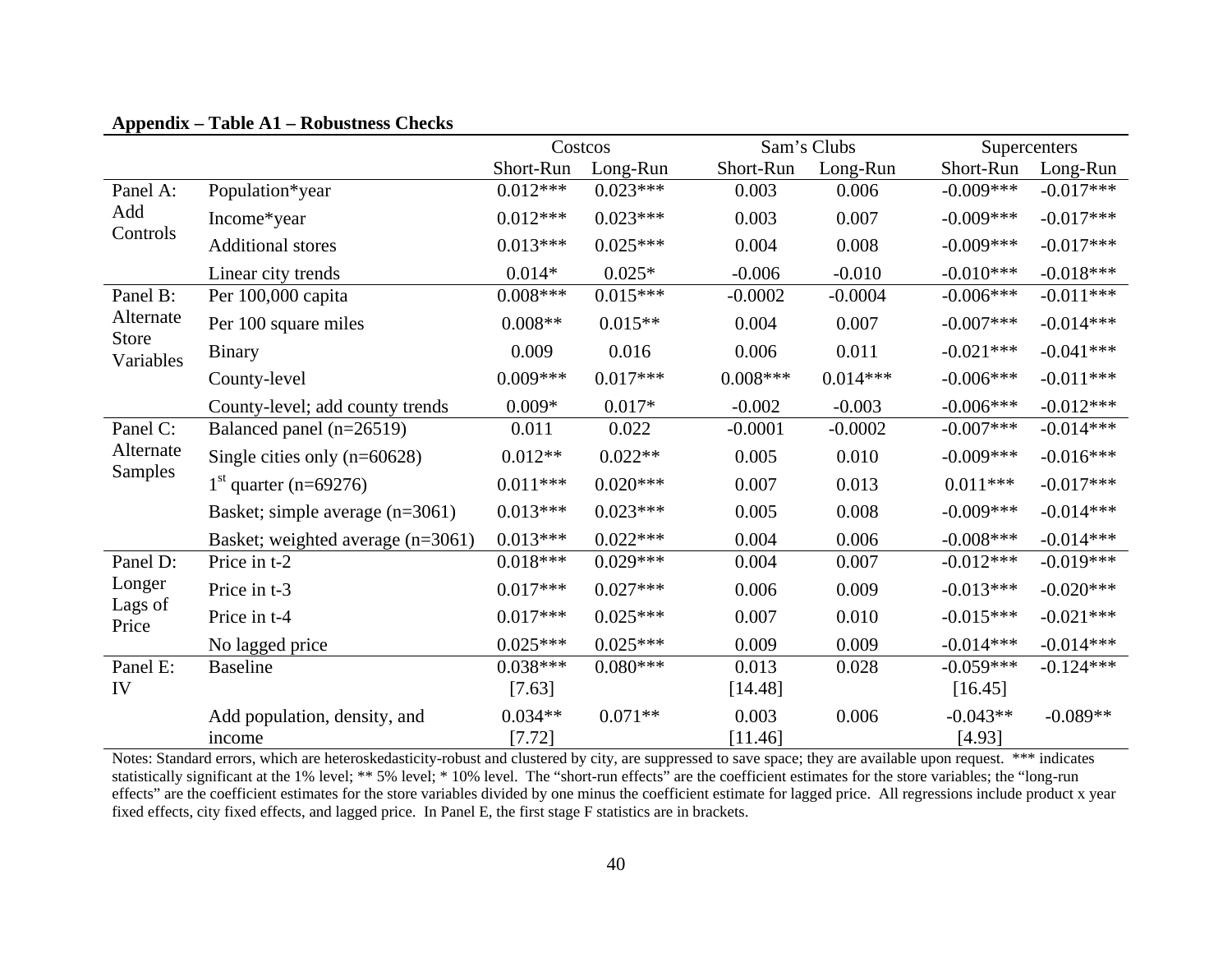|                   |            | Costcos    |            | Sam's Clubs | Supercenters |             |
|-------------------|------------|------------|------------|-------------|--------------|-------------|
|                   | Short-Run  | Long-Run   | Short-Run  | Long-Run    | Short-Run    | Long-Run    |
| <b>Bread</b>      | 0.007      | 0.008      | 0.012      | 0.015       | $-0.023***$  | $-0.028***$ |
| Cereal            | 0.021      | 0.028      | 0.017      | 0.023       | $-0.018***$  | $-0.024***$ |
| Lettuce           | $0.060***$ | $0.066***$ | 0.007      | 0.008       | $-0.017***$  | $-0.026***$ |
| <b>Bananas</b>    | 0.012      | 0.013      | 0.008      | 0.008       | $-0.017***$  | $-0.018***$ |
| Potatoes          | 0.018      | 0.019      | $0.048***$ | $0.050***$  | $-0.020***$  | $-0.020***$ |
| Peas              | $0.032**$  | $0.038**$  | 0.012      | $0.014**$   | $-0.017***$  | $0.020***$  |
| Peaches           | 0.013      | 0.018      | 0.011      | 0.016       | $-0.005*$    | $-0.007*$   |
| Corn              | $0.040***$ | $0.049***$ | $-0.011$   | $-0.013$    | $-0.022***$  | $-0.027***$ |
| <b>Steak</b>      | 0.018      | 0.020      | 0.001      | 0.001       | $-0.009**$   | $-0.010**$  |
| Beef              | $0.025*$   | $0.028*$   | $0.035**$  | $0.040***$  | $-0.012**$   | $-0.013**$  |
| Chicken           | 0.024      | 0.027      | $-0.006$   | $-0.007$    | $-0.013***$  | $-0.015***$ |
| Sausage           | 0.017      | 0.018      | 0.008      | 0.009       | $-0.013***$  | $-0.014***$ |
| Eggs              | $0.035**$  | $0.038**$  | 0.007      | 0.007       | $-0.018***$  | $-0.019***$ |
| Tuna              | $0.027**$  | $0.032**$  | 0.003      | 0.004       | $-0.012***$  | $-0.014***$ |
| Coffee            | $0.026**$  | $0.031**$  | $-0.006$   | $-0.007$    | $-0.009***$  | $-0.011***$ |
| <b>Soft Drink</b> | $0.027**$  | $0.033**$  | 0.012      | 0.015       | $-0.008**$   | $-0.010**$  |
| Milk              | $0.016**$  | $0.023**$  | 0.009      | $0.013**$   | $-0.007**$   | $-0.009**$  |
| Sugar             | $0.017*$   | $0.019*$   | $-0.004$   | $-0.004*$   | $-0.006*$    | $-0.006*$   |
| Shortening        | 0.011      | 0.020      | $-0.011**$ | $-0.019**$  | $-0.004*$    | $-0.006*$   |
| Parmesan          | $0.019**$  | $0.029**$  | 0.008      | 0.011       | $-0.009***$  | $-0.013***$ |
| Margarine         | $-0.003$   | $-0.003$   | 0.013      | 0.016       | $-0.016***$  | $-0.019***$ |
| <b>Tissue</b>     | 0.001      | 0.002      | 0.011      | 0.013       | $-0.008$ *** | $-0.010***$ |
| Detergent         | $0.015*$   | $0.019*$   | $-0.00007$ | $-0.00008$  | $-0.009***$  | $-0.011***$ |

**Table A2 – Individual Products** 

All regressions have a sample size of 3073, except for sausage for which five observations are missing. See other notes for Table A1.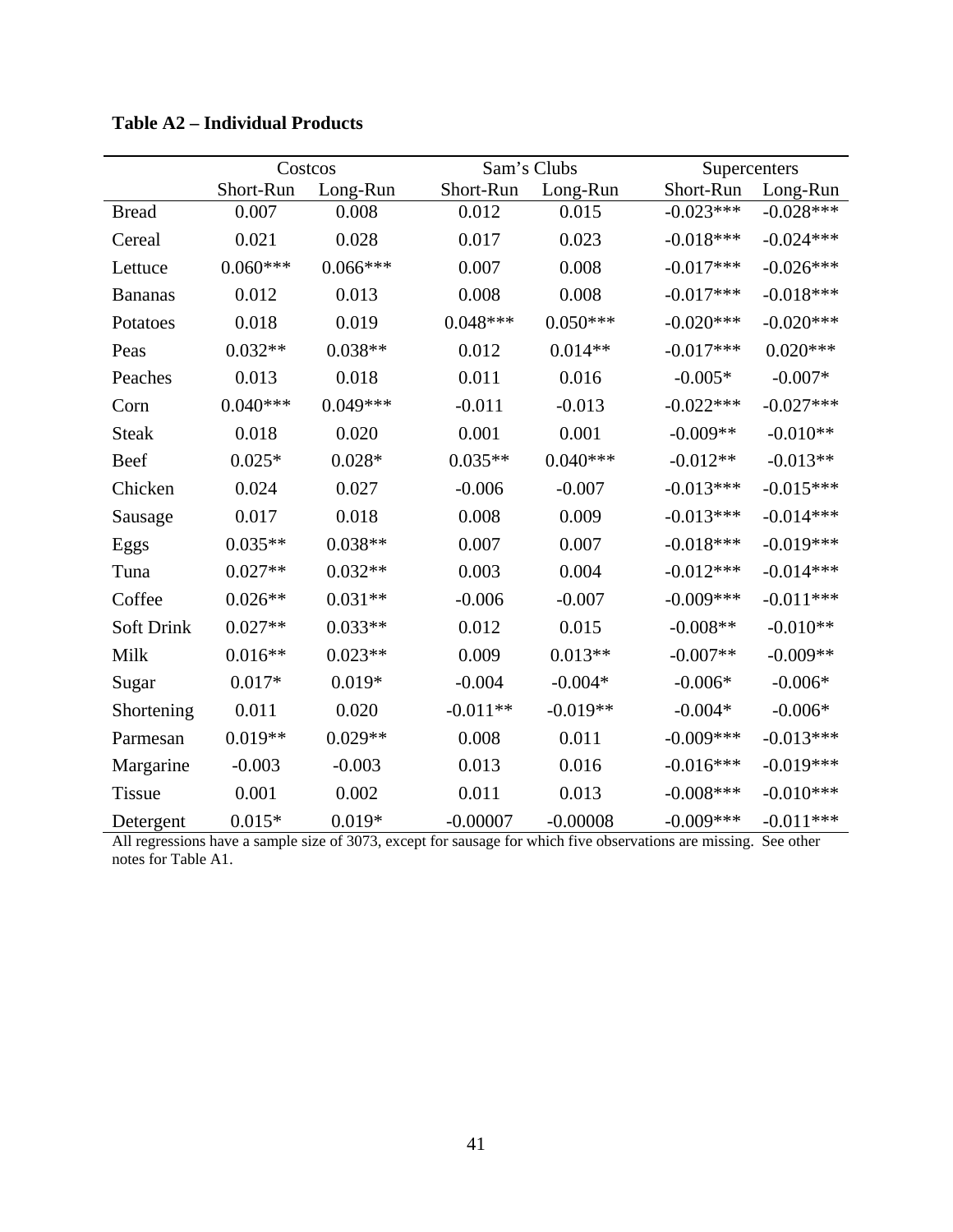**Table A3 – Heterogeneity by Order of Store** 

|           | Costcos<br>Short-Run<br>Long-Run |           |           | Sam's Clubs |             | Supercenters |  |  |
|-----------|----------------------------------|-----------|-----------|-------------|-------------|--------------|--|--|
|           |                                  |           | Short-Run | Long-Run    | Short-Run   | Long-Run     |  |  |
| 1st Store | $0.012**$                        | $0.023**$ | $0.008*$  | 0.015       | $-0.013***$ | $-0.025***$  |  |  |
| 2nd Store | $0.013**$                        | $0.026**$ | 0.004     | 0.008       | $-0.011***$ | $-0.021***$  |  |  |
| 3rd Store | $0.015*$                         | $0.029*$  | 0.0003    | 0.0006      | $-0.009***$ | $-0.017***$  |  |  |
| 4th Store | 0.017                            | 0.031     | $-0.003$  | 0.006       | $-0.006***$ | $-0.012***$  |  |  |

Estimates computed from regressions of ln(Price) on the number of stores and their squares, controlling for lagged price, product x year fixed effects, and city fixed effects. See other notes for Table A1. Coefficient estimates (standard errors) for the store variables: Costco 0.012 (0.007), Costco<sup>2</sup> 0.0007 (0.002), Sam's 0.010 (0.004), Sam's<sup>2</sup>  $-0.002$  (0.0005), Supercenters  $-0.015$  (0.002), Supercenters<sup>2</sup> 0.001 (0.0003).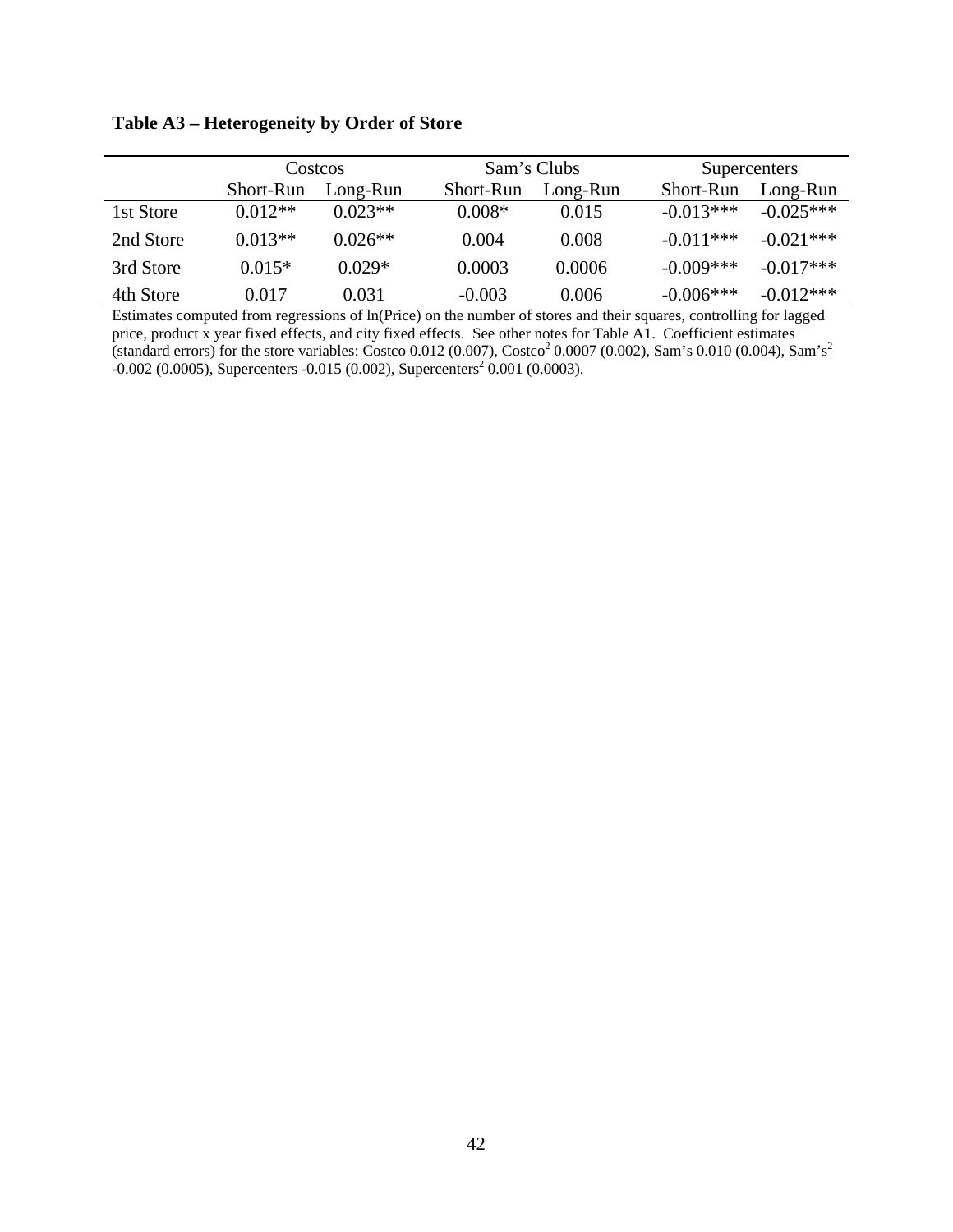

**Figure A1 – Marginal Effect of Costcos on ln(Price) by Population** 

Coefficient estimates (standard errors): Costcos 0.015 (0.007), Costcos\*population -0.0018 (0.0015), Costcos\*population<sup>2</sup> 0.00006 (0.00004).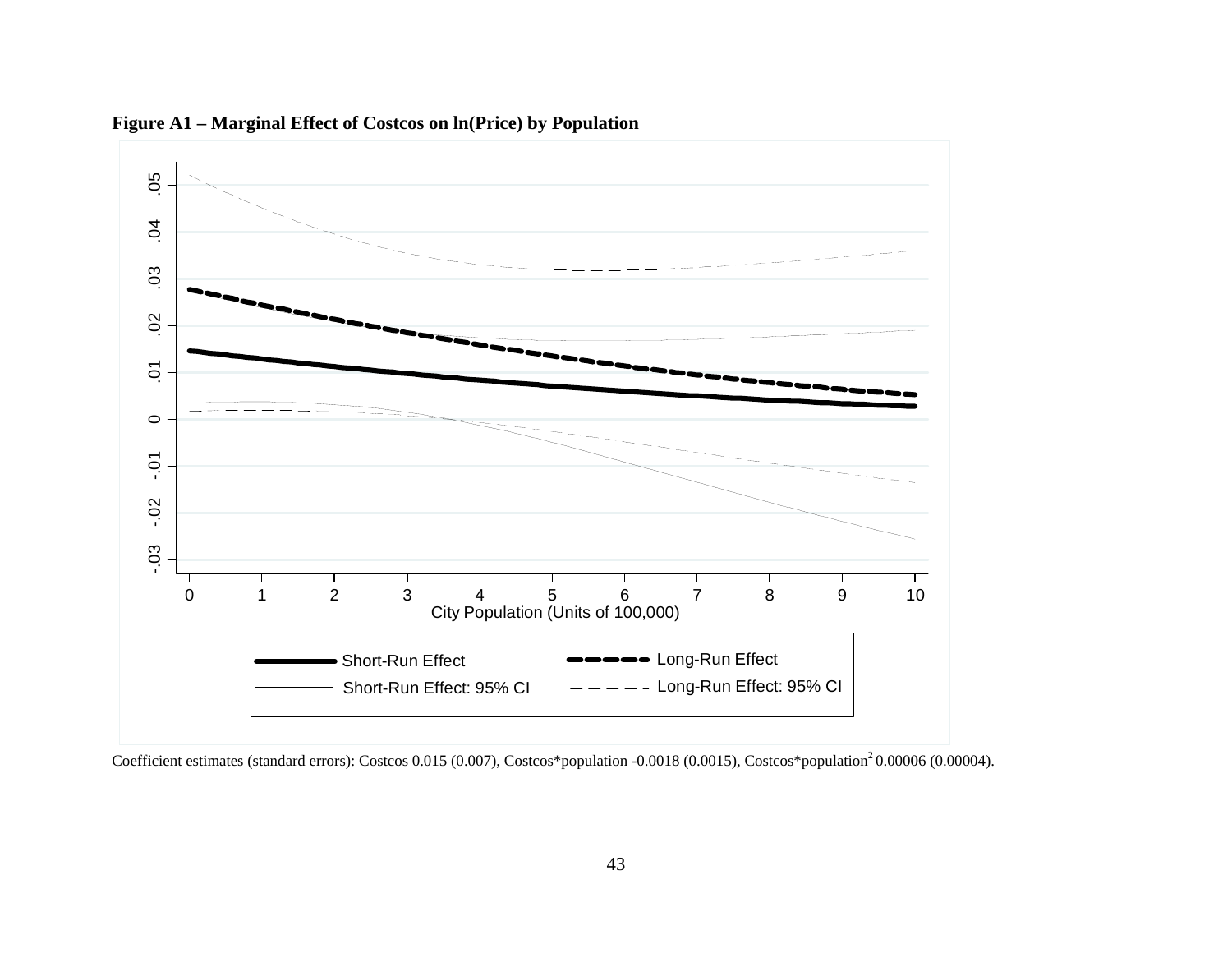

**Figure A2 – Marginal Effect of Sam's Clubs on ln(Price) by Population**

Coefficient estimates (standard errors): Sam's 0.001 (0.006), Sam's\*population 0.002 (0.002), Sam's\*population<sup>2</sup> -0.0001 (0.0001).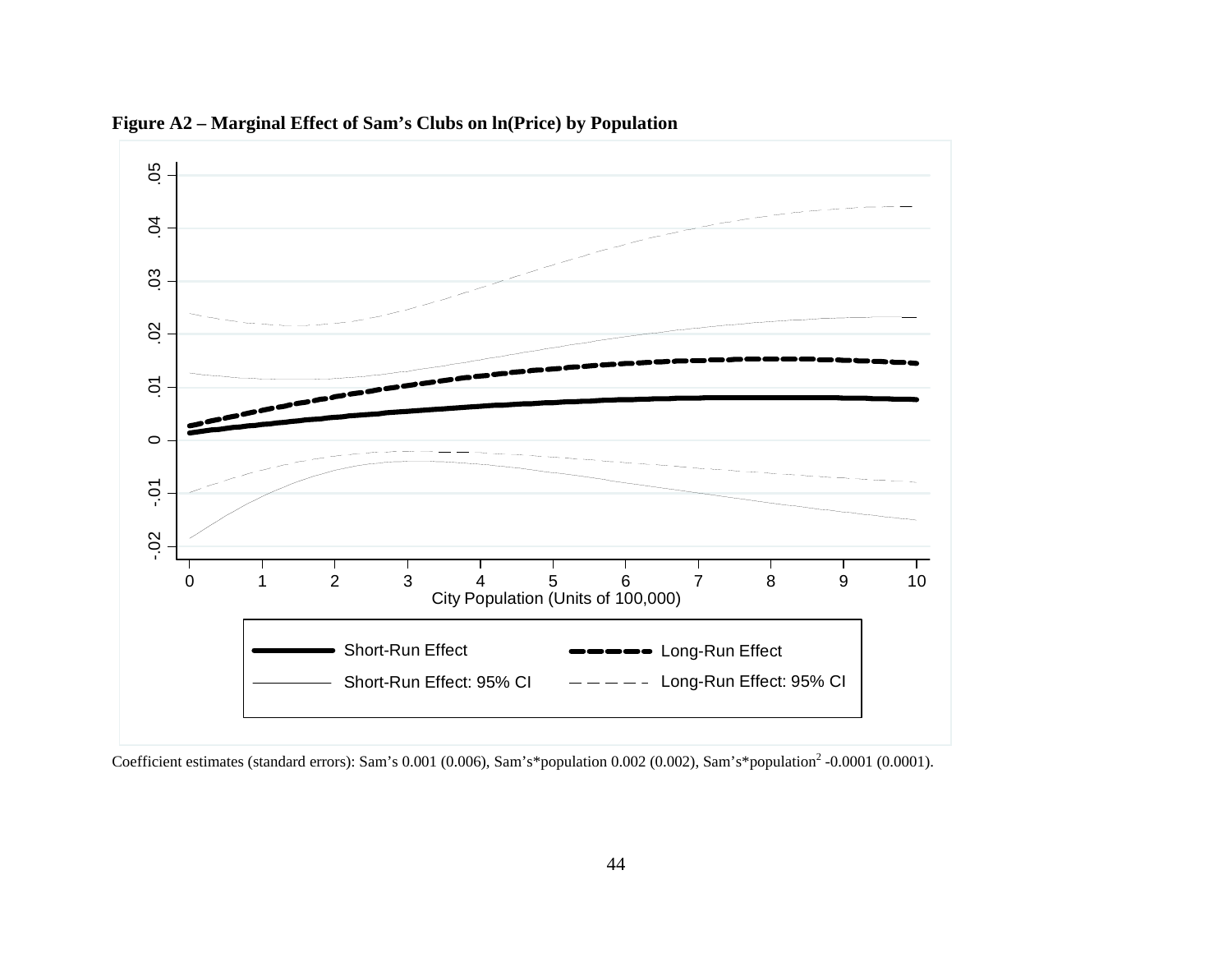

**Figure A3 – Marginal Effect of Walmart Supercenters on ln(Price) by Population** 

Coefficient estimates (standard errors): Supercenters -0.013 (0.002), Supercenters\*population 0.0015 (0.0007), Supercenters\*population<sup>2</sup> -0.00006 (0.00004).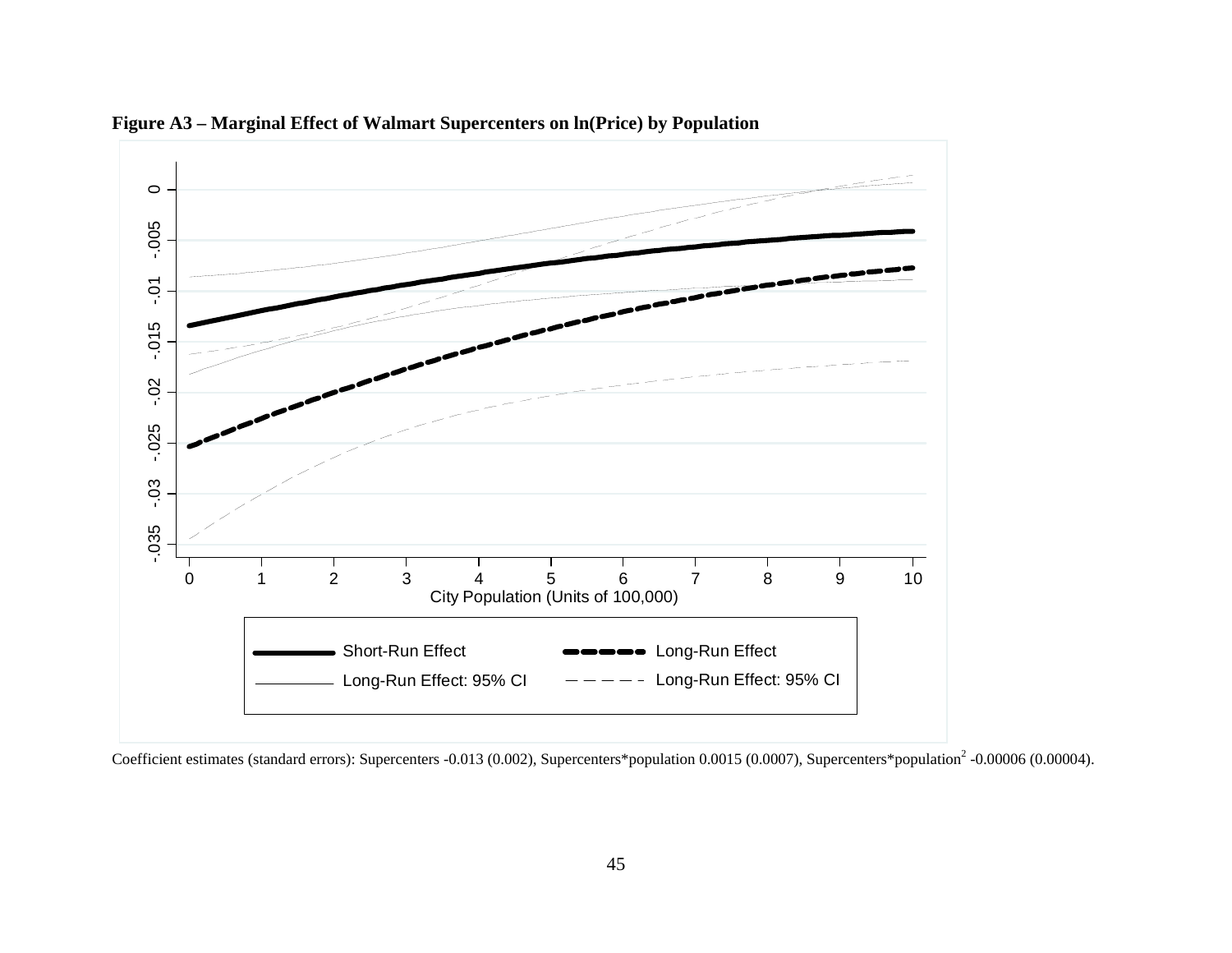

**Figure A4 – Marginal Effect of Costcos on ln(Price) by Grocery Store Density**

Coefficient estimates (standard errors): Costcos 0.004 (0.008), Costcos\*stores 0.0002 (0.0002), Costcos\*stores<sup>2</sup> -8.27e-7 (6.70e-7).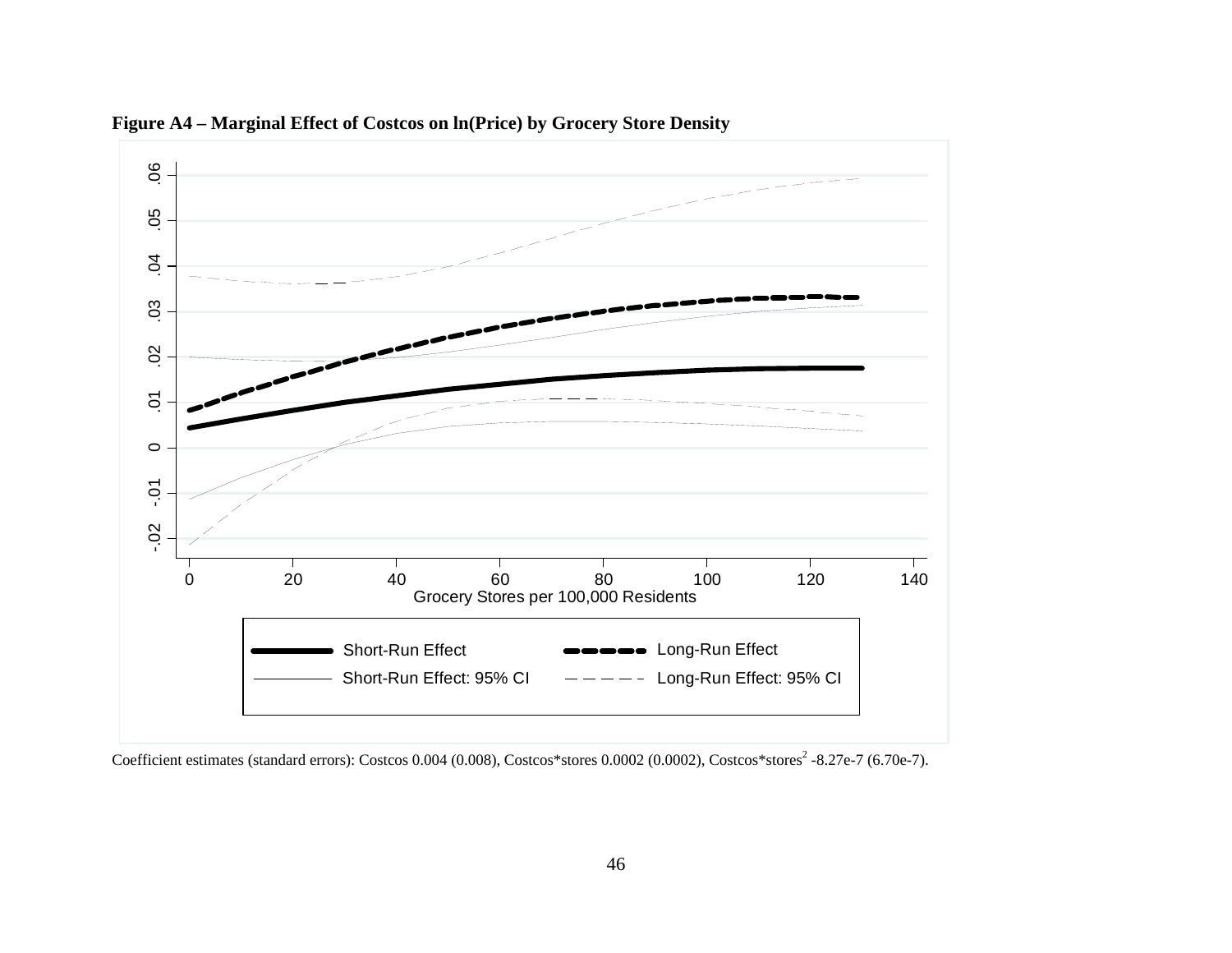

**Figure A5 – Marginal Effect of Sam's Clubs on ln(Price) by Grocery Store Density**

Coefficient estimates (standard errors): Sam's -0.003 (0.006), Sam's\*stores 0.0002 (0.0001), Sam's\*stores<sup>2</sup> -3.70e-7 (6.88e-7).